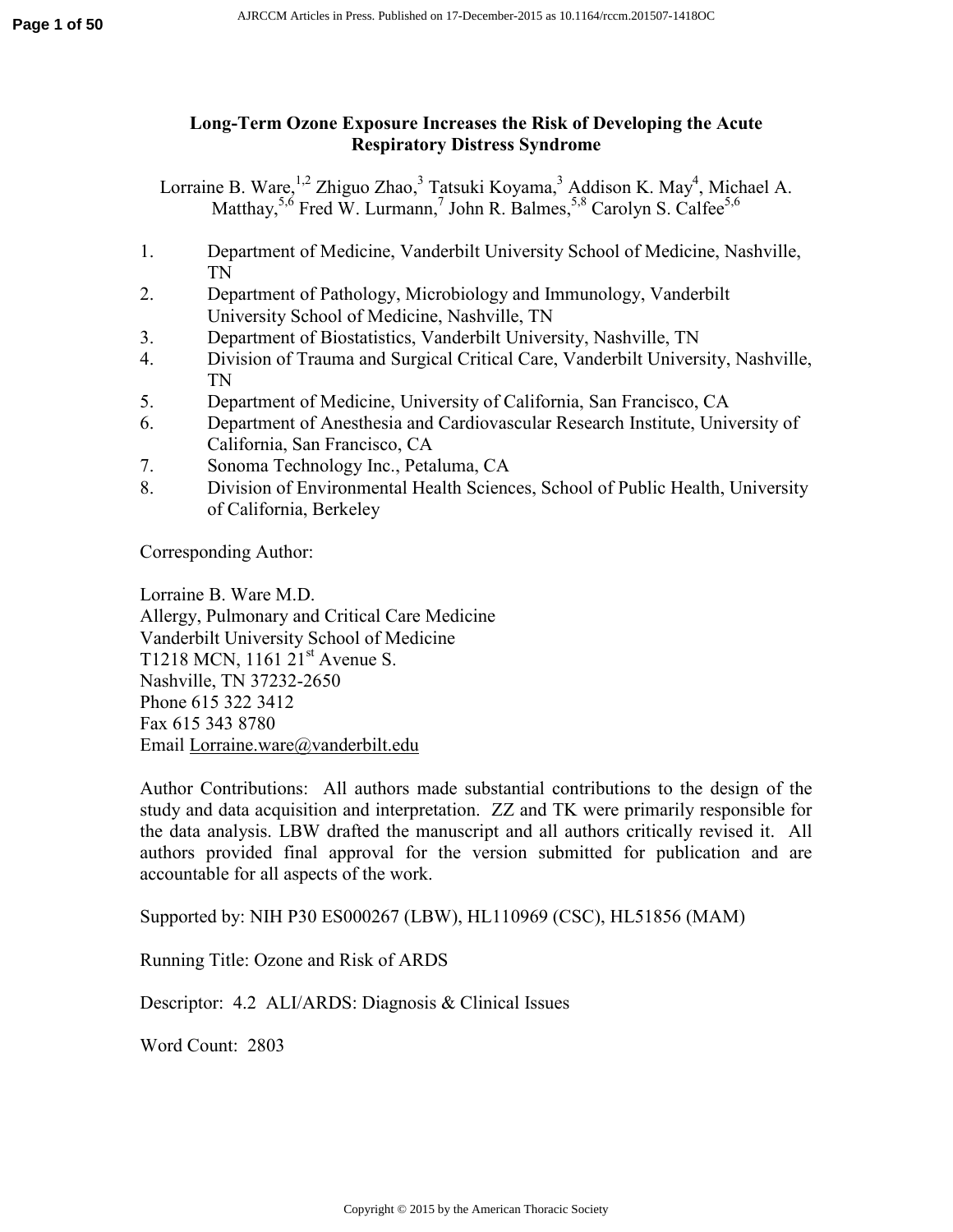#### **At a Glance Commentary**

**Scientific Knowledge on the Subject.** Ozone induces lung inflammation and oxidative stress in humans and experimental models. In population-based studies, ozone exposure has been implicated in hospital admissions and mortality related to heart and lung disease. Recent evidence suggests that environmental exposures such as tobacco smoke and alcohol abuse may enhance the risk of developing ARDS, but the effect of exposure to ambient levels of environmental pollutants such as ozone on risk of ARDS has not been investigated.

**What this Study Adds to the Field.** We found that long-term ozone exposure, even at relatively low levels, is associated with development of ARDS in at-risk critically ill patients. These findings suggest that ozone exposure, like other environmental exposures such as alcohol and tobacco, may represent an important and previously unrecognized risk factor for development of ARDS.

This article has an online data supplement, which is accessible from this issue's table of contents online at www.atsjournals.org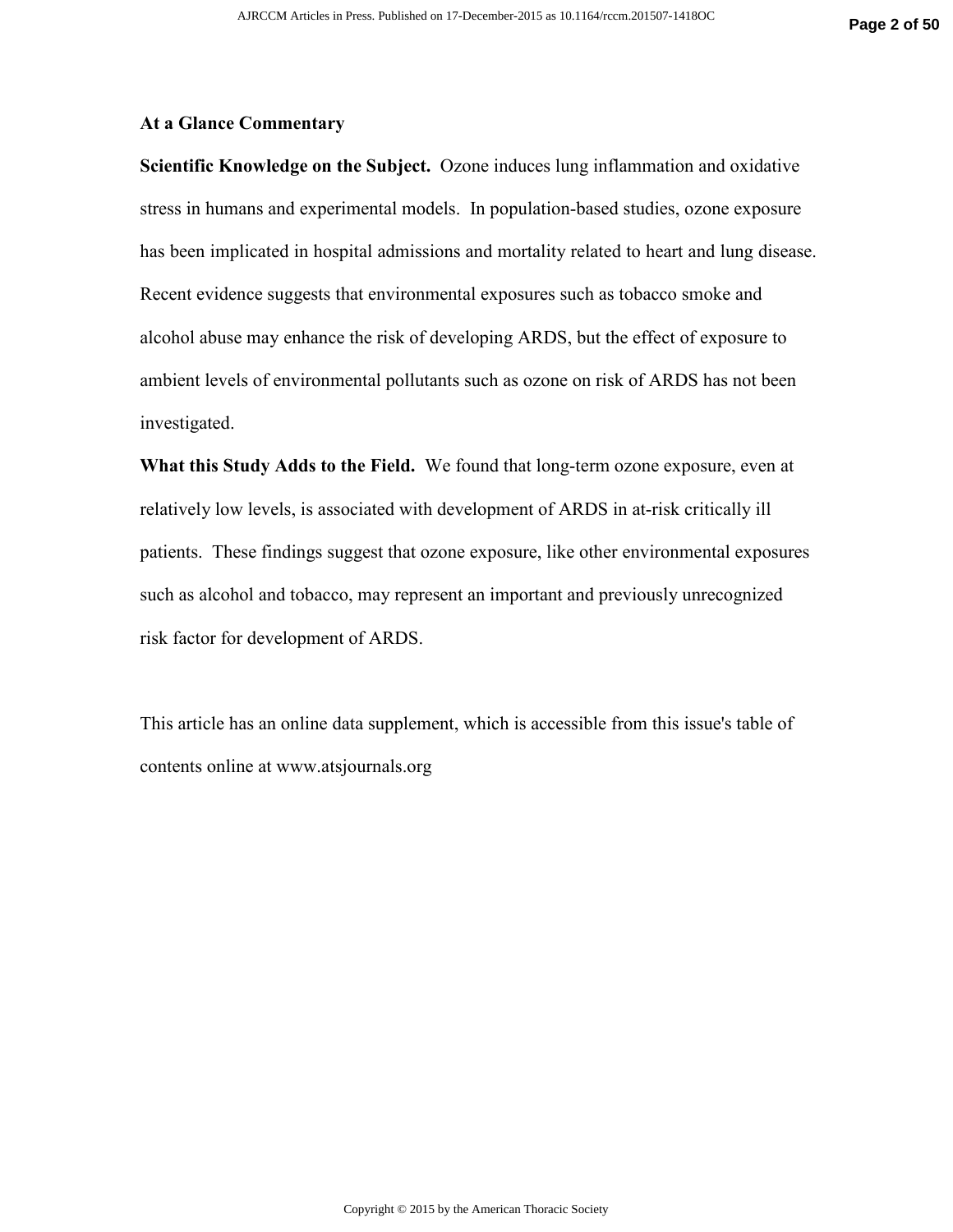### **ABSTRACT**

Rationale: The contribution of air pollution to the risk of ARDS is unknown. Methods: We studied 1558 critically ill patients enrolled in a prospective observational study at a tertiary medical center who lived <50 km from an air quality monitor and had an ARDS risk factor. Pollutant exposures (ozone,  $NO_2$ ,  $SO_2$ ,  $PM_{2.5}$ ,  $PM_{10}$ ) were assessed by weighted average of daily levels from the closest monitors for the prior 3 years. Associations between pollutant exposure and ARDS risk were evaluated by logistic regression controlling for age, race, sex, smoking, alcohol, insurance status, rural vs. urban residence, distance to study hospital and APACHEII.

Main Results: The incidence of ARDS increased with increasing ozone exposure: 28% in the lowest exposure quartile vs. 32%, 40% and 42% in the  $2<sup>nd</sup>$ , 3<sup>rd</sup> and 4<sup>th</sup> quartiles, P<0.001. In a logistic regression model controlling for potential confounders, ozone exposure was associated with risk of ARDS in the entire cohort (OR 1.58 [95% CI 1.27, 1.96]) and more strongly associated in the subgroup with trauma as their ARDS risk factor (OR 2.26 [1.46, 3.50]). There was a strong interaction between ozone exposure and current smoking status ( $p = 0.007$ ). NO<sub>2</sub> exposure was also associated with ARDS but not independently of ozone exposure.  $SO_2$ ,  $PM_{2.5}$ , and  $PM_{10}$  were not associated with ARDS. Conclusions: Long-term ozone exposure is associated with development of ARDS in atrisk critically ill patients, particularly in trauma patients and current smokers. Ozone exposure may represent a previously unrecognized environmental risk factor for ARDS.

#### Abstract Word Count: 247

Key Words: air pollution, ozone, acute lung injury, pulmonary edema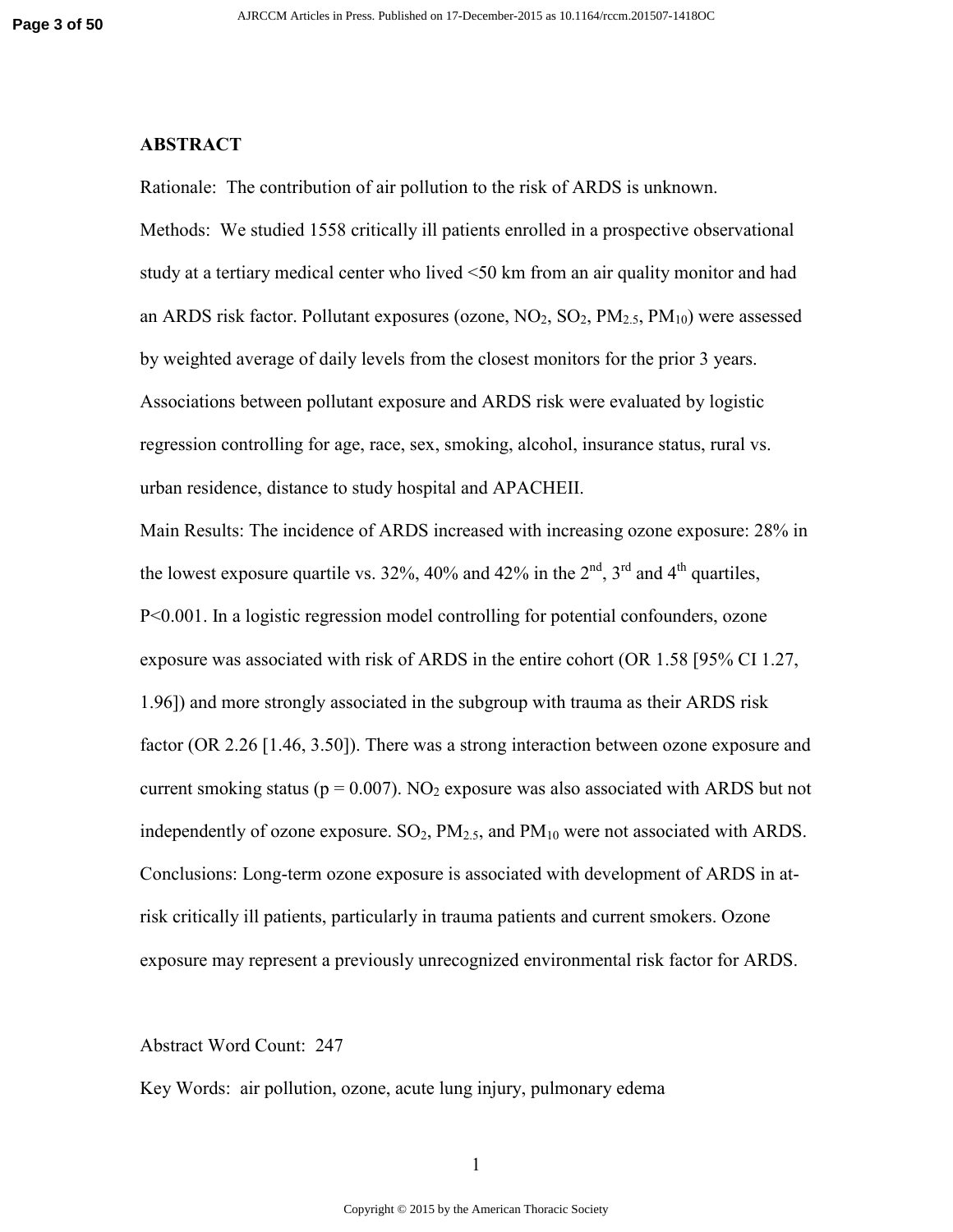### **INTRODUCTION**

The Acute Respiratory Distress Syndrome (ARDS) is a common syndrome of acute lung inflammation, non-cardiogenic pulmonary edema and acute respiratory failure (1). With a U.S. incidence of 190,000 cases per year and mortality of 30–40% (2), ARDS is an important and costly public health problem. The most common clinical risk factors for ARDS are sepsis, pneumonia, severe trauma, aspiration of gastric contents, and multiple transfusions (3). However, ARDS develops in only a subset of patients with these risk factors. The mechanisms that predispose to ARDS in some, but not all, at-risk patients are not understood.

Recent evidence suggests that environmental exposures such as tobacco smoke (4-6) and alcohol abuse (7) may enhance the risk of developing ARDS, but the effect of exposure to ambient levels of environmental pollutants on risk of ARDS has not been investigated. We hypothesized that long-term exposure to high levels of ambient pollutants primes the lung to develop ARDS in the setting of another clinical risk factor. To test this hypothesis, we analyzed the association between ARDS and long-term exposure to air pollutants including ozone,  $NO_2$  particulate matter  $(PM)_{2.5}$ ,  $PM_{10}$ , and  $SO_2$  in a large cohort of critically ill patients at risk for ARDS.

Some of the results of these studies have been previously reported in the form of an abstract (8).

#### **METHODS**

A complete description of methods is in the online supplement.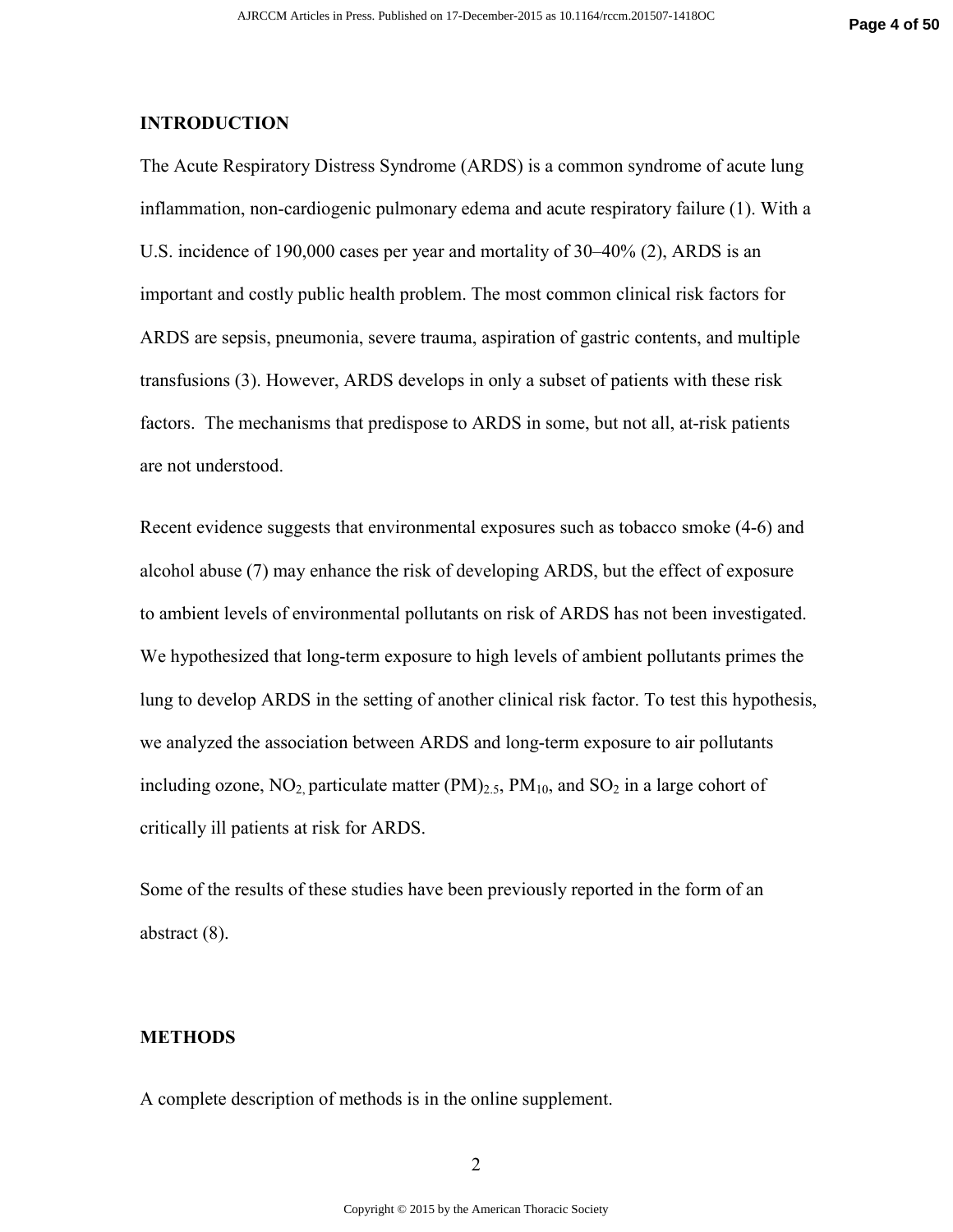Patients. We studied patients from Validating Acute Lung Injury biomarkers for Diagnosis, a prospective observational cohort of critically ill medical, surgical and trauma patients admitted to Vanderbilt University Medical Center (VUMC) (9-12). Subjects enrolled 2006-2012 were included if a residential address was available, they lived within 50 km of at least one U.S. Environmental Protection Agency (EPA) approved air quality monitor and had an ARDS risk factor.

Clinical Data. Clinical data included demographics, insurance status, current smoking, alcohol use, medical history, medications, APACHE II (13), hemodynamics, ventilator settings, laboratory values and outcomes. Patients were coded as metro or non-metro dwellers using USDA 2003 and 2013 Rural-Urban Continuum Codes. Patients were phenotyped at enrollment and on subsequent 3 days for sepsis (14), organ dysfunction (15) and ARDS. Patients were classified as having ARDS if they met American European Consensus Conference (16) criteria for acute lung injury (ALI) or ARDS on two or more consecutive days and as having no ARDS if they did not meet criteria on any day. Patients meeting criteria on a single or on two non-consecutive days were deemed "indeterminate" ARDS status and were included only in a sensitivity analysis.

Air pollutant exposure estimates. Daily measurements of ozone,  $NO_2$ ,  $SO_2$ ,  $PM_{2.5}$ , and PM<sub>10</sub> were obtained from the EPA's Aerometric Information Retrieval System. The 24hour average was computed for each pollutant except for ozone. Because ozone levels are typically elevated only during daylight hours, the highest 8-hour average was used. Since ozone levels are monitored only in warmer months in Tennessee, ozone data were restricted to April through September.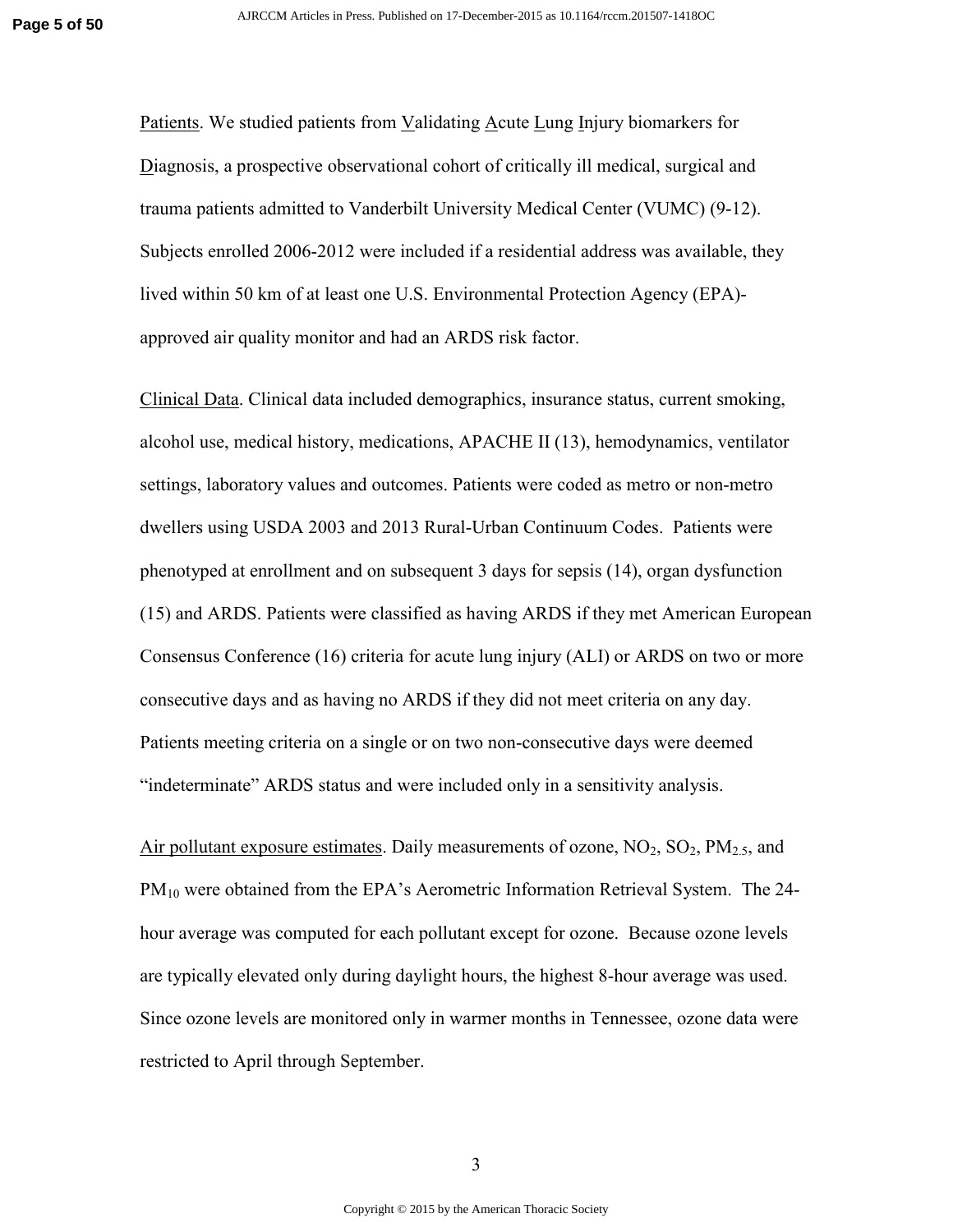Patient addresses were geocoded and distances to all monitors calculated (Haversine formula). Daily pollutant exposures were estimated by the inverse-distance-squared weighted average of daily levels from monitors within 50km (17). Long-term exposures were estimated using average pollutant levels for the 1-, 3-, and 5-year periods prior to ICU admission and short-term exposures using levels for the prior 3 days and 6 weeks. Findings for 1-, 3- and 5-year ozone exposures were similar; 3-year data are presented. Because no significant associations between long-term exposures to  $SO_2$ ,  $PM_{2.5}$  and  $PM_{10}$ and risk of ARDS were observed, these are presented in the Supplement. As there were no associations between any short-term air pollutant exposure and ARDS, these data are not shown. For reference, correlations between pollutant levels are shown in

#### **Supplementary Table E1**.

Statistical Analysis. Demographic and clinical data were compared between ARDS and non-ARDS patients using Pearson's chi-squared tests and Wilcoxon rank-sum tests Missing values of regression covariates were multiply imputed with predictive mean matching (18) to avoid case-wise deletion of patient records. We fit logistic regression models to examine the relationship between ARDS and pollutant levels controlling for pre-specified confounders including age, race, sex, enrollment month (to control for season), current smoking, alcohol use, insurance status (as a proxy for socioeconomic status), median household income, metro vs. non-metro residence, distance to VUMC, APACHE-II, injury severity score (ISS, trauma subset only) and blunt vs. penetrating trauma. A restricted cubic spline with 3 knots was used for age, month, and APACHE-II to permit nonlinear associations. Data analyses were performed using R Version 3 (R Core Team).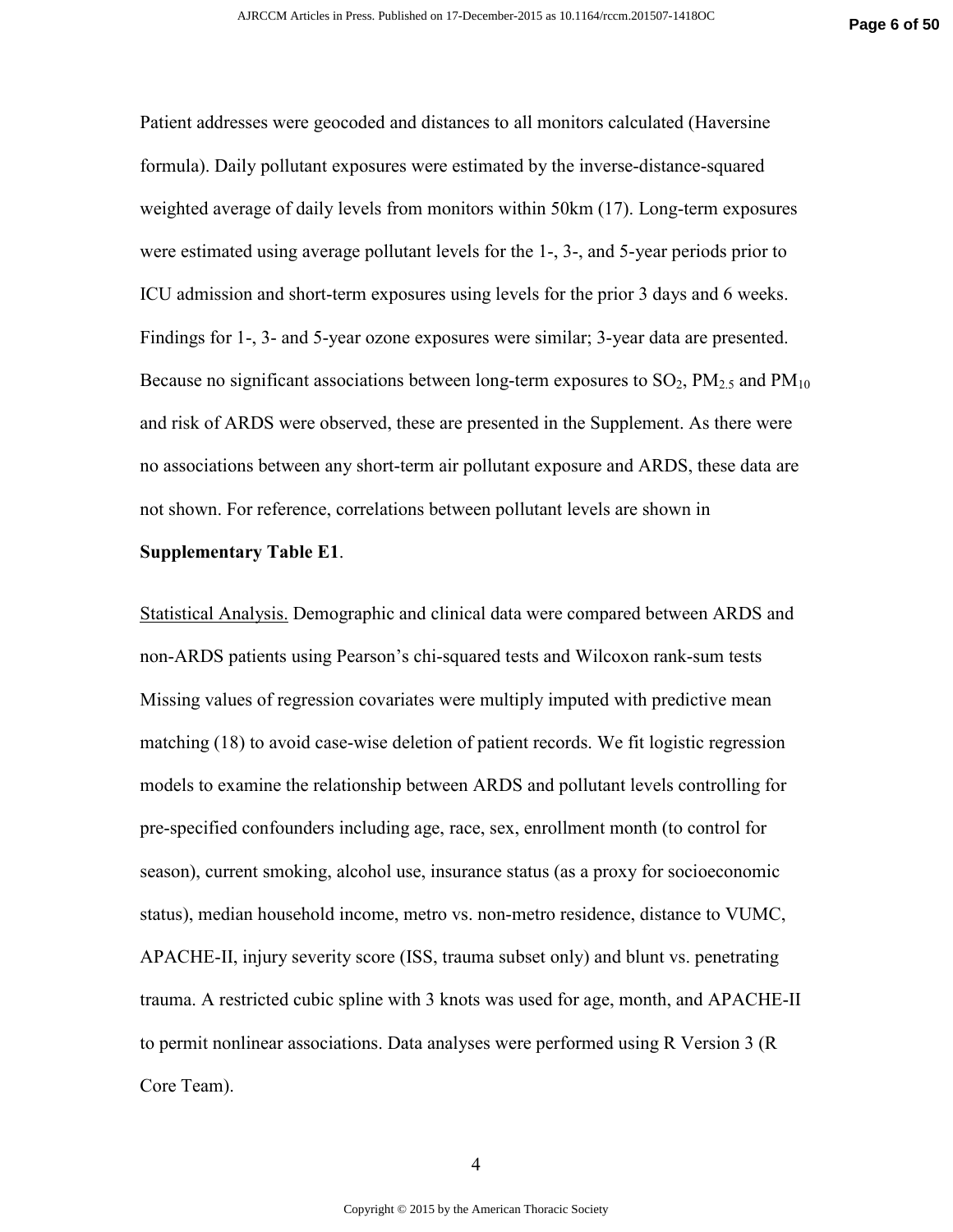#### **RESULTS**

Patients. Differences between patients who were eligible for inclusion in the study compared to those who were not eligible related to the requirement for living within 50km of an air pollution monitor, leading to more non-metro dwellers and a farther distance to Vanderbilt among excluded patients (**Supplemental Table E2**). There were 1558 patients who met the inclusion criteria for the ozone analysis and 1257 who met the inclusion criteria for the NO<sub>2</sub> analysis (**Figure 1**). There were 1350, 1355, and 1130 patients available for the  $SO_2$ ,  $PM_{2.5}$ , and  $PM_{10}$  analyses, respectively; levels of the individual air pollutants were only moderately correlated (**Table E1** in the Online Supplement).

Patient characteristics for the ozone analysis are in **Table E3** in the Online Supplement. Of the 1558 patients, 563 met criteria for ARDS. Patients with ARDS were older, were more likely to have sepsis as their ARDS risk factor and had a higher severity of illness compared to patients who did not develop ARDS.

Ozone exposure and ARDS. The geographic distribution of the ozone monitors that were included in the study is shown in **Figure 2**. The median distance from a patient's residence to the nearest air quality monitor was 19 km. Three-year average ozone exposure levels were lower than current EPA standards (19) (median 51.5 ppb, range 41.5 to 58.2). Despite these low levels of exposure, the incidence of ARDS increased significantly with increasing long-term ozone exposure (**Table 1** and **Figure 3A)**. In a logistic regression model that controlled for potential confounders, long-term ozone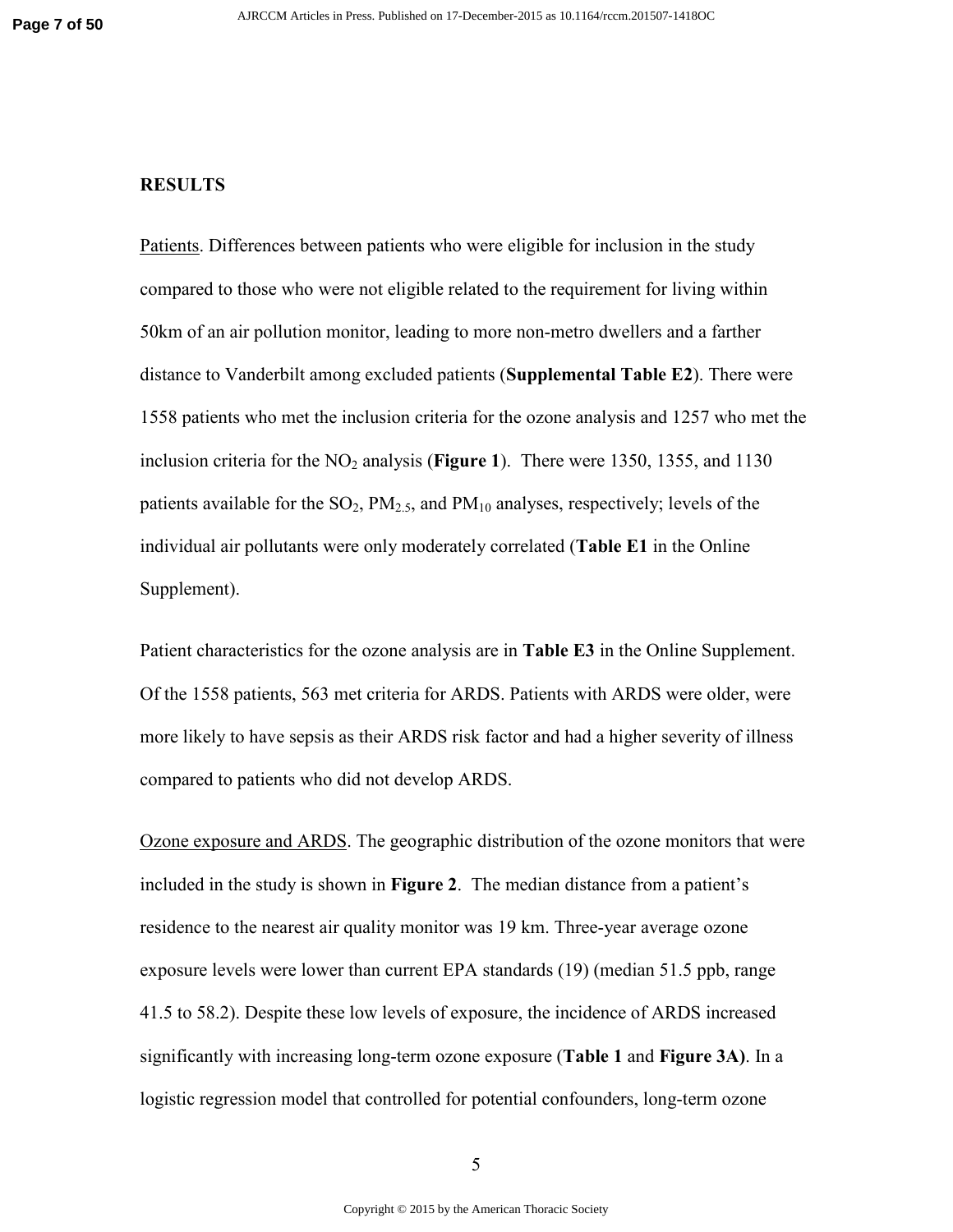exposure was independently associated with risk of ARDS (**Table 2 and Figure 4A)**. The findings were not different if 24-hour average levels of ozone were utilized rather than the highest daily 8-hour average (**Table E4** in the Online Supplement)

The association between ARDS and ozone exposure was strongest in the subgroup of patients (n = 552) with trauma as their ARDS risk factor (**Figure 3B**). In a logistic regression model that controlled for potential confounders, long-term ozone exposure was independently associated with risk of ARDS in trauma patients (**Table E5** in the Online Supplement**)**. The interaction between trauma and ozone exposure was statistically significant  $(P=0.039)$ .

NO2 exposure and ARDS. Patient characteristics for the NO2 analysis are in **Table E6** in the Online Supplement.  $NO<sub>2</sub>$  exposure levels were relatively low (median 15.4 ppb, range 1.7 to 17.7). Although overall rates of ARDS across quartiles of  $NO<sub>2</sub>$  exposure were not significantly different in an unadjusted analysis (**Table E7** in the Online Supplement),  $NO<sub>2</sub>$  exposure was associated with risk of ARDS in a logistic regression model that controlled for potential confounders (**Table E8** in the Online Supplement). As with ozone, the effect was strongest in trauma patients ( $n = 419$ , OR per 5 ppb increase 1.92 [95% CI 1.25, 2.94]). When 3-year ozone and  $NO<sub>2</sub>$  exposure were included in the same model, only ozone exposure remained significantly associated with ARDS (**Table E9** in the Online Supplement).

Interaction with smoking and alcohol. Since exposure of the lung to cigarette smoke could be synergistic with ozone for increasing the risk of ARDS, we tested for an interaction between current smoking and ozone exposure. The interaction term was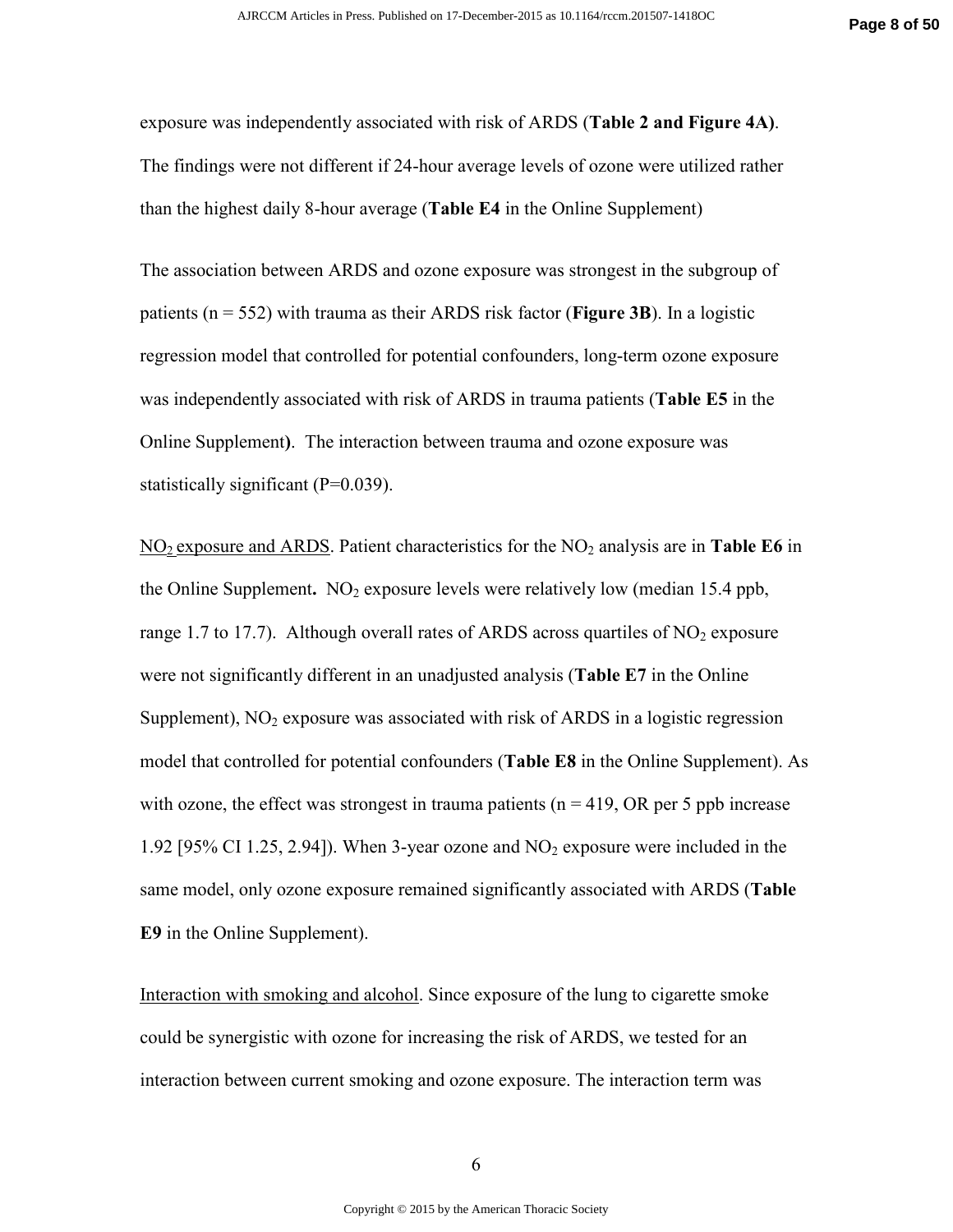highly significant ( $p = 0.007$ ). Ozone was significantly associated with ARDS only in current smokers and not in non-smokers **(Figure 4B)**. There was no association between alcohol and ARDS in this study and no interaction between alcohol and ozone (p-value for interaction: 0.60) or any other pollutant.

Sensitivity analyses. To determine if accuracy of exposure estimates affected the findings, we restricted analysis to patients living within 15 km of a monitor. None of the analyses were substantively changed (not shown). In a second sensitivity analysis, we included the 80 patients with "indeterminate" ARDS status as controls. Ozone exposure was still associated with ARDS (OR 1.56, 95% CI 1.25, 1.94) especially in trauma patients (OR 2.27, 95% CI 1.46, 3.51). The interaction of ozone exposure with smoking was unchanged ( $p < 0.001$ ).

### **DISCUSSION**

In critically ill patients at risk for ARDS, long-term exposure estimates for ozone based on residential address were associated with development of ARDS. Importantly, this association was independent of other known risk factors for ARDS such as age and severity of illness. In addition, this association persisted after adjustment for potential confounders including metro versus non-metro dwelling, source of insurance and median household income as indicators of socioeconomic status, and distance of residence from the study hospital, which was included to control for possible unmeasured differences in severity of illness that could lead to transfer to VUMC of sicker patients from remote hospitals with different levels of pollutant exposure. We also found an association of long-term exposure to  $NO<sub>2</sub>$  and risk of ARDS; however, in two pollutant models with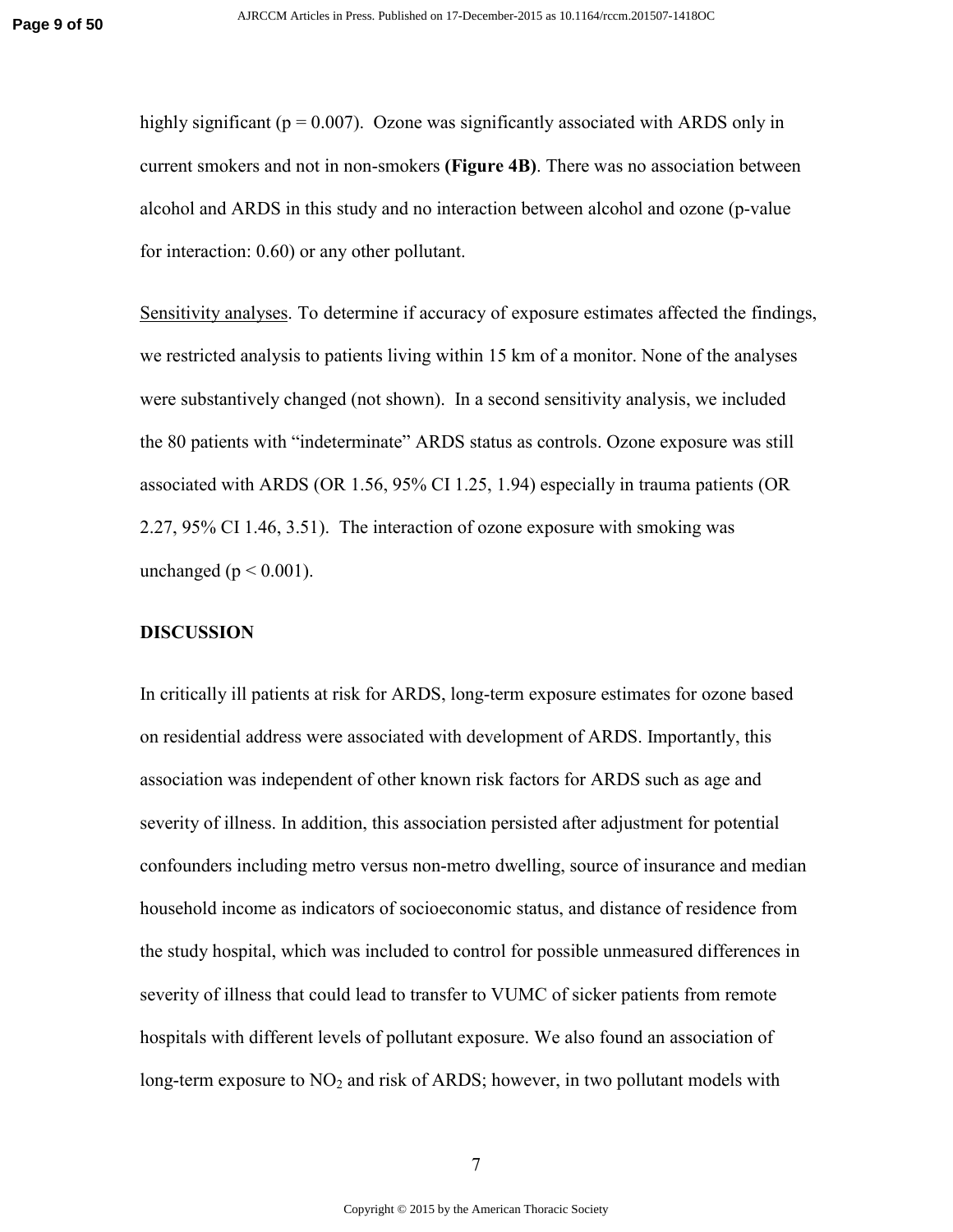ozone and  $NO<sub>2</sub>$ , only ozone remained significant. There was no association between exposure estimates for other pollutants  $(SO_2, PM_{2.5}$  and  $PM_{10}$ ) and ARDS. To our knowledge, this is the first report of an association between ambient air pollution and risk of ARDS. Furthermore, the observed association occurred at relatively low levels of exposure that fall within current EPA standards, suggesting that these observations, if reproduced, could be relevant even in areas with low levels of ambient ozone. Based on these findings, long-term exposure to ozone could represent a previously unrecognized risk factor for development of ARDS.

Although ozone exposure has not previously been associated with ARDS, both acute and chronic ozone exposure have been associated with respiratory disease in experimental and clinical studies. Acute ozone exposure induces acute lung injury in animals, primarily by producing an oxidant-mediated injury to the lung epithelium that leads to increased permeability and lung inflammation (20). Controlled short-term exposure to ozone (at doses that are much higher than ambient pollutant levels) in humans also causes airway inflammation and oxidant injury (21-23). In epidemiologic studies, acute exposure to high ozone levels has been associated with asthma exacerbations (24). Both ozone and  $NO<sub>2</sub>$  exposure over the preceding 6 weeks were associated with acute exacerbation of idiopathic pulmonary fibrosis (25), a syndrome that shares pathologic features with ARDS. Chronic ozone exposure has been associated with decreased lung growth in children (26, 27) and decreased small airways function in young adults (28). In a study of over 400,000 subjects, chronic ozone exposure was associated with mortality from respiratory causes (29); data on ARDS as a cause of respiratory mortality were not available in that study.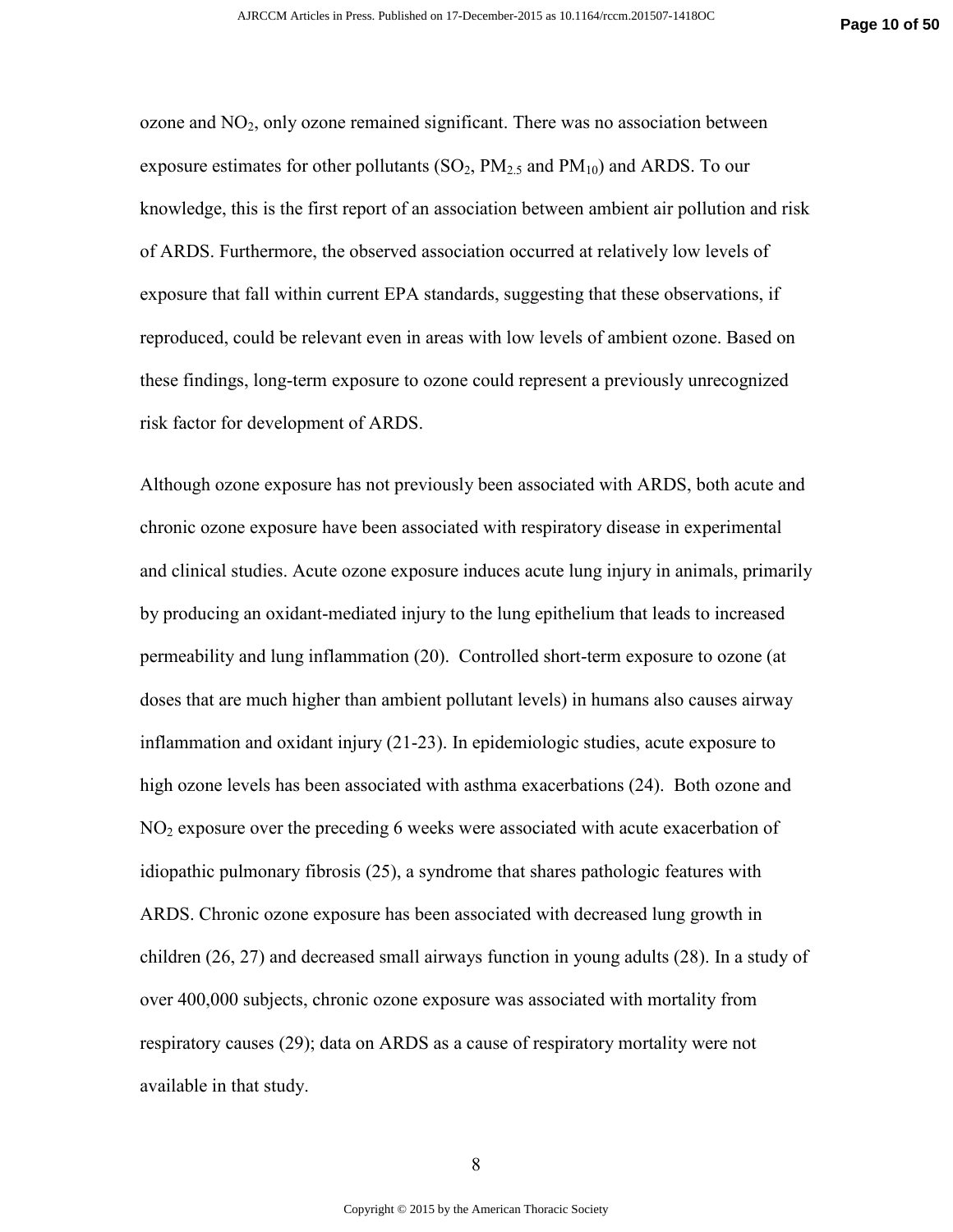In the current study, the association between ARDS and ozone exposure was strongest in patients at risk for ARDS from severe trauma. Since it is well established that traumaassociated ARDS is clinically and pathophysiologically different from ARDS from other causes (30), ambient ozone exposure may uniquely prime the lung to develop ARDS in the setting of severe trauma. The higher rate of smoking in the trauma group (54%) compared to the non-trauma group  $(34\%, P < 0.0001)$  may have potentiated the effects of ambient ozone exposure. Since the incidence of ARDS in the trauma group was lower (32%) than in the non-trauma patients (40%), another potential explanation is that other ARDS risk factors such as sepsis represent such a potent and overwhelming stimulus for acute lung injury that the contribution of chronic ozone exposure to risk of ARDS is less apparent. Finally, it is possible that patients who develop ARDS as a result of trauma spend more time outdoors than patients with other ARDS risk factors leading to higher exposure levels to ambient pollutants.

Smoking has only recently been recognized to be an independent risk factor for ARDS. Prospective studies report a strong association between cigarette smoking and risk of ARDS in severe trauma (4), non-pulmonary sepsis (6), lung transplant recipients (31) and patients receiving blood transfusions (5). Indeed, given the low levels of ambient ozone exposure in the VALID cohort, it is somewhat surprising that the effect of smoking on development of ARDS does not overwhelm the signal from ozone exposure. Potential mechanisms for potentiation of ARDS by smoking have considerable overlap with mechanisms of ozone-induced lung injury (32). These include harmful effects on lung epithelial and endothelial permeability and function (33, 34), pro-inflammatory effects due to changes in neutrophil alveolar macrophage trafficking and function, and effects on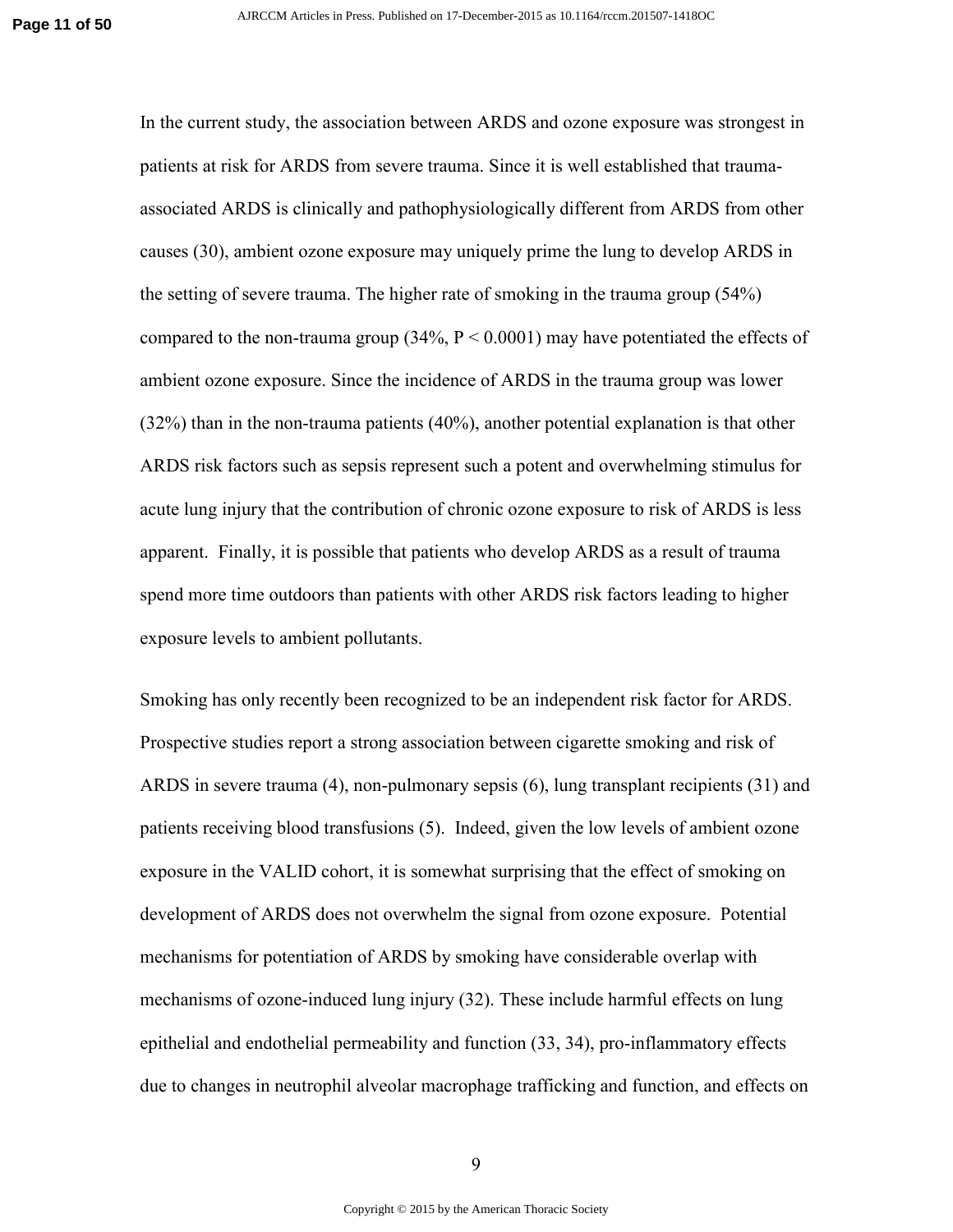cell-mediated and humoral immunity (35, 36). Smoking and air pollutant exposure have previously been shown to have synergistic effects on risk of obesity, pulmonary function deficits and lung cancer (37-39). The strong interaction between smoking and ozone exposure in the current study suggests that ozone exposure may also potentiate the harmful effects of tobacco smoke on the lung with regard to ARDS risk. This observation is important since both smoking and air pollution exposure are potentially modifiable environmental risk factors for developing ARDS.

Although we found an association between long-term  $NO<sub>2</sub>$  exposure and ARDS, this association was not significant after controlling for ozone levels. There are several potential explanations. First, since nitrogen oxides are the most prevalent ambient reactant for ozone formation, the association between  $NO<sub>2</sub>$  and risk of ARDS may only be indicative of ozone exposure. Second, since nitrogen oxides are predominantly trafficrelated pollutants, exposure estimates based on regional monitors may not be accurate. Studies that analyze distance to roadway might be better suited to determine the relationship between  $NO_2$  or other traffic-related pollutants such as  $PM_{2.5}$  and  $PM_{10}$  and development of ARDS. Finally, since there were fewer monitoring stations for  $NO<sub>2</sub>$  than for ozone, this analysis had less power.

This study has several strengths. First, we studied a large heterogeneous cohort of critically ill medical, surgical, and trauma patients, enhancing the potential generalizability of the findings. Second, the patients were rigorously phenotyped prospectively for both ARDS risk factors and development of ARDS by physician investigators. This is in sharp contrast to many epidemiologic studies that have relied on inherently less reliable death certificate data or administrative coding for patient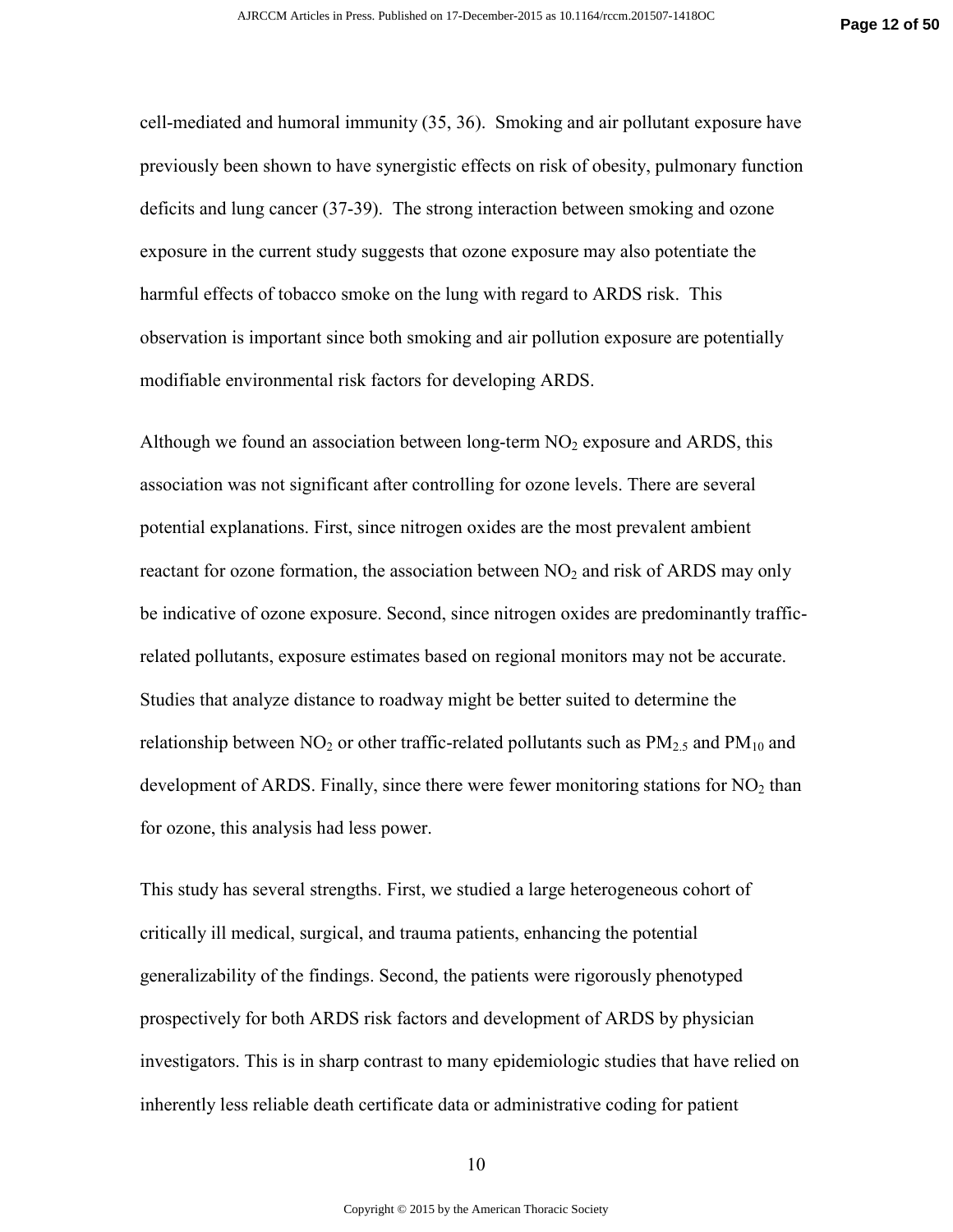phenotyping. Third, residential addresses and dates of admissions were used for exposure estimates, allowing for individualized rather than population or neighborhood-based exposure estimates. Finally, the extensive prospective data collection in the VALID study allowed us to control for a large number of potential confounders, decreasing but not eliminating the possibility of residual confounding.

This study has some limitations. First, patients were drawn from only one geographic region, and air pollutant effects may differ by geographic region. Second, as in any study that does not directly measure air pollutant levels, there is the possibility of exposure misclassification. To mitigate the concern of exposure misclassification, a sensitivity analysis included only patients who lived within 15 km of a monitor with similar results. Exposure misclassification could also be caused by reliance on the address provided at hospital admission; information about prior addresses during the exposure period was not available. Exposure misclassification may also arise from exposures that occur away from the residence including at the place of occupation. Number of hours spent outdoors versus indoors could also affect total exposure and would not be captured in our estimates. Third, the possibility of residual confounding and in particular residual spatial confounding remains. We attempted to mitigate this concern by including socioeconomic status (measured by insurance source and zip code-based median household income), metro versus non-metro residence and distance to the study hospital in the regression models. However, given the concern for potential unmeasured confounders, it will be important to confirm these findings in geographically diverse patient groups with both higher and lower levels of ozone exposure. Fourth, in this exploratory study, we did not aim to strictly control the type I error rate. In order to minimize the likelihood of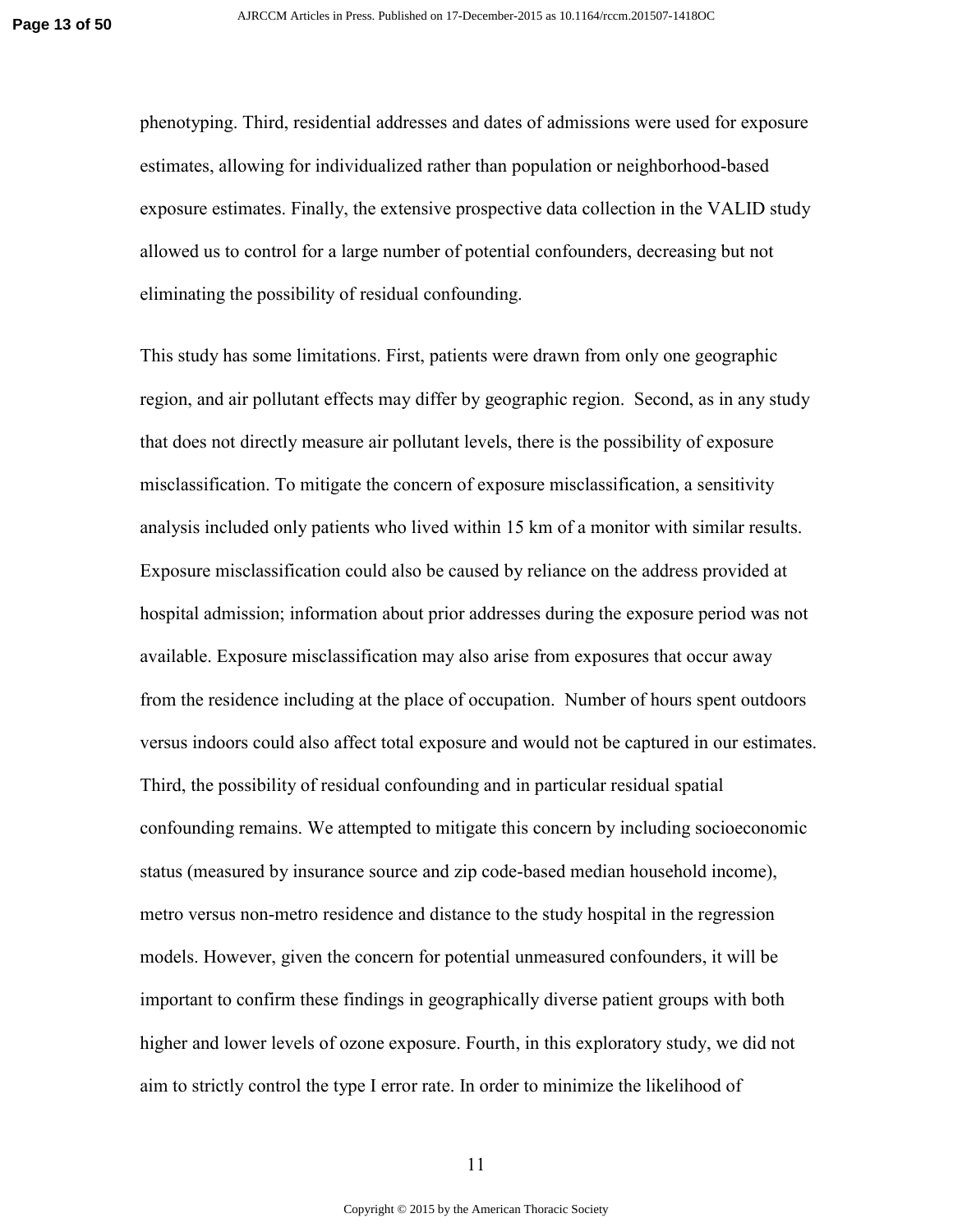identifying false positive associations, we pre-specified the variables and interaction terms to include in the primary models prior to data examination. Subgroup analyses such as trauma/non-trauma were also pre-specified. Although we did not adjust for multiple comparisons, our primary finding of ozone-ARDS association has a p-value of <0.001, which would be significant with post-hoc significance adjustment using a conservative Bonferroni method. Finally, because this was an observational study, causality cannot be inferred.

In summary, in a large group of rigorously phenotyped critically ill patients, we report an association between long-term ozone exposure levels and risk of developing ARDS. This risk was potentiated by cigarette smoking and was strongest in patients with severe trauma as their ARDS risk factor. These findings indicate that ozone exposure may be a previously unrecognized environmental risk factor for ARDS.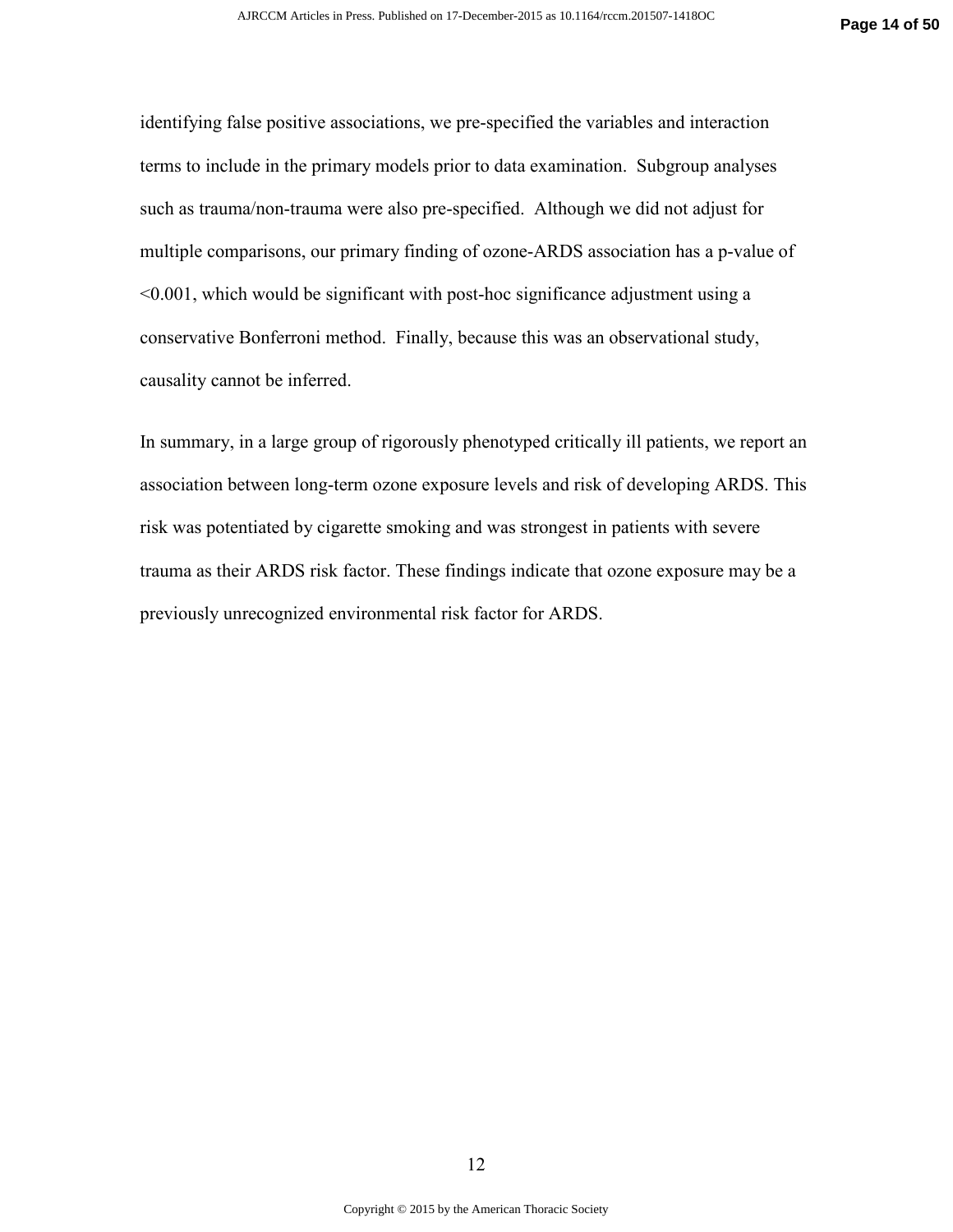### **LITERATURE CITED**

- 1. Matthay MA, Ware LB, Zimmerman GA. The acute respiratory distress syndrome. *The Journal of Clinical Investigation* 2012; 122: 2731-2740.
- 2. Rubenfeld GD, Caldwell E, Peabody E, Weaver J, Martin DP, Neff M, Stern EJ, Hudson LD. Incidence and outcomes of acute lung injury. *N Engl J Med* 2005; 353: 1685-1693.
- 3. Ware LB, Matthay MA. Medical progress: The acute respiratory distress syndrome. *N Engl J Med* 2000; 342: 1334-1349.
- 4. Calfee CS, Matthay MA, Eisner MD, Benowitz N, Call M, Pittet JF, Cohen MJ. Active and passive cigarette smoking and acute lung injury after severe blunt trauma. *Am J Respir Crit Care Med* 2011; 183: 1660-1665.
- 5. Toy P, Gajic O, Bacchetti P, Looney MR, Gropper MA, Hubmayr R, Lowell CA, Norris PJ, Murphy EL, Weiskopf RB, Wilson G, Koenigsberg M, Lee D, Schuller R, Wu P, Grimes B, Gandhi MJ, Winters JL, Mair D, Hirschler N, Sanchez Rosen R, Matthay MA. Transfusion-related acute lung injury: incidence and risk factors. *Blood* 2012; 119: 1757-1767.
- 6. Calfee CS, Matthay MA, Benowitz N, Kangelaris KN, Siew ED, Janz DR, Bernard GR, May AK, Jacob P, Havel C, Ware LB. Cigarette smoke exposure and the acute respiratory distress syndrome. *Critical care medicine* 2015; in press.
- 7. Moss M, Parsons PE, Steinberg KP, Hudson LD, Guidot DM, Burnham EL, Eaton S, Cotsonis GA. Chronic alcohol abuse is associated with an increased incidence of acute respiratory distress syndrome and severity of multiple organ dysfunction in patients with septic shock. *Crit Care Med* 2003; 31: 869-877.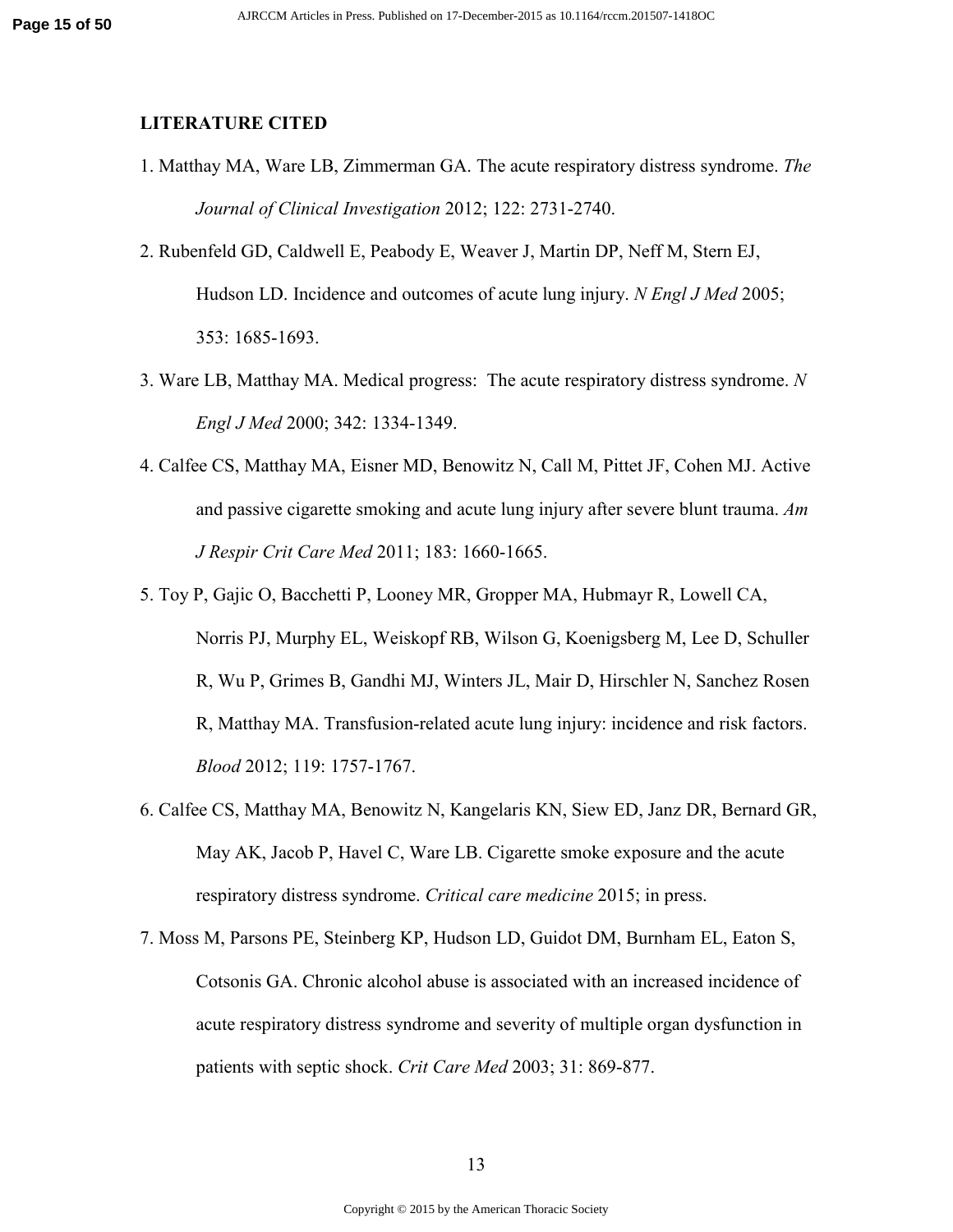8. Ware LB, Zhao Z, Koyama T, Matthay MA, Lurmann F, Balmes JR, Calfee CS, . Long-Term Ozone Exposure Levels Are Associated with Development of Acute Respiratory Distress Syndrome (ARDS) in Critically Ill Patients. *Am J Respir Crit Care Med* 2015; 191: A2174.

9. Siew ED, Ikizler TA, Gebretsadik T, Shintani A, Wickersham N, Bossert F, Peterson JF, Parikh CR, May AK, Ware LB. Elevated urinary IL-18 levels at the time of ICU admission predict adverse clinical outcomes. *Clinical journal of the American Society of Nephrology : CJASN* 2010; 5: 1497-1505.

- 10. Siew ED, Ware LB, Gebretsadik T, Shintani A, Moons KG, Wickersham N, Bossert F, Ikizler TA. Urine neutrophil gelatinase-associated lipocalin moderately predicts acute kidney injury in critically ill adults. *Journal of the American Society of Nephrology : JASN* 2009; 20: 1823-1832.
- 11. Ware LB, Fessel JP, May AK, Roberts LJ, 2nd. Plasma biomarkers of oxidant stress and development of organ failure in severe sepsis. *Shock* 2011; 36: 12-17.
- 12. O'Neal H R, Jr., Koyama T, Koehler EA, Siew E, Curtis BR, Fremont RD, May AK, Bernard GR, Ware LB. Prehospital statin and aspirin use and the prevalence of severe sepsis and acute lung injury/acute respiratory distress syndrome\*. *Crit Care Med* 2011.
- 13. Knaus WA, Draper EA, Wagner DP, Zimmerman JE. APACHE II: a severity of disease classification system. *Crit Care Med* 1985; 13: 818-829.
- 14. Bone R, Balk R, Cerra F, Dellinger R, Fein A, Knaus W, Schein R, Sibbald W. Definitions for sepsis and organ failure and guidelines for the use of innovative therapies in sepsis. The ACCP/SCCM Consensus Conference Committee.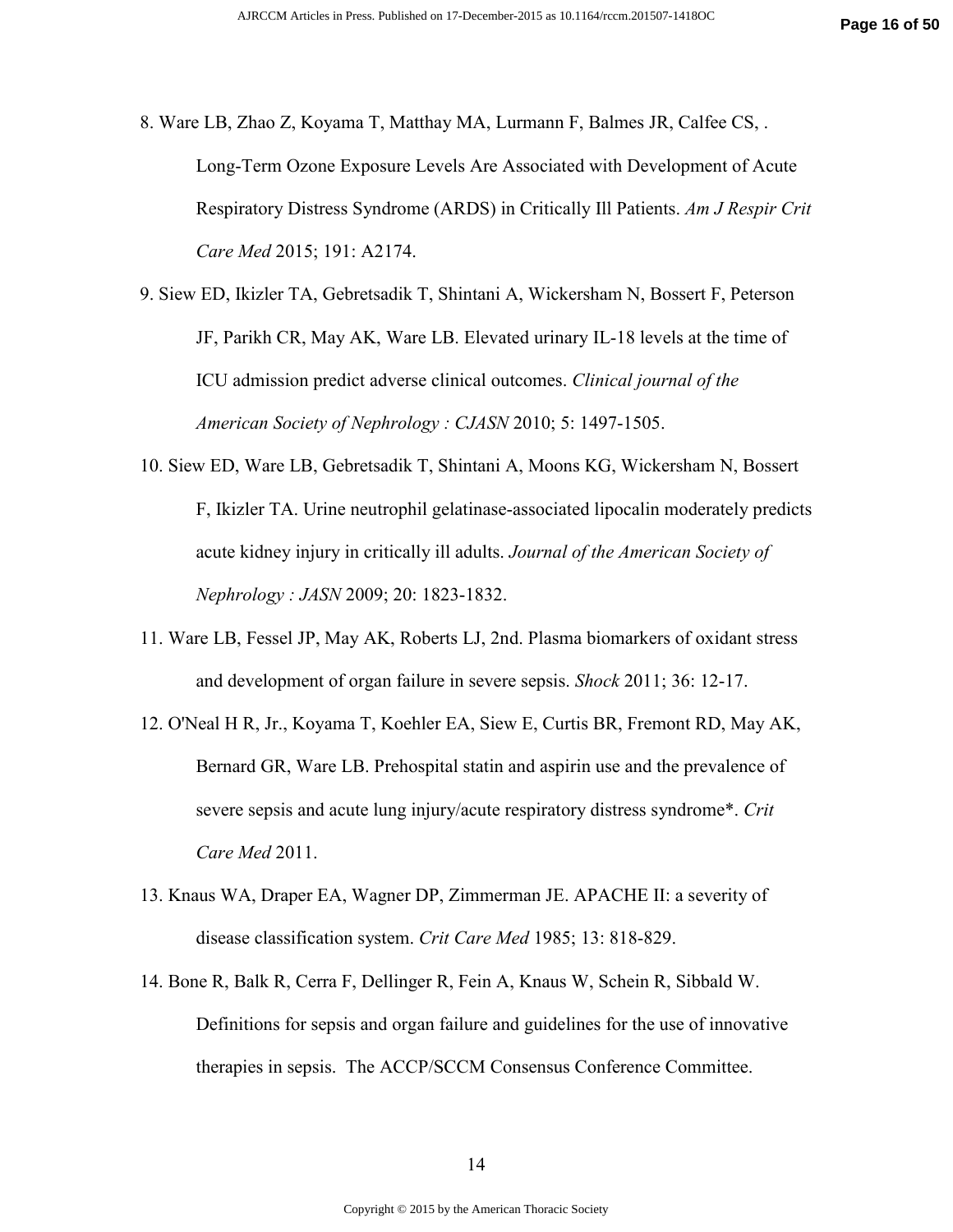American College of Chest Physicians/Society of Critical Care Medicine. *Chest*  1992; 101: 1644-1655.

15. Bernard G. The Brussels Score. *Sepsis* 1997; 1: 43-44.

- 16. Bernard GR, Artigas A, Brigham KL, Carlet J, Falke K, Hudson L, Lamy M, Legall JR, Morris A, Spragg R, the Consensus Committee. The American-European Consensus Conference on ARDS. Definitions, mechanisms, relevant outcomes, and clinical trial coordination. *Am J Respir Crit Care Med* 1994; 149: 818-824.
- 17. Pope CA, 3rd, Ezzati M, Dockery DW. Fine-particulate air pollution and life expectancy in the United States. *N Engl J Med* 2009; 360: 376-386.
- 18. Little RJA, Rubin DB. Statistical analysis with missing data. . New York: Wiley; 1987.
- 19. Rice MB, Guidotti TL, Cromar KR, Committee ATSEHP. Scientific evidence supports stronger limits on ozone. *American journal of respiratory and critical care medicine* 2015; 191: 501-503.
- 20. Mustafa MG. Biochemical basis of ozone toxicity. *Free Radic Biol Med* 1990; 9: 245-265.
- 21. Chen C, Arjomandi M, Balmes J, Tager I, Holland N. Effects of chronic and acute ozone exposure on lipid peroxidation and antioxidant capacity in healthy young adults. *Environ Health Perspect* 2007; 115: 1732-1737.
- 22. Aris RM, Christian D, Hearne PQ, Kerr K, Finkbeiner WE, Balmes JR. Ozoneinduced airway inflammation in human subjects as determined by airway lavage and biopsy. *Am Rev Respir Dis* 1993; 148: 1363-1372.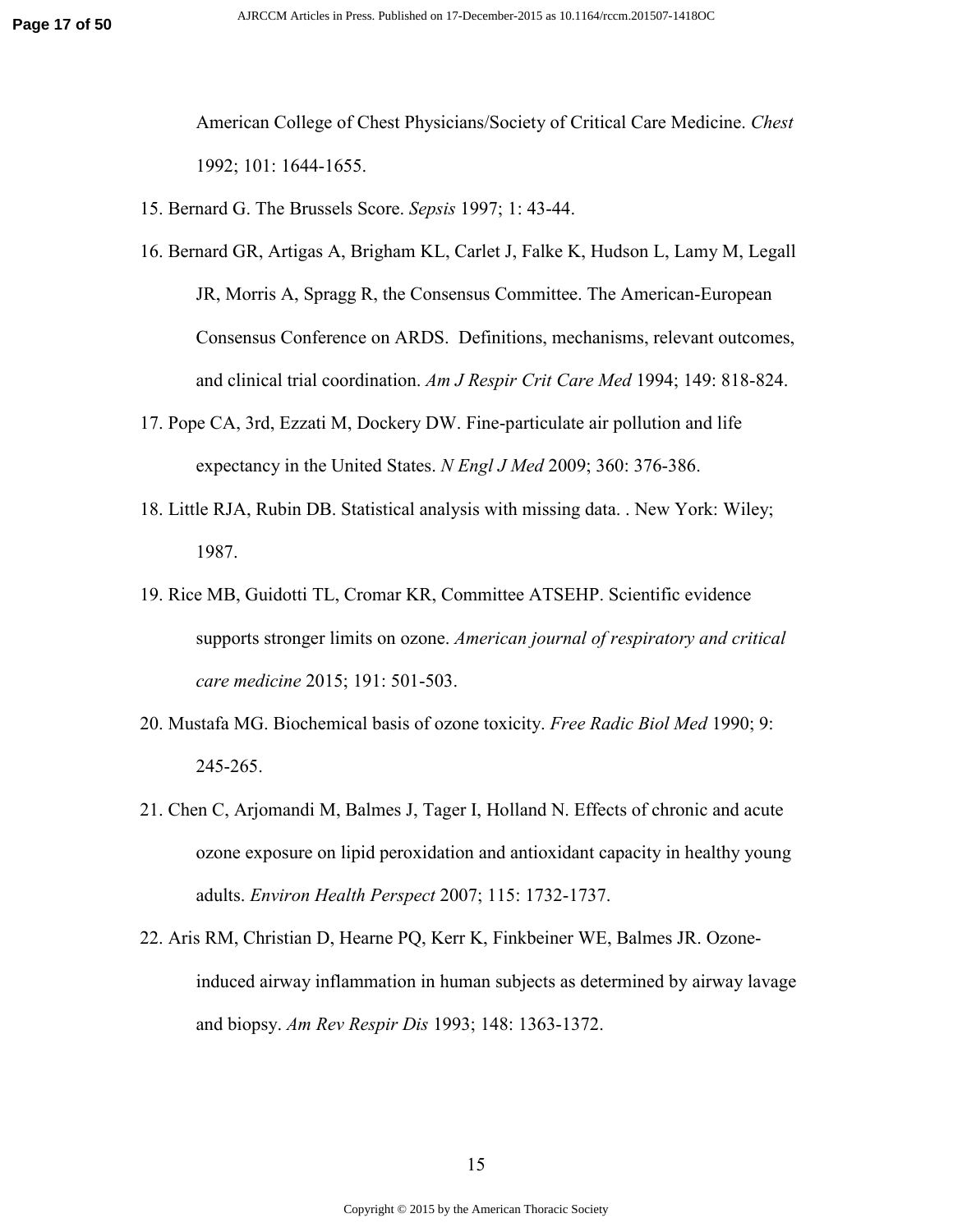- 23. Mudway IS, Kelly FJ. An investigation of inhaled ozone dose and the magnitude of airway inflammation in healthy adults. *American journal of respiratory and critical care medicine* 2004; 169: 1089-1095.
- 24. Guarnieri M, Balmes JR. Outdoor air pollution and asthma. *Lancet* 2014; 383: 1581- 1592.
- 25. Johannson KA, Vittinghoff E, Lee K, Balmes JR, Ji W, Kaplan GG, Kim DS, Collard HR. Acute exacerbation of idiopathic pulmonary fibrosis associated with air pollution exposure. *The European respiratory journal* 2014; 43: 1124-1131.
- 26. Hwang BF, Chen YH, Lin YT, Wu XT, Leo Lee Y. Relationship between exposure to fine particulates and ozone and reduced lung function in children. *Environmental research* 2015; 137: 382-390.
- 27. Chen CH, Chan CC, Chen BY, Cheng TJ, Leon Guo Y. Effects of particulate air pollution and ozone on lung function in non-asthmatic children. *Environmental research* 2015; 137: 40-48.
- 28. Tager IB, Balmes J, Lurmann F, Ngo L, Alcorn S, Kunzli N. Chronic exposure to ambient ozone and lung function in young adults. *Epidemiology* 2005; 16: 751- 759.
- 29. Jerrett M, Burnett RT, Pope CA, 3rd, Ito K, Thurston G, Krewski D, Shi Y, Calle E, Thun M. Long-term ozone exposure and mortality. *N Engl J Med* 2009; 360: 1085-1095.
- 30. Calfee CS, Eisner MD, Ware LB, Thompson BT, Parsons PE, Wheeler AP, Korpak A, Matthay MA. Trauma-associated lung injury differs clinically and biologically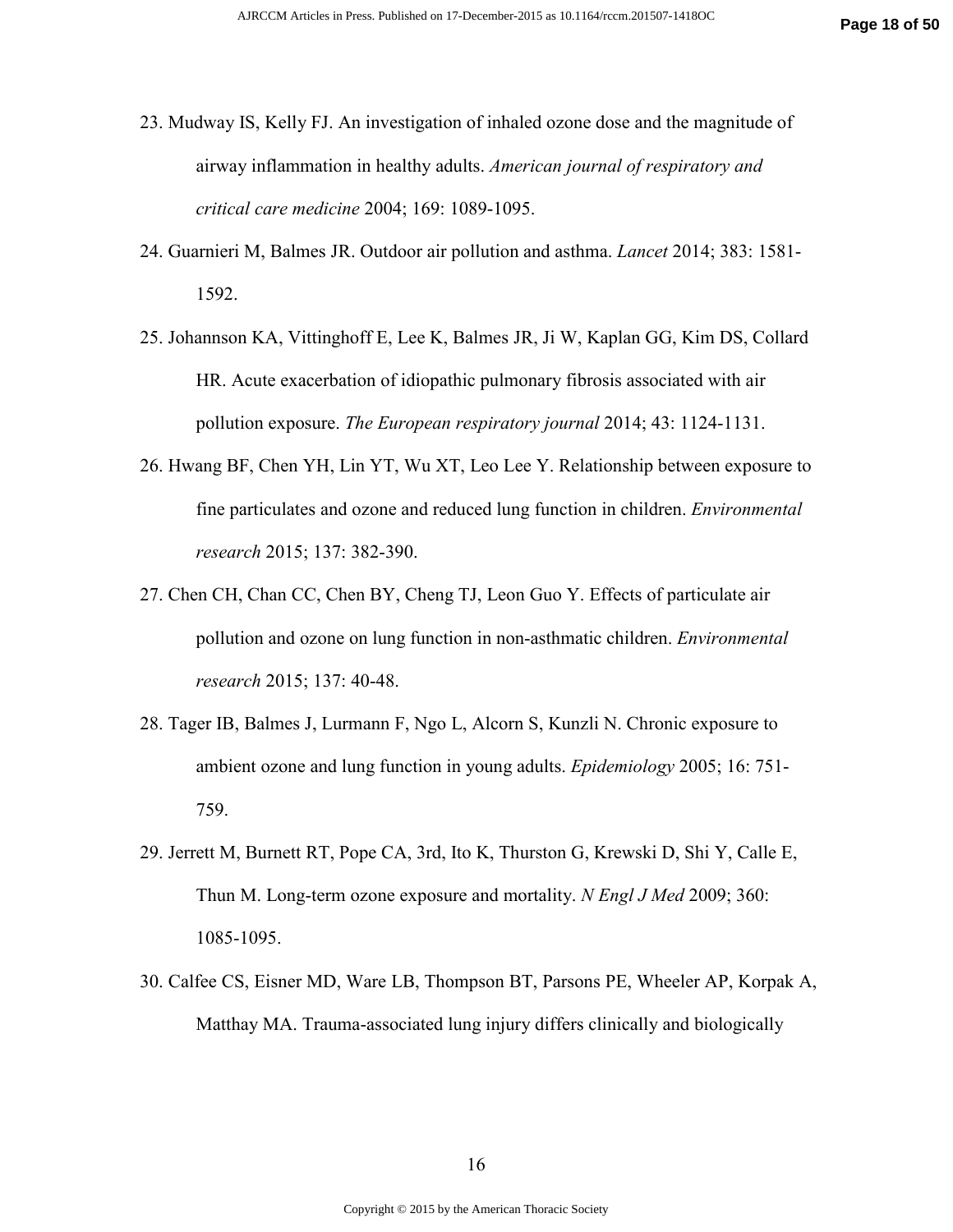from acute lung injury due to other clinical disorders. *Crit Care Med* 2007; 35: 2243-2250.

- 31. Diamond JM, Lee JC, Kawut SM, Shah RJ, Localio AR, Bellamy SL, Lederer DJ, Cantu E, Kohl BA, Lama VN, Bhorade SM, Crespo M, Demissie E, Sonett J, Wille K, Orens J, Shah AS, Weinacker A, Arcasoy S, Shah PD, Wilkes DS, Ware LB, Palmer SM, Christie JD. Clinical risk factors for primary graft dysfunction after lung transplantation. *Am J Respir Crit Care Med* 2013; 187: 527-534.
- 32. Moazed F, Calfee CS. Environmental risk factors for acute respiratory distress syndrome. *Clinics in chest medicine* 2014; 35: 625-637.
- 33. Lu Q, Sakhatskyy P, Grinnell K, Newton J, Ortiz M, Wang Y, Sanchez-Esteban J, Harrington EO, Rounds S. Cigarette smoke causes lung vascular barrier dysfunction via oxidative stress-mediated inhibition of RhoA and focal adhesion kinase. *American journal of physiology Lung cellular and molecular physiology*  2011; 301: L847-857.
- 34. Li XY, Rahman I, Donaldson K, MacNee W. Mechanisms of cigarette smoke induced increased airspace permeability. *Thorax* 1996; 51: 465-471.
- 35. MacNee W, Wiggs B, Belzberg AS, Hogg JC. The effect of cigarette smoking on neutrophil kinetics in human lungs. *N Engl J Med* 1989; 321: 924-928.
- 36. Arcavi L, Benowitz NL. Cigarette smoking and infection. *Archives of internal medicine* 2004; 164: 2206-2216.
- 37. Turner MC, Cohen A, Jerrett M, Gapstur SM, Diver WR, Pope CA, 3rd, Krewski D, Beckerman BS, Samet JM. Interactions between cigarette smoking and fine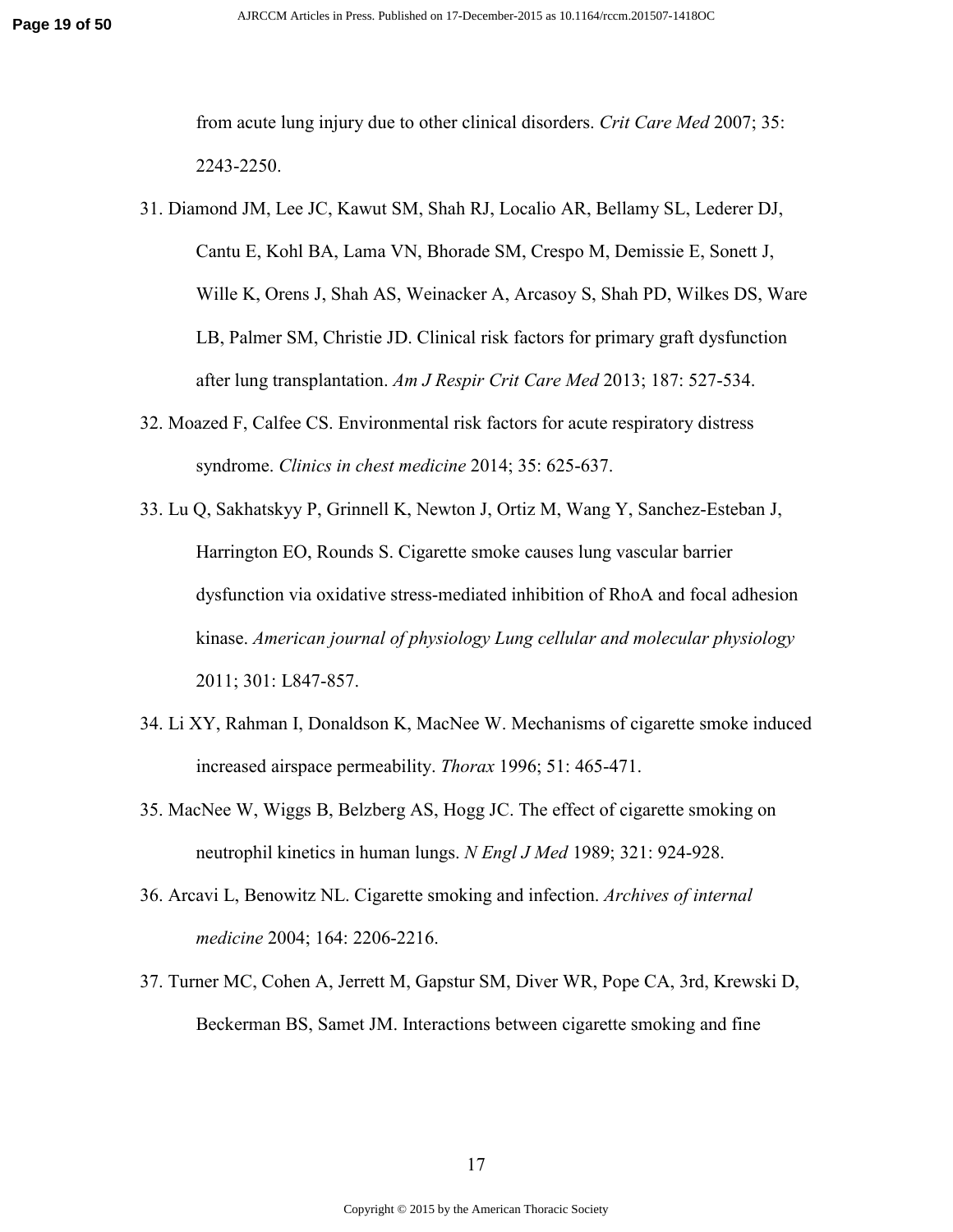particulate matter in the Risk of Lung Cancer Mortality in Cancer Prevention Study II. *American journal of epidemiology* 2014; 180: 1145-1149.

38. McConnell R, Shen E, Gilliland FD, Jerrett M, Wolch J, Chang CC, Lurmann F, Berhane K. A longitudinal cohort study of body mass index and childhood exposure to secondhand tobacco smoke and air pollution: the Southern California Children's Health Study. *Environmental health perspectives* 2015; 123: 360-366.

39. Nishinakagawa T, Senjyu H, Tanaka T, Asai M, Kotaki K, Yano Y, Miyamoto N,

Yanagita Y, Kozu R, Tabusadani M, Honda S. Smoking aggravates the impaired pulmonary function of officially acknowledged female victims of air pollution of 40 years ago. *The Tohoku journal of experimental medicine* 2014; 234: 151-160.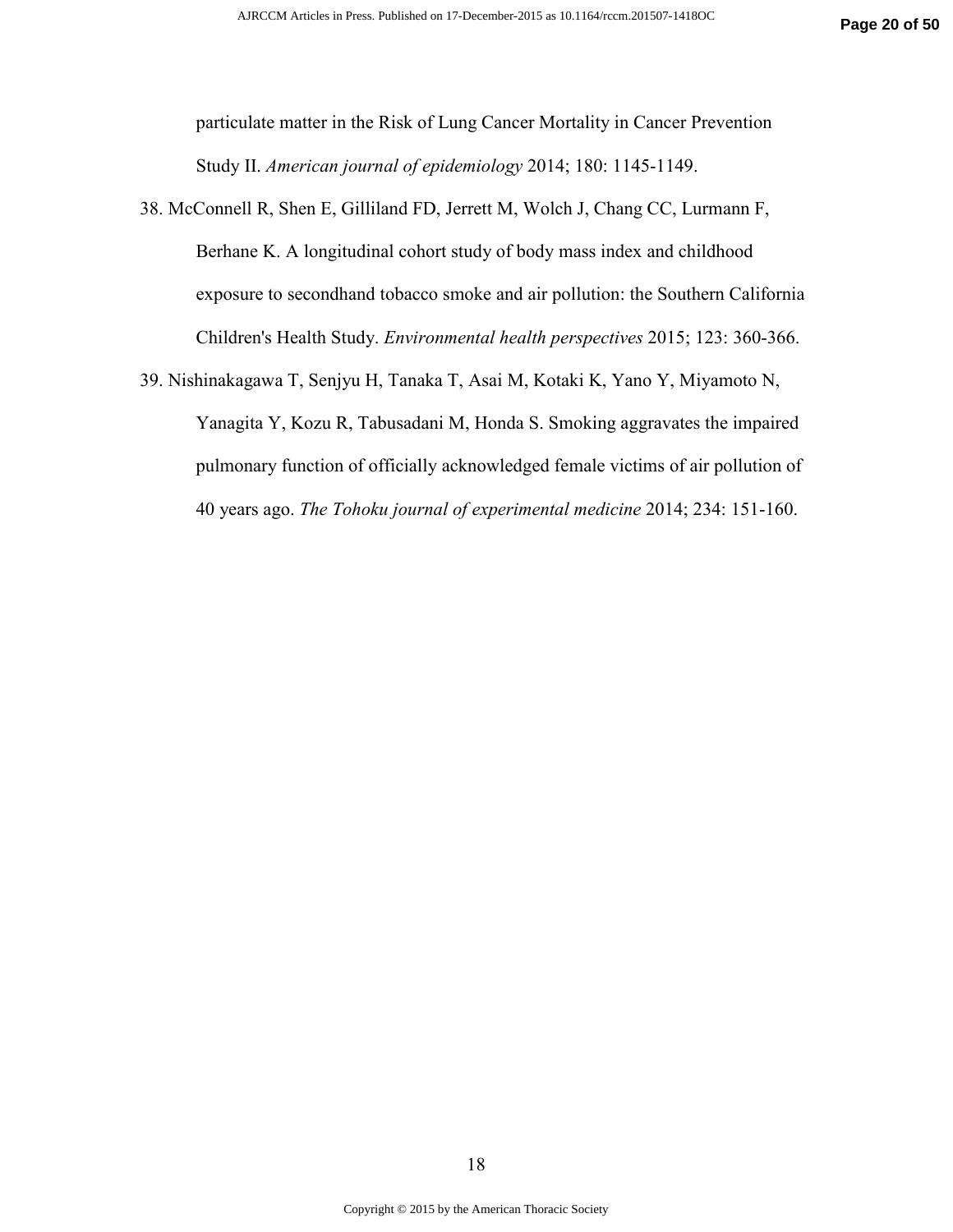#### **FIGURE LEGENDS**

**Figure 1.** Flow diagram summarizing patient selection for the ozone and  $NO<sub>2</sub>$  analyses.

**Figure 2.** Geographic distribution of the 163 ozone monitors that contributed exposure data for the ozone analysis.

**Figure 3.** Relationship between quartile of ozone exposure and development of ARDS. In an unadjusted analysis of  $(A)$  all patients and of  $(B)$  the subset with trauma as their ARDS risk factor, patients in the  $2<sup>nd</sup>$ ,  $3<sup>rd</sup>$  and  $4<sup>th</sup>$  quartiles of 3-year ozone exposure estimates were significantly more likely to develop ARDS ( $P < 0.001$ ). For 3A, the incidence of ARDS was 28.0%, (95% CI 23.4 - 32.7%) in quartile 1, 30.8% (95% CI 26.0% - 35.6%) in quartile 2, 41.0% (95% CI 36.0% - 46.1%) in quartile 3 and 41.8% (95% CI 36.7% - 46.9%). For 3B, the incidence of ARDS was 13.8% (95% CI 7.5% - 20.1%) in quartile 1, 22.9% (95% CI 15.9% - 29.8%) in quartile 2, 38.9% (95% CI 30.9% - 46.9%) in quartile 3 and 41.3% (95% CI 33.2% - 49.3%) in quartile 4.

**Figure 4.** Relationship between 3-year average ozone exposure level and predicted risk of ARDS in a logistic regression model controlling for age, race, sex, enrollment month, smoking, alcohol use, insurance status, zip-code based median household income, metro vs. non-metro residence, distance to the VUMC, and APACHE-II in (A) all patients in the ozone analysis and (B) in the same patients segregated by smoking status. The association between 3-year average ozone exposure level and predicted risk of ARDS differed between smokers and non-smokers and was only significant in the smokers.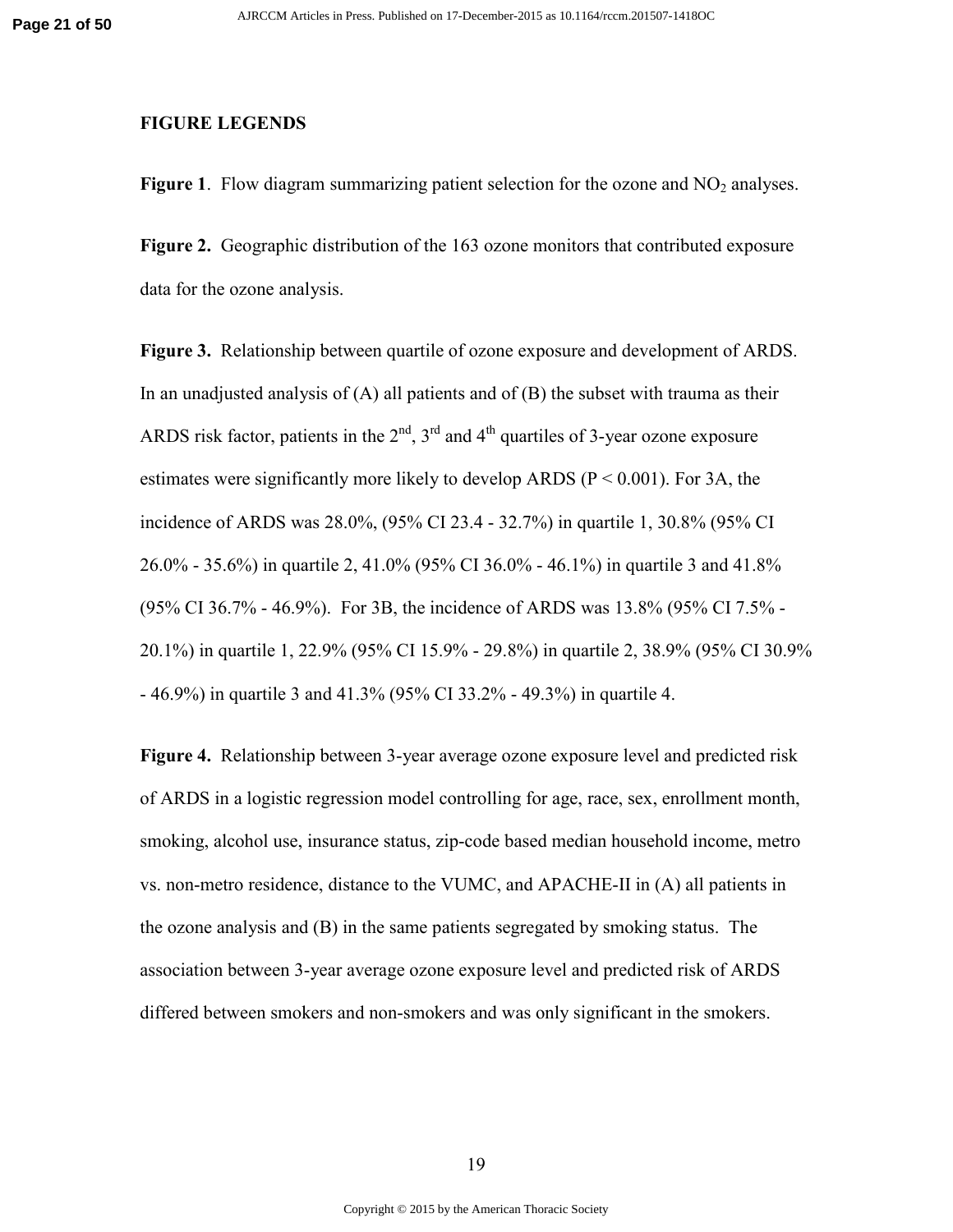|                                                              | <b>Quartile 1</b> | <b>Quartile 2</b> | <b>Quartile 3</b> | <b>Quartile 4</b> | p-value     |
|--------------------------------------------------------------|-------------------|-------------------|-------------------|-------------------|-------------|
| <b>Ozone</b> (ppb-3 year avg)                                | $41.5 - 49.0$     | $49.0 - 51.5$     | $51.5 - 53.5$     | $53.5 - 58.2$     |             |
| Age $(y, \text{median}, \text{IQR})$                         | 53 (40, 64)       | 54 (37, 65)       | 52 (36, 62)       | 52(40, 63)        | 0.64        |
| <b>Male</b> $(n, \frac{9}{6})$                               | $214(60\%)$       | 214(61%)          | 202 (57%)         | 219(62%)          | 0.56        |
| Caucasian $(n, \frac{9}{6})$                                 | 239 (67%)         | 289 (82%)         | 319 (90%)         | 314 (89%)         | ${}< 0.001$ |
| Current smoker $(n, \frac{9}{6})$                            | 138 (42%)         | 119(38%)          | 132 $(41\%)$      | 139 $(41\%)$      | 0.74        |
| Alcohol abuse $(n, %)$                                       | 74 (21%)          | 60(17%)           | 67(19%)           | 64 (18%)          | 0.62        |
| <b>Insurance</b> (Group $1^*$ )                              | 205 (58%)         | 243 (69%)         | 250 (71%)         | 231 (66%)         | 0.001       |
| <b>APACHE II</b> (median,<br>IQR)                            | 25(20, 30)        | 25(20, 31)        | 25(20, 31)        | 26(21, 31)        | 0.34        |
| Distance to VUMC (km,<br>median, IQR)                        | 11(6, 51)         | 49 (17, 100)      | 70 (31, 102)      | 73 (52, 120)      | ${}< 0.001$ |
| Metro (vs. non-metro)<br>residence county $(n, \frac{9}{6})$ | 293 (82%)         | 249 (70%)         | 260(73%)          | 222(63%)          | ${}< 0.001$ |
| ARDS risk factor $(n, \frac{9}{6})$                          |                   |                   |                   |                   |             |
| <b>Trauma</b>                                                | 116(33%)          | 140 $(40\%)$      | 144 $(40\%)$      | 143 $(40\%)$      | 0.19        |
| <b>Sepsis</b>                                                | 194 (54%)         | 182(51%)          | $177(50\%)$       | 178 (50%)         |             |
| Other                                                        | 47 $(13%)$        | 32(9%)            | 35 $(10\%)$       | 33(9%)            |             |
| Zip code based median                                        | 39.2 (30.4, 47.8) | 44.8 (38.2,       | 45.2(38.1,        | 43.0(36.8, 51.5)  |             |
| household income                                             |                   | 57.0)             | 56.0)             |                   | ${}< 0.001$ |
| $(\$1000)$                                                   |                   |                   |                   |                   |             |
| ARDS $(n, %)$                                                | 100(28%)          | $109(31\%)$       | 146 $(41\%)$      | 148 $(42%)$       | ${}< 0.001$ |

**Table 1. Comparison of patients by quartile of ozone exposure** 

\* Group 1 = Private, Medicare, Federal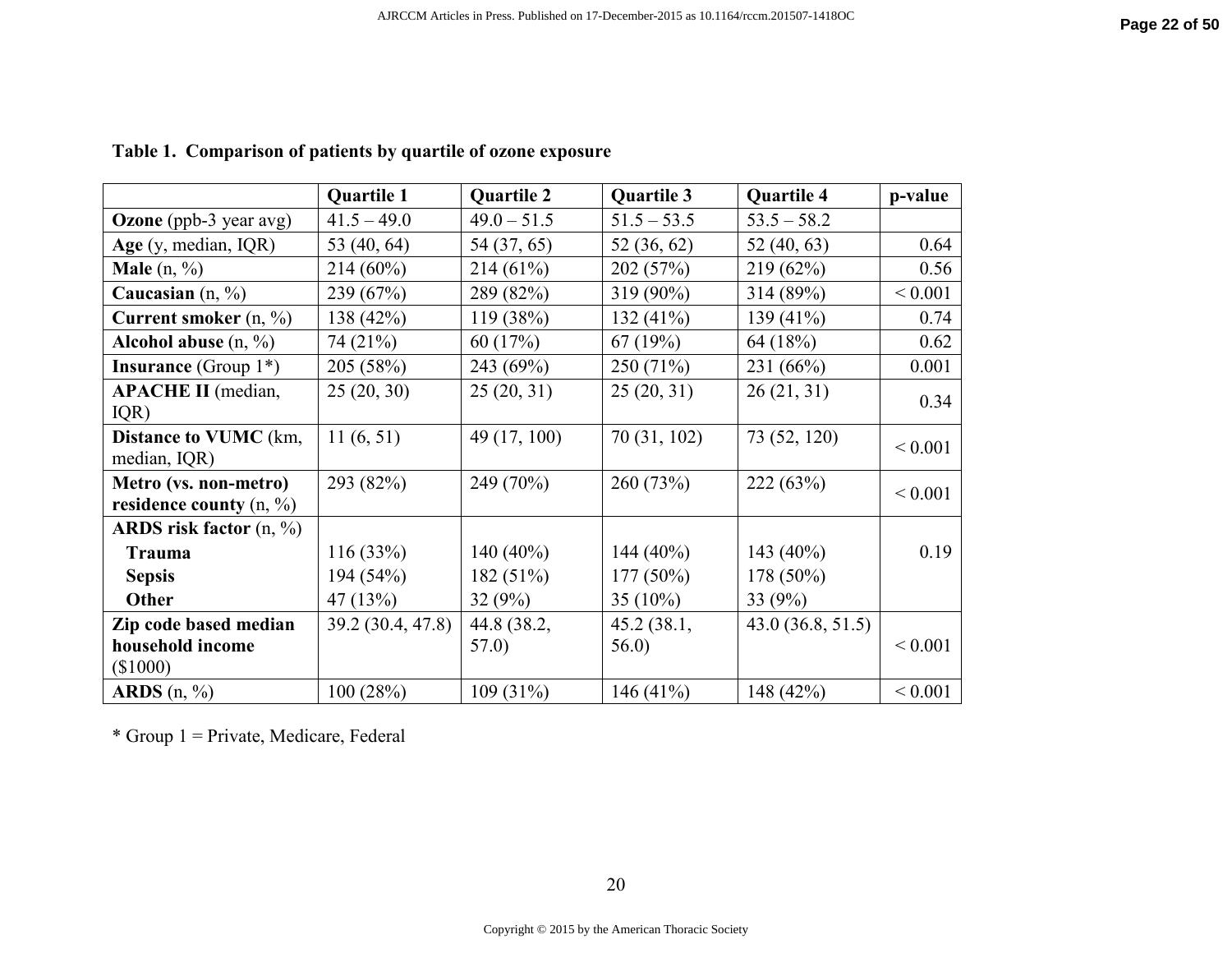| Variable                | Comparator                | <b>Odds Ratio</b> | 95% Confidence<br><b>Interval</b> |
|-------------------------|---------------------------|-------------------|-----------------------------------|
| Ozone                   | 5ppb increment (49 to 54) | 1.58              | $1.27 - 1.96$                     |
| Age                     | $Q3:Q1^1$                 | 0.95              | $0.79 - 1.14$                     |
| Gender                  | Female: Male              | 1.05              | $0.84 - 1.31$                     |
| Race                    | Non-Caucasian: Caucasian  | 0.70              | $0.50 - 0.98$                     |
| <b>Current smoker</b>   | Smoker: Non-smoker        | 0.98              | $0.75 - 1.28$                     |
| <b>Alcohol abuse</b>    | Yes: No                   | 0.94              | $0.70 - 1.28$                     |
| <b>Insurance Status</b> | Group 2 : Group $1^2$     | 0.93              | $0.71 - 1.22$                     |
| <b>APACHE II</b>        | $Q3:Q1^3$                 | 1.83              | $1.55 - 2.16$                     |
| <b>Distance to VUMC</b> | $Q3:Q1^4$                 | 0.89              | $0.62 - 1.28$                     |
| <b>Residence County</b> | Non-Metro: Metro          | 0.92              | $0.67 - 1.26$                     |
| <b>Enrollment month</b> | September: March          | 0.92              | $0.75 - 1.12$                     |
| Median household income | $Q3:Q1^5$                 | 0.88              | $0.72 - 1.08$                     |

**Table 2. Logistic regression analysis for ARDS in ozone cohort**

<sup>1</sup> Lower quartile is 39, and upper quartile is 64.<br>
<sup>2</sup> Group 1 = Private, Medicare, Federal; Group 2 = TennCare, Medicaid, None.<br>
<sup>3</sup> Lower quartile is 20, and upper quartile is 31.<br>
<sup>4</sup> Lower quartile is 19, and upper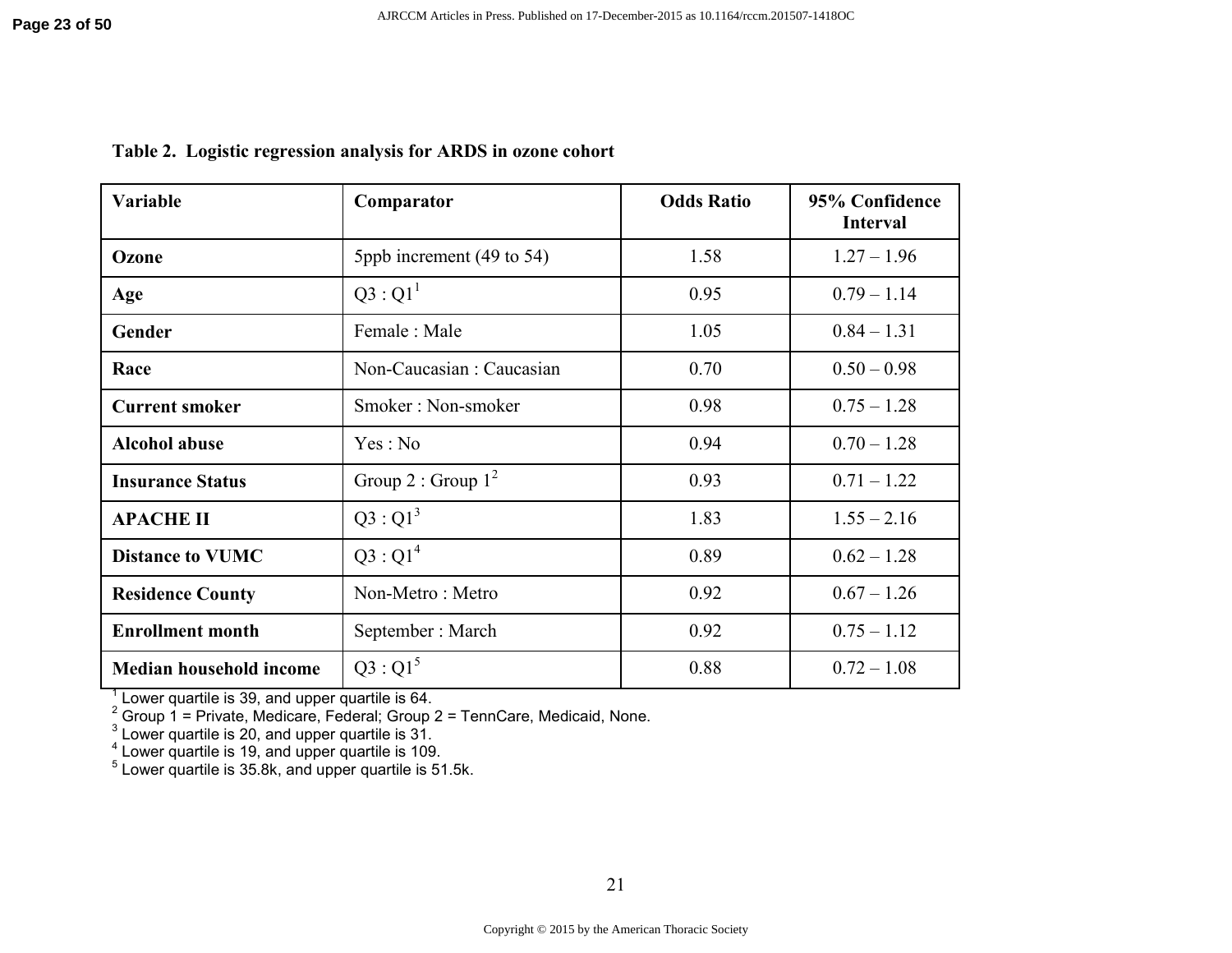



762x571mm (200 x 200 DPI)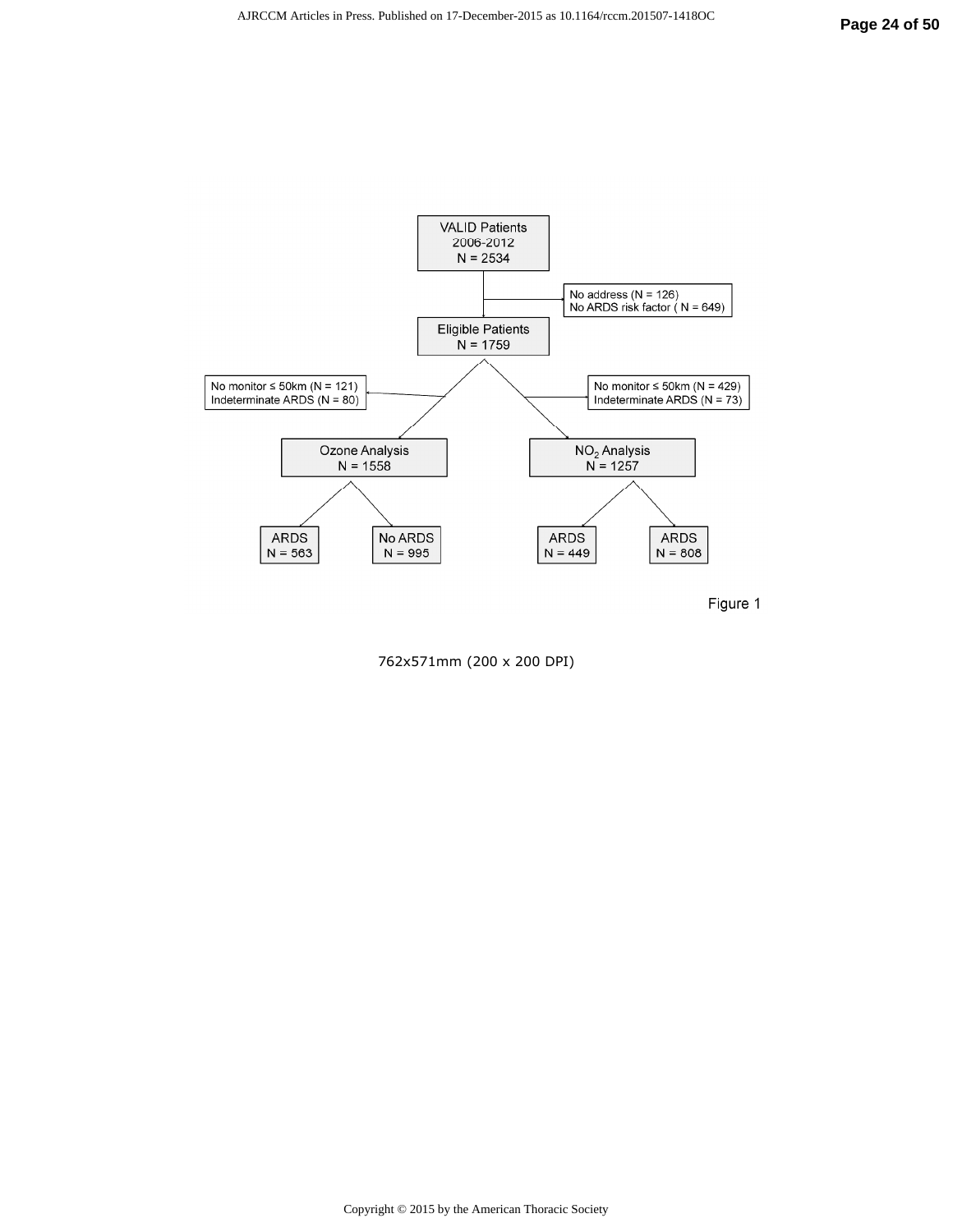

Figure 2

762x571mm (104 x 104 DPI)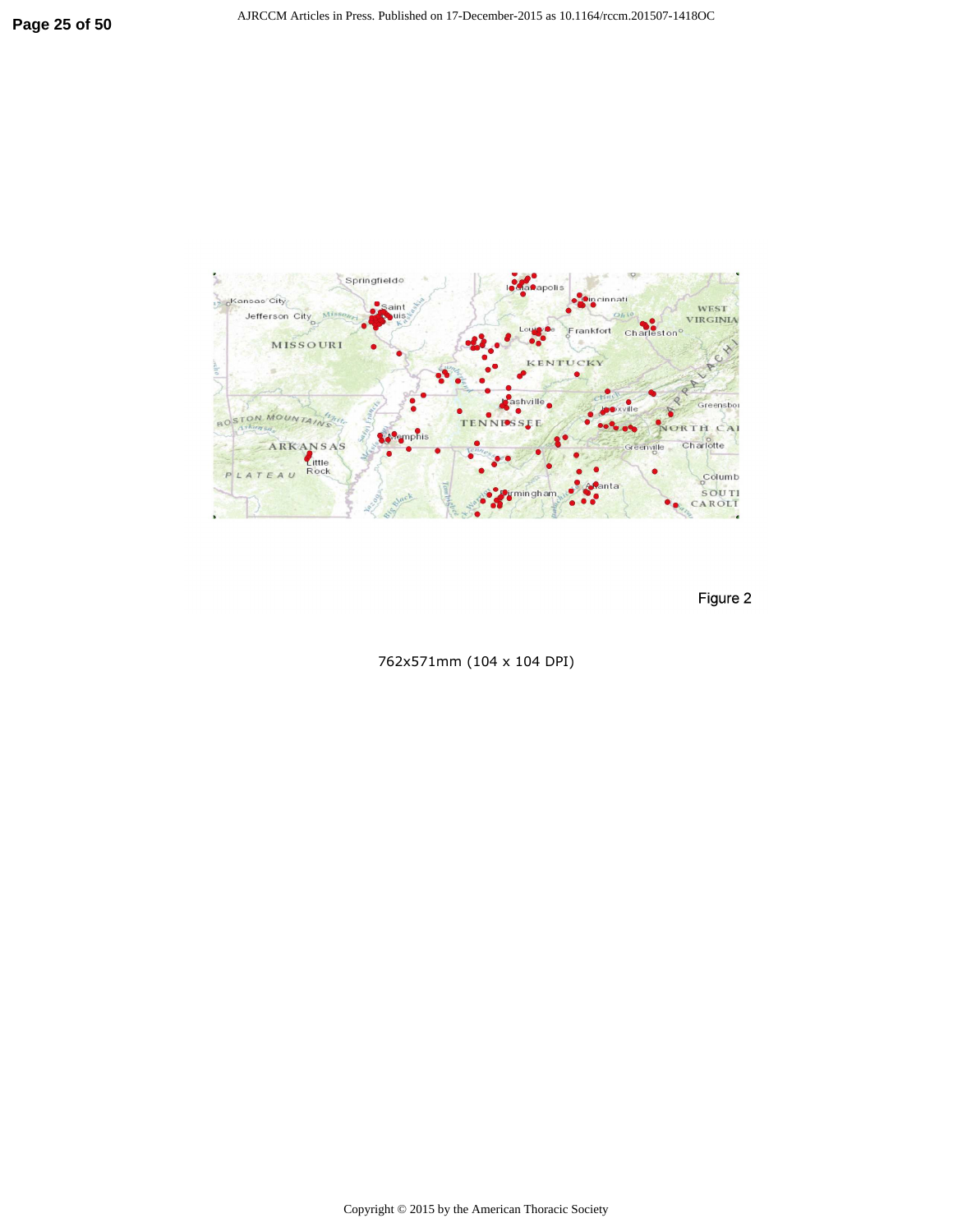

Figure 3

762x571mm (200 x 200 DPI)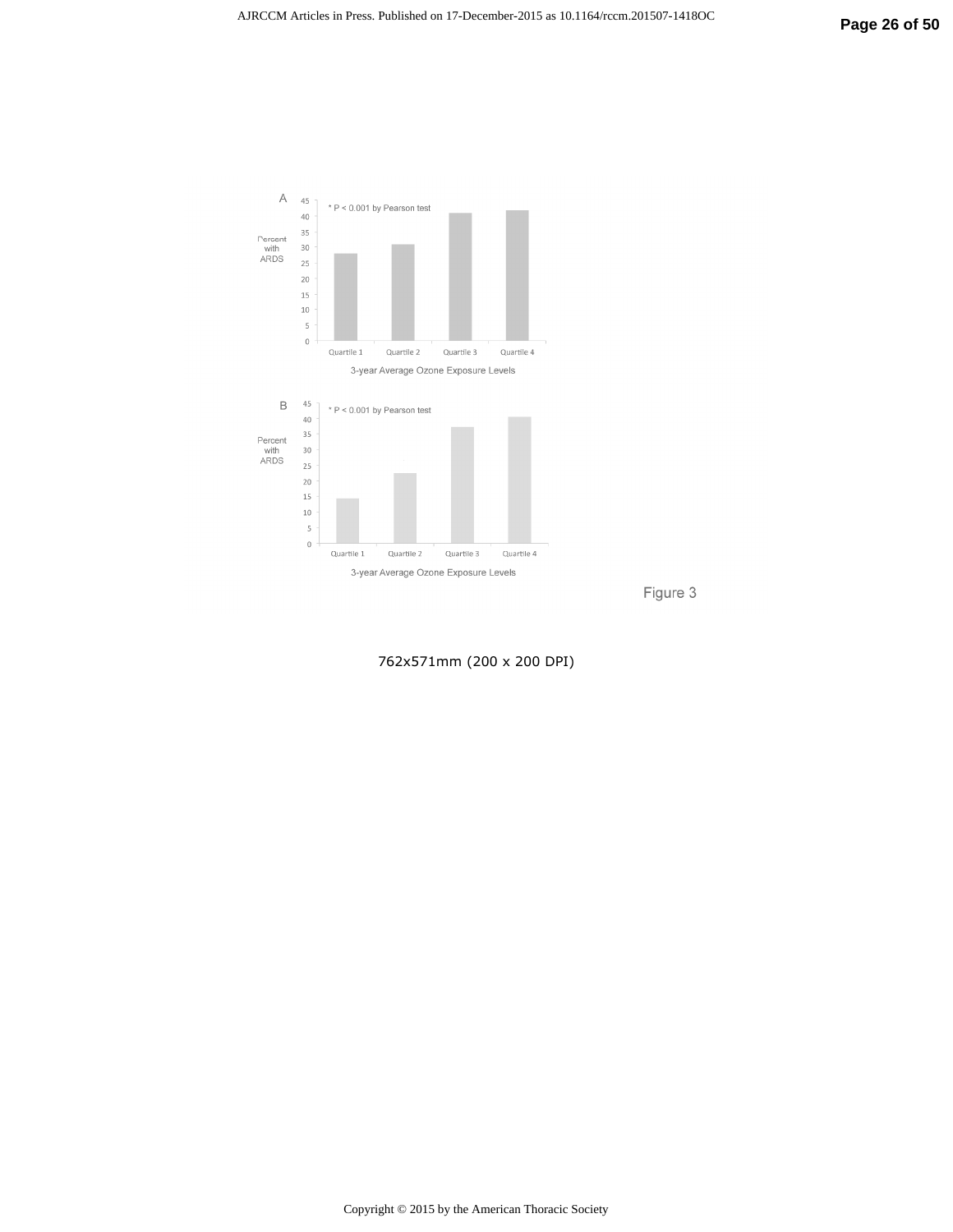

Figure 4 651x302mm (278 x 278 DPI)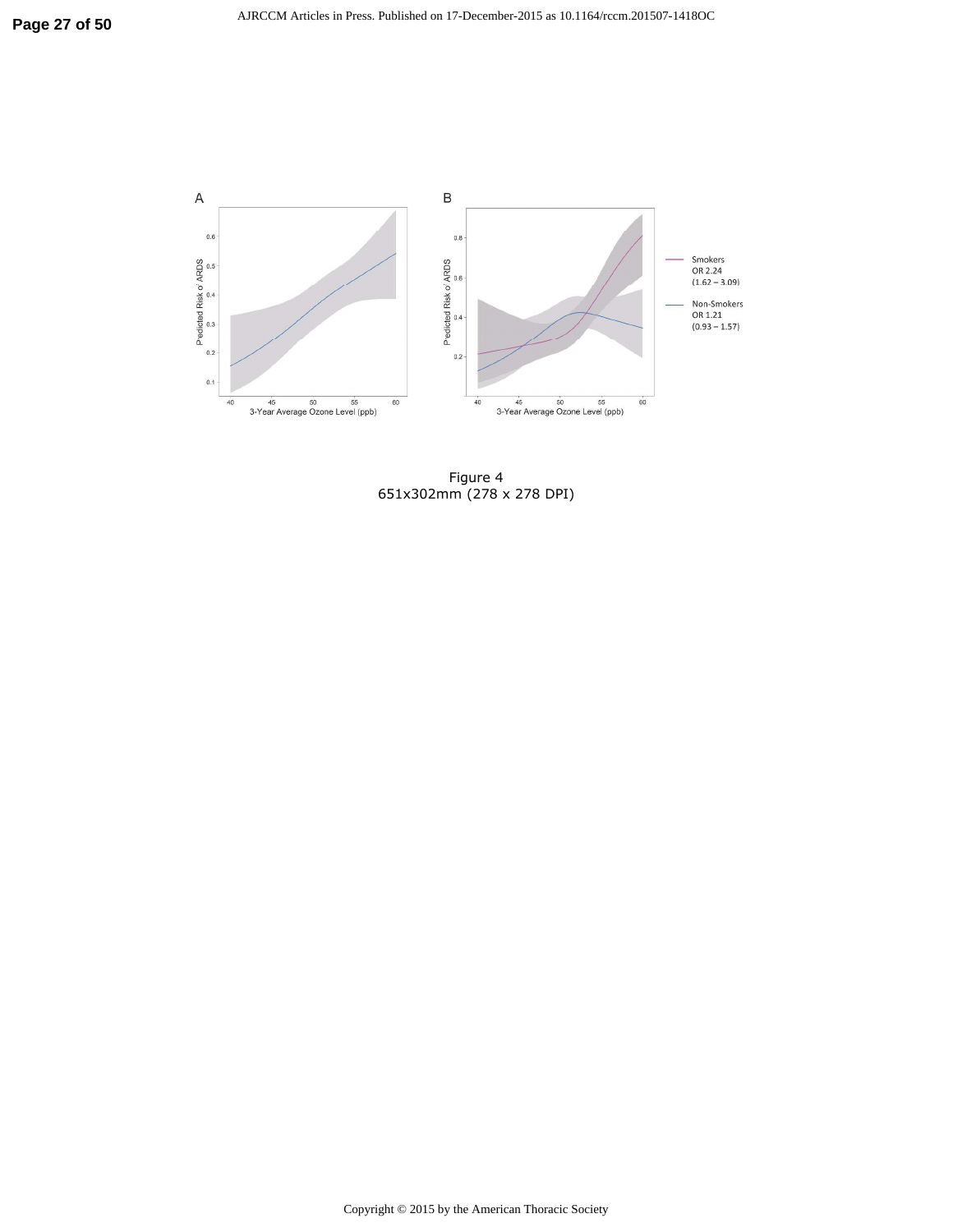# **Online Supplement to "Long-Term Ozone Exposure Increases the Risk of Developing the Acute Respiratory Distress Syndrome" by Ware et al.**

# **Table of Contents**

| <b>Item</b>                    | Page           |
|--------------------------------|----------------|
| <b>Detailed Methods</b>        | $\overline{2}$ |
| Table E1                       | 6              |
| Table E2                       | $\overline{7}$ |
| Table E3                       | 8              |
| Table E4                       | 9              |
| Table E5                       | 10             |
| Table E6                       | 11             |
| Table E7                       | 12             |
| Table E8                       | 13             |
| Table S9                       | 14             |
| Table E10                      | 15             |
| Table E11                      | 16             |
| Table E12                      | $17$           |
| Table E13                      | 18             |
| Table E14                      | 19             |
| Table E15                      | 20             |
| Table E16                      | 21             |
| Literature Cited in Supplement | 22             |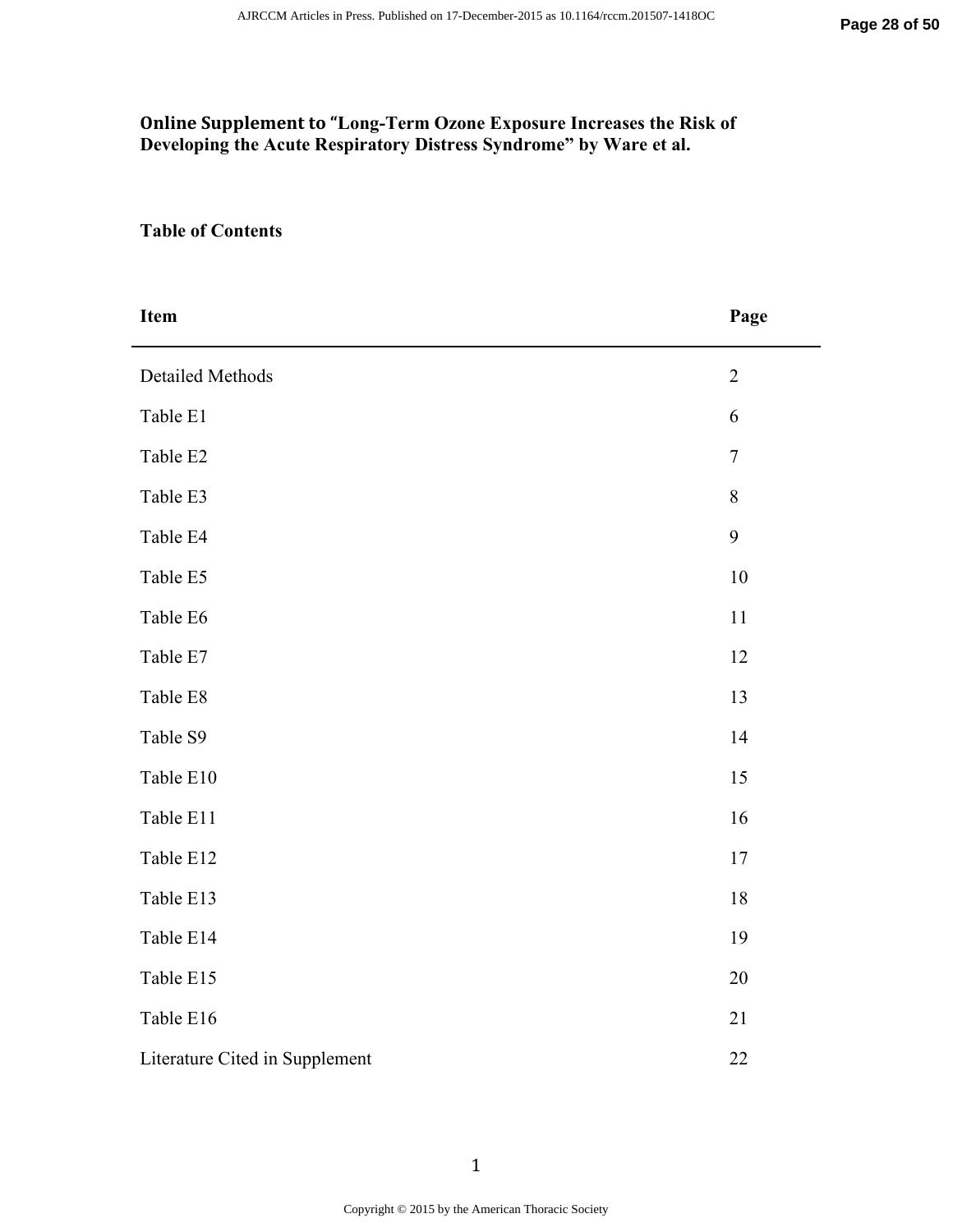### **DETAILED METHODS**

Patients. We studied patients from the Validating Acute Lung Injury biomarkers for Diagnosis study (VALID, Vanderbilt IRB #051065), a prospective observational cohort of critically ill medical, surgical and trauma patients admitted to Vanderbilt University Medical Center (VUMC), a tertiary medical center in Nashville, TN. Detailed inclusion and exclusion criteria and informed consent procedures have been published (E1-E4). Briefly, patients are eligible for enrollment into VALID if they are admitted to the Vanderbilt Medical, Surgical, Trauma or Cardiovascular ICUs at Vanderbilt and are still in the ICU on the morning of ICU day 2 with no plans to transfer out of the ICU on that day. Patients with uncomplicated overdose, cardiothoracic surgery or chronic lung disease requiring supplemental oxygen are excluded. VALID subjects enrolled between 2006 and 2012 were included if a residential address was available, they lived within 50 km of at least one U.S. Environmental Protection Agency (EPA)-approved air quality monitor and had a risk factor for ARDS such as sepsis, pneumonia, aspiration of gastric contents or severe trauma. We excluded patients if they lived outside a pre-specified geographic area bounded by latitude and longitude 33-40**°** N and 80-95**°** W because very few patients lived outside this area.

Clinical Data. Clinical data included demographics, insurance status, smoking, alcohol use, medical history, medications, APACHE II (E5), hemodynamic parameters, ventilator settings, laboratory values and clinical outcomes. Patients were coded as metro or nonmetro dwellers using USDA 2003 Rural-Urban Continuum Codes (Codes 1-3 were classified as metro, and codes 4-9 were classified non-metro). The distance from a patient's address of residence to VUMC was defined as the great-circle distance between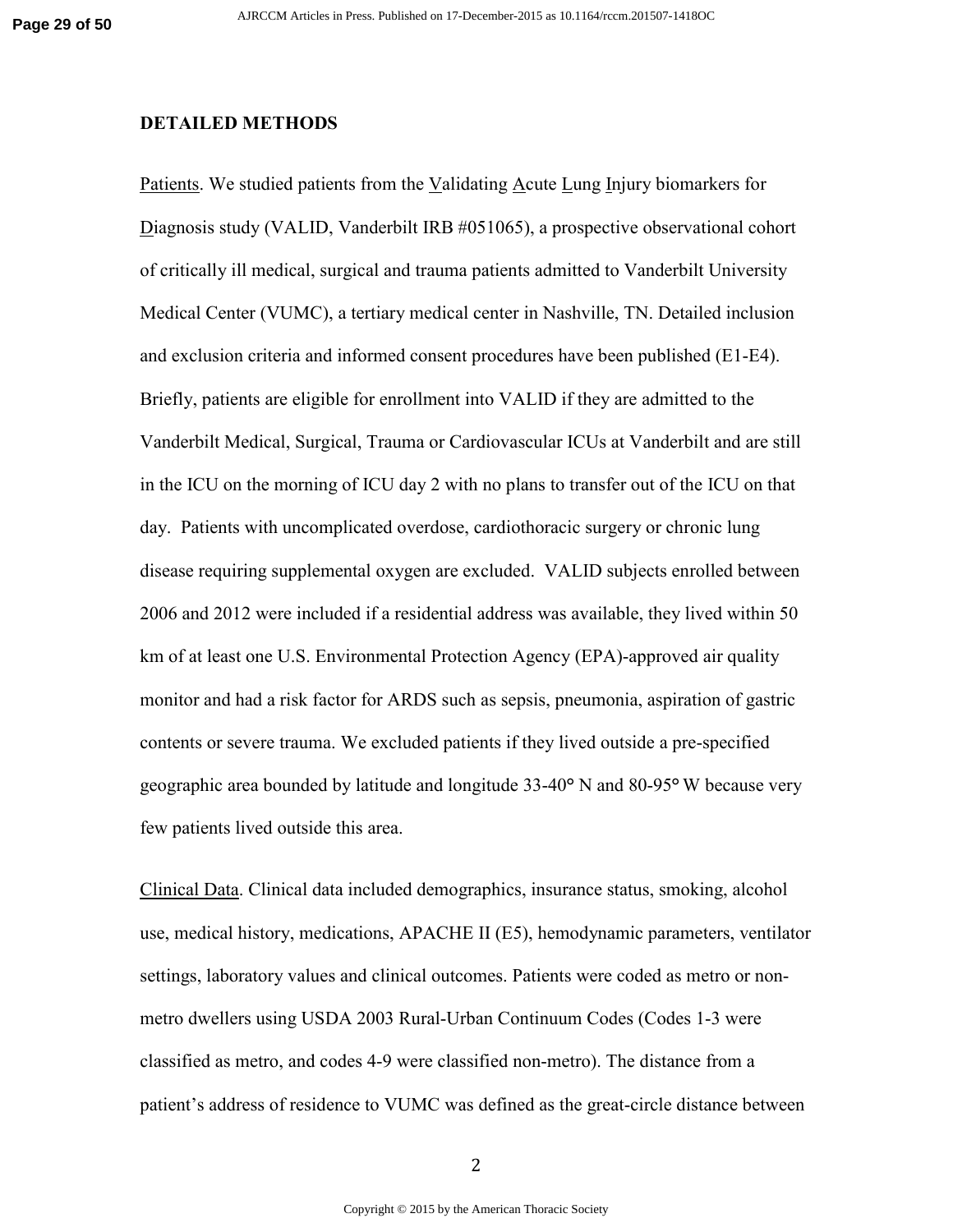the place of residence and VUMC, calculated with the Haversine formula. Health insurance status was collected at the time of admission as a surrogate for socioeconomic status. Due to small numbers in some categories, private, federal and Medicare insurance were grouped as indicative of higher socioeconomic status (Group 1), and all others (ie Tenncare which is Tennessee Medicaid, other Medicaid and no insurance) were grouped together as indicative of lower socioeconomic status (Group 2). Each patient in VALID was phenotyped at enrollment and for the subsequent 3 days for sepsis, severe sepsis (E6), organ dysfunction (E7) and ARDS. Phenotyping for ARDS was done using American European Consensus Conference (AECC) definitions (E8) by two-physician review of the chest radiograph, clinical history and blood gases. ARDS criteria could also be met using the  $SpO_2/FiO_2$  if  $PaO_2/FiO_2$  was not available (E9). For the current study, patients were classified as having ARDS if they met AECC criteria for acute lung injury (ALI) or ARDS on two or more consecutive days during the four study days and as having no ARDS if they did not meet AECC ALI or ARDS criteria on any day. Patients meting criteria on a single or on two non-consecutive days were deemed to have indeterminate ARDS status and were excluded from the primary analysis but included in a sensitivity analysis.

Air pollutant exposure estimates. Daily measurements of ozone,  $NO_2$ ,  $SO_2$ ,  $PM_{2.5}$ , and PM<sub>10</sub> were obtained from the EPA's Aerometric Information Retrieval System for monitors located within the study region for 2001-12. The 24-hour average was computed for each pollutant except for ozone. Concentrations of ozone are generally higher in the day than night because it is formed in sunlight. We used the 8-hour daily maximum for ozone which is consistent with the metric used in the National Ambient Air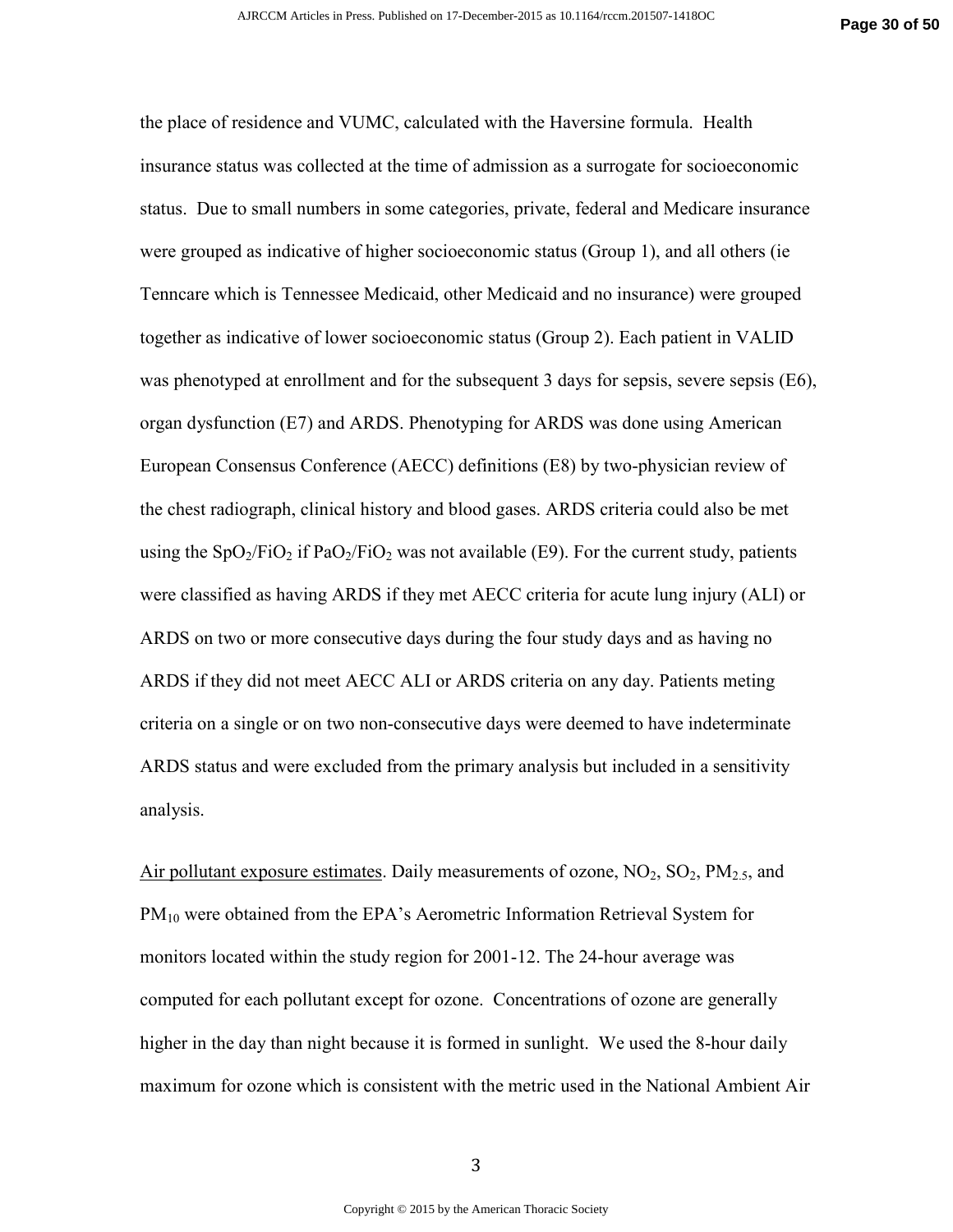Quality Standard for ozone If a monitor used more than one instrument then the average of the daily summaries for each was used. Since ozone levels are usually only monitored in warmer months in the study region, data were restricted to April through September; data from all months were used for other pollutants.

Patient addresses were geocoded (Google Maps Application Programming Interface) and the distances to all monitors calculated using the Haversine formula. Each patient's daily exposure to a pollutant was estimated by the inverse-distance-squared weighted average of daily levels from all monitors within 50km of the patient's address, based on the assumption that local levels of ambient pollutants reasonably estimate an individual's exposure (E10). We investigated both long-term exposures using the averages of 1-, 3-, and 5-year periods prior to ICU admission and short-term exposures using the average pollutant levels for the 3 days and 6 weeks prior to ICU admission. Findings for 1-, 3 and 5-year ozone exposures were similar; only 3-year data are presented. Because no significant associations between long-term exposures to  $SO_2$ ,  $PM_{2.5}$  and  $PM_{10}$  and risk of ARDS were observed, these analyses are presented in the Online Supplement. As there were no associations between any short-term air pollutant exposure and ARDS, these data are not shown.

Statistical Analysis. Demographic and clinical data were compared between ARDS and non-ARDS patients using Pearson's chi-squared tests for categorical variables and Wilcoxon rank-sum tests for continuous ones. Similar univariate analyses were conducted for groups defined by quartiles of exposure. Missing values of regression covariates were multiply imputed with predictive mean matching (E11) to avoid casewise deletion of patient records. First, missing values were initialized using a random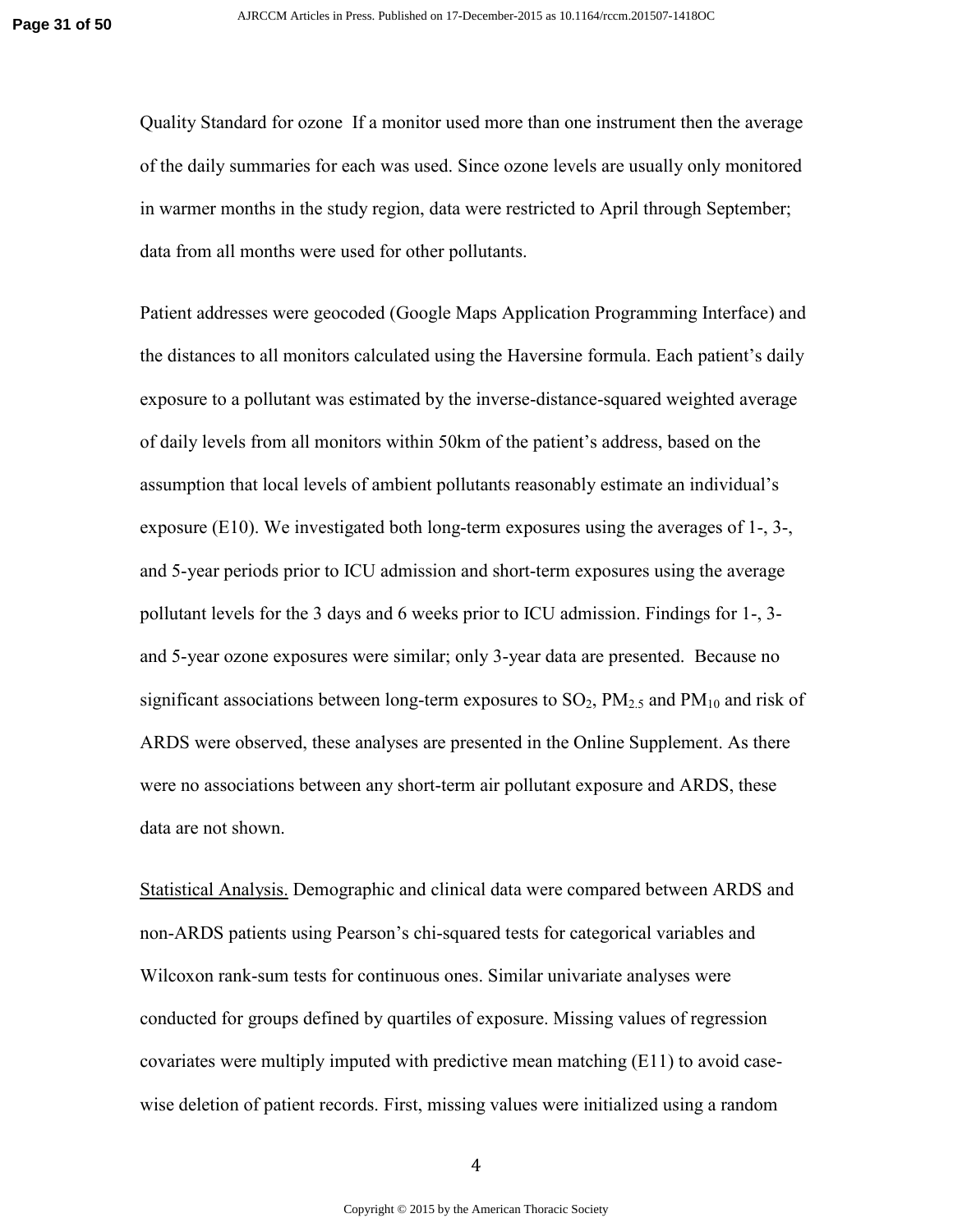sample of observed values. A flexible additive model was then fit with each variable with missing data as the outcome. The process was repeated 10 times, each time initialized using the previous step's results. The standard error estimates in the final model were adjusted to account for variability associated with the imputation procedure. We fit logistic regression models to examine the relationship between ARDS and pollutant levels controlling for prespecified confounders including age, race, sex, enrollment month (to control for season), smoking, alcohol use, insurance status (as a proxy for socioeconomic status), zip code based median household income (from the 2006 – 2010 American Community Survey of the U.S. Census Bureau), metro vs. non-metro residence, distance to the VUMC, APACHE-II, injury severity score (ISS, trauma subset only) and blunt vs. penetrating trauma. A restricted cubic spline with 3 knots was used for age, month, and APACHE-II to permit nonlinear associations. To investigate the effect of ozone exposure in trauma patients and in smokers, prespecified subgroup analyses and models with interactions were utilized. Data preparation and analyses were performed by Drs. Zhao and Koyama using R Version 3 (R Core Team).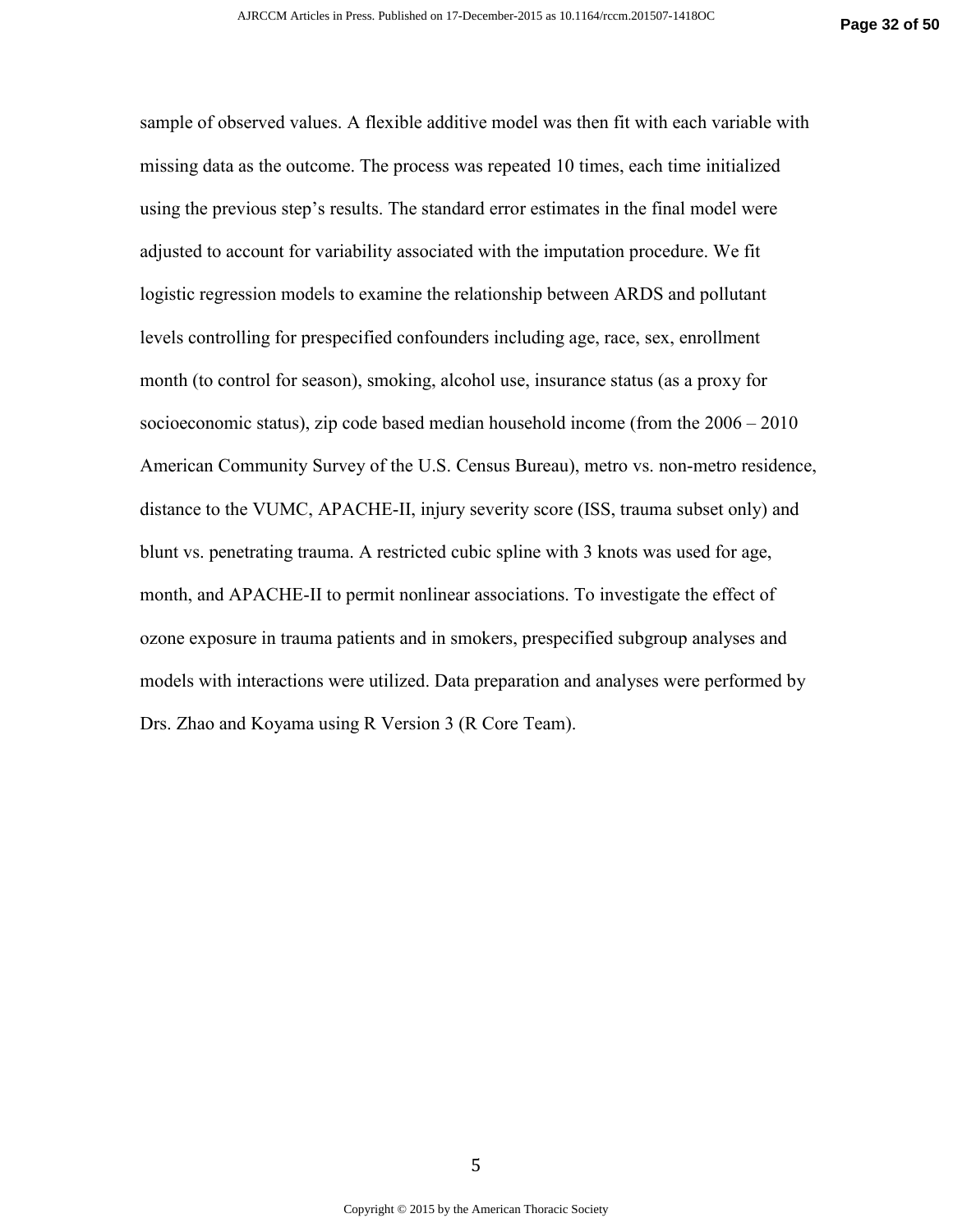|         | Table E1. Spearman's correlation coefficients for associations between exposure estimates for the five pollutants in each |  |  |
|---------|---------------------------------------------------------------------------------------------------------------------------|--|--|
| patient |                                                                                                                           |  |  |

|                 | NO <sub>2</sub> | $PM_{10}$   | PM <sub>2.5</sub> | SO <sub>2</sub> |
|-----------------|-----------------|-------------|-------------------|-----------------|
| Ozone           | $-0.096$        | 0.089       | 0.292             | 0.228           |
|                 | $n = 987$       | $n = 1024$  | $n = 1294$        | $n = 1123$      |
|                 | $p = 0.003$     | $p = 0.005$ | p < 0.001         | p < 0.001       |
| NO <sub>2</sub> |                 | 0.639       | 0.191             | 0.172           |
|                 |                 | $n = 877$   | $n = 930$         | $n = 985$       |
|                 |                 | p < 0.001   | p < 0.001         | p < 0.001       |
| $PM_{10}$       |                 |             | 0.559             | 0.378           |
|                 |                 |             | $n = 1036$        | $n = 983$       |
|                 |                 |             | p < 0.001         | p < 0.001       |
| $PM_{2.5}$      |                 |             |                   | 0.393           |
|                 |                 |             |                   | $n = 1060$      |
|                 |                 |             |                   | p < 0.001       |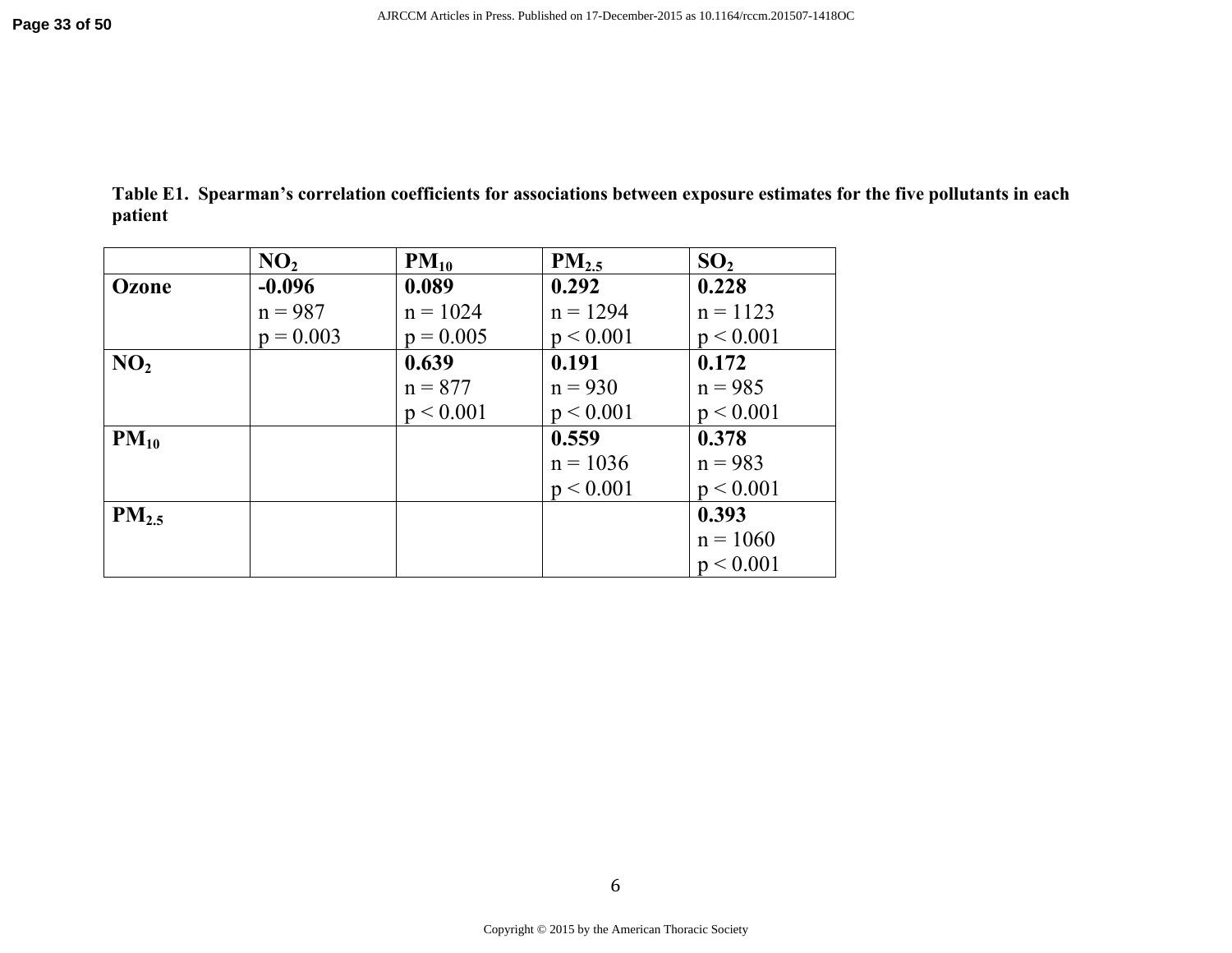|                                                                                              | <b>Included in Ozone Analysis</b><br>$(n = 1558)$ | <b>Excluded from Ozone</b><br><b>Analysis</b><br>$(n = 201)$ | P Value |
|----------------------------------------------------------------------------------------------|---------------------------------------------------|--------------------------------------------------------------|---------|
| Age (y, median, IQR)                                                                         | 53 (39, 64)                                       | 51 (33, 65)                                                  | 0.287   |
| <b>Male</b> $(n, \frac{9}{6})$                                                               | 942 (60%)                                         | 136 (68%)                                                    | 0.058   |
| Caucasian $(n, \frac{9}{6})$                                                                 | 1294 (83%)                                        | 164(82%)                                                     | 0.675   |
| Current smoker $(n, %)$                                                                      | 573 (40%)                                         | 79 (45%)                                                     | 0.233   |
| Alcohol abuse $(n, %)$                                                                       | 279 (18%)                                         | 32(16%)                                                      | 0.551   |
| Insurance (Group $1^*(n \%)$                                                                 | 1029 (67%)                                        | 133 (67%)                                                    | 1.000   |
| <b>APACHEII</b> (median IQR)                                                                 | 26(20, 31)                                        | 25(20, 32)                                                   | 0.991   |
| <b>Distance to VUMC</b> (km)                                                                 | 65 (19, 109)                                      | 152 (78,630)                                                 | < 0.001 |
| <b>Metro</b> (vs Non-Metro)(n $\%$ )                                                         | 1041 (67%)                                        | 114(57%)                                                     | 0.006   |
| <b>ARDS Risk Factor</b> $(n, \frac{9}{6})$<br><b>Trauma</b><br><b>Sepsis</b><br><b>Other</b> | 585 (37%)<br>810 (52%)<br>163 $(10\%)$            | 90(45%)<br>95 (47%)<br>16(8%)                                | 0.117   |
| Zip code-based median<br>household income (\$1000)                                           | 41.4(35.8, 51.5)                                  | 41.1 (34.5, 50.9)                                            | 0.204   |
| ARDS $(n, %)$                                                                                | 564 (36%)                                         | 39 (34%)                                                     | 0.705   |

# **Table E2. Comparison of included and excluded patients for the ozone analysis**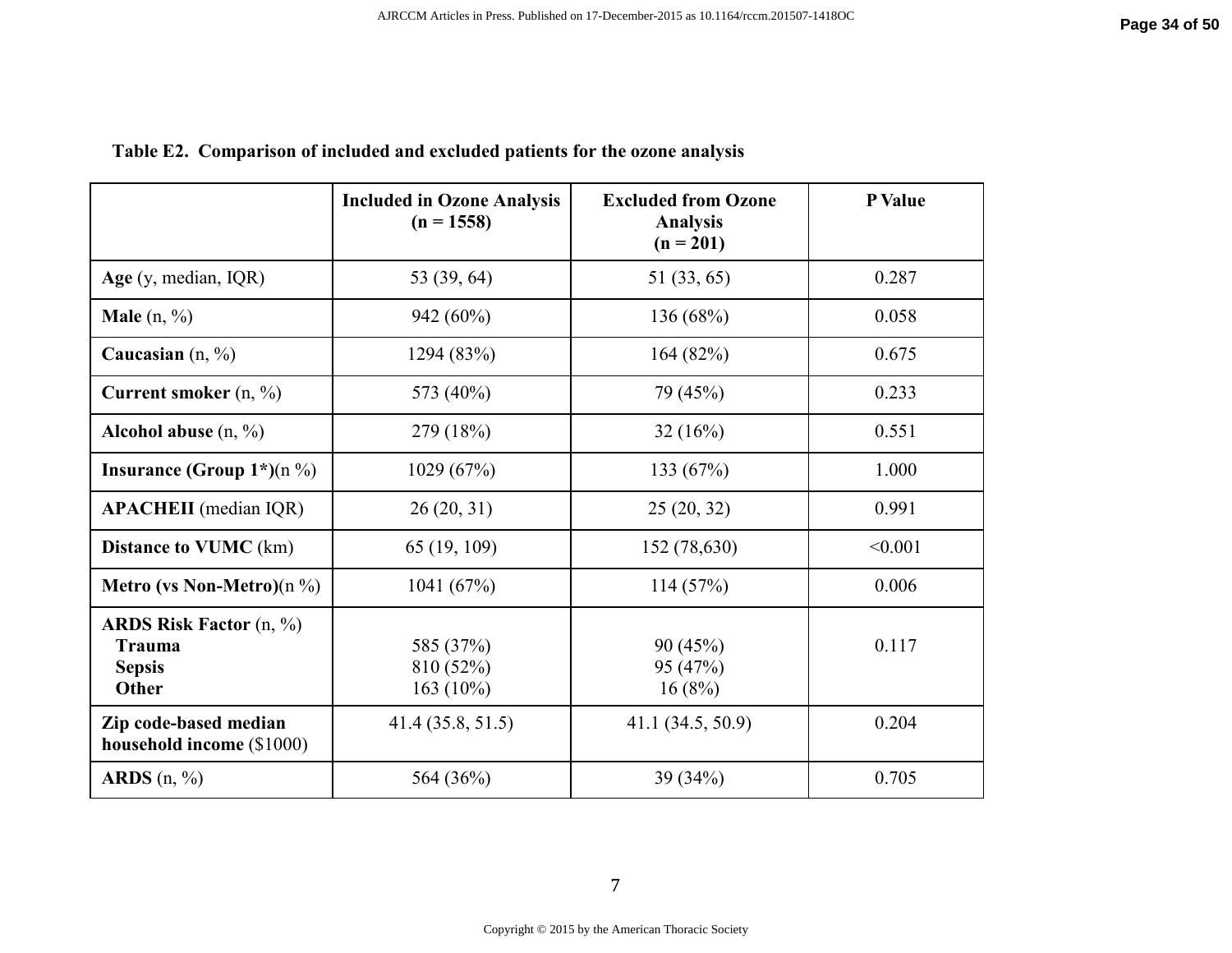|  |  | Table E3. Clinical characteristics of patients included in the ozone analysis |  |
|--|--|-------------------------------------------------------------------------------|--|
|--|--|-------------------------------------------------------------------------------|--|

|                                                                             | $\mathbf N$ | <b>Included in Ozone</b><br>Analysis ( $n = 1558$ ) | <b>ARDS</b><br>$(N = 563)$      | <b>No ARDS</b><br>$(N = 995)$               | P Value* |
|-----------------------------------------------------------------------------|-------------|-----------------------------------------------------|---------------------------------|---------------------------------------------|----------|
| Age $(y, \text{median}, \text{IQR})$                                        | 1558        | 53 (39, 64)                                         | 54 (40, 64)                     | 52 (38, 64)                                 | 0.1      |
| <b>Male</b> $(n, \frac{9}{6})$                                              | 1558        | 942 (60%)                                           | 334 (59%)                       | 608 $(61\%)$                                | 0.49     |
| Caucasian $(n, \frac{9}{6})$                                                | 1558        | 1294 (83%)                                          | 488 (87%)                       | 806 (81%)                                   | 0.004    |
| Current smoker $(n, %)$                                                     | 1428        | 573 (40%)                                           | 206 (39%)                       | 367 $(41\%)$                                | 0.456    |
| Alcohol abuse $(n, %)$                                                      | 1558        | 279 (18%)                                           | 95(17%)                         | 184 (19%)                                   | 0.423    |
| Insurance Status (Group $1**$ ) (n, %)                                      | 1537        | 1029(67%)                                           | 387 (70%)                       | 642 (65%)                                   | 0.081    |
| <b>APACHE II</b> (median, IQR)                                              | 1558        | 26(20, 31)                                          | 28(23, 33)                      | 24(19, 30)                                  | < 0.001  |
| <b>Distance to VUMC</b> (km, median, IQR)                                   | 1558        | 65 (19, 109)                                        | 70(24,115)                      | 63 (18,106)                                 | 0.058    |
| <b>Metro (vs Non-Metro)</b> $(n, %)$                                        | 1558        | 1041 $(67%)$                                        | 369(66%)                        | 672 (68%)                                   | 0.422    |
| <b>ARDS Risk Factor</b> $(n, %)$<br><b>Trauma</b><br><b>Sepsis</b><br>Other | 1558        | 585 (37%)<br>810 (52%)<br>$163(10\%)$               | 178(32%)<br>348 (62%)<br>37(6%) | 407 $(41\%)$<br>462 $(46%)$<br>126(13%)     | < 0.001  |
| Zip code-based median household<br>income $(\$1000)$                        | 1540        | 41.4(35.8, 51.5)                                    |                                 | 42.3 (35.4, 53.5) $\vert$ 41.7 (35.9, 50.9) | 0.74     |
| <b>Ozone</b> (ppb, 3-year average)                                          | 1421        | 51.5(49.0, 53.5)                                    |                                 | 52.1 (49.5, 54.0)   51.2 (48.5, 53.2)       | < 0.001  |

N is patients with non-missing data; \* comparison between ARDS and no ARDS groups,\*\* Private, Medicare and Federal insurance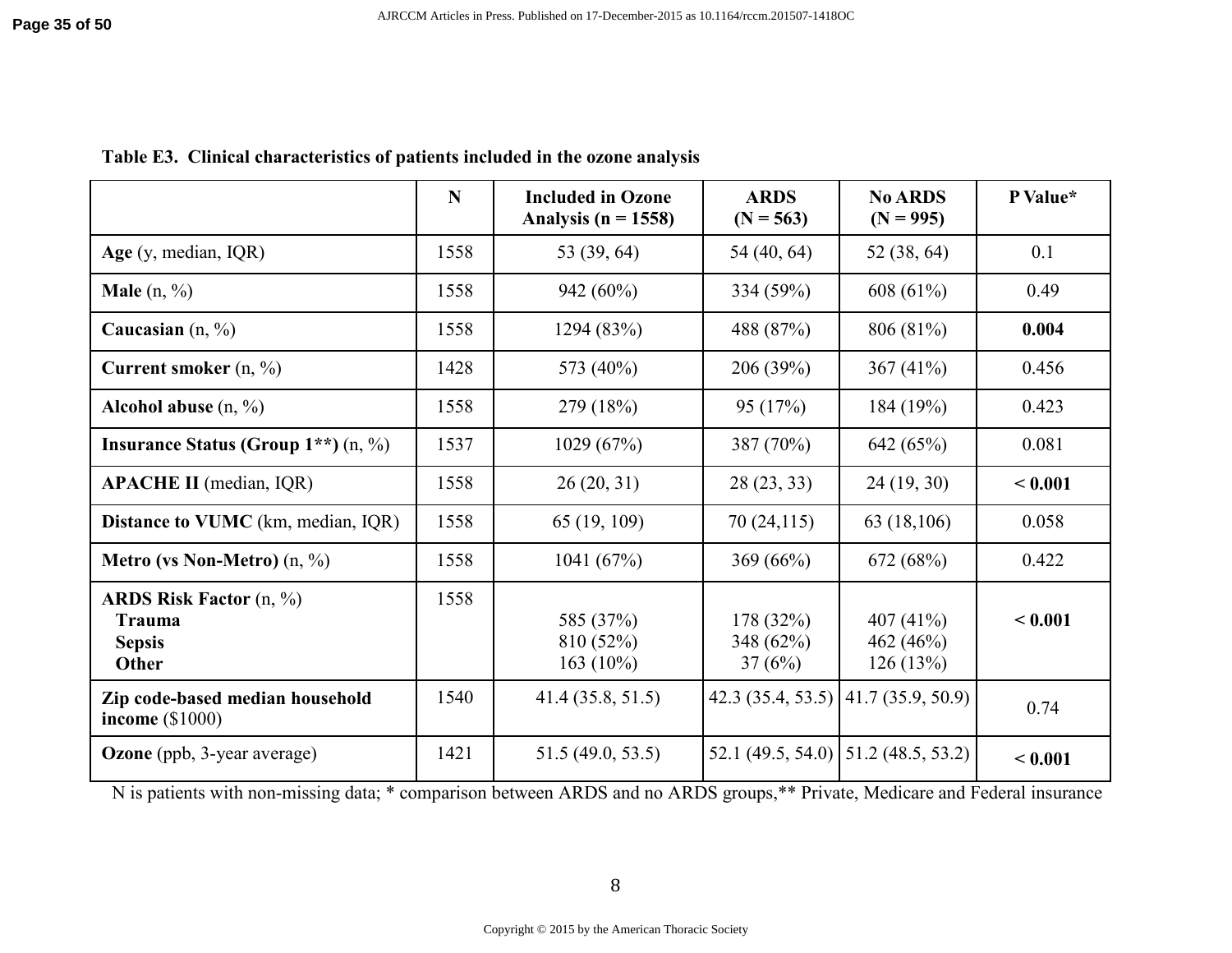| Table E4. Logistic regression analysis for ARDS in ozone cohort using 24-hour average ozone levels instead of highest 8-hour |
|------------------------------------------------------------------------------------------------------------------------------|
| daily maximum levels.                                                                                                        |
|                                                                                                                              |

|                         | Comparator                | <b>Odds Ratio</b> | 95% CI        |
|-------------------------|---------------------------|-------------------|---------------|
| Ozone <sup>1</sup>      | 5ppb increment            | 1.61              | $1.27 - 2.03$ |
| Age                     | $Q3:Q1^1$                 | 0.94              | $0.79 - 1.13$ |
| Gender                  | Female: Male              | 1.05              | $0.85 - 1.32$ |
| Race                    | Non-Caucasian : Caucasian | 0.70              | $0.50 - 0.97$ |
| <b>Current smoker</b>   | Smoker: Non-smoker        | 0.97              | $0.76 - 1.25$ |
| <b>Alcohol abuse</b>    | Yes : No                  | 0.95              | $0.70 - 1.29$ |
| <b>Insurance</b>        | Group 2 : Group $1^2$     | 0.97              | $0.74 - 1.26$ |
| <b>APACHE II</b>        | $Q3:Q1^3$                 | 1.83              | $1.55 - 2.17$ |
| <b>Distance to VUMC</b> | $Q3:Q1^4$                 | 0.72              | $0.47 - 1.10$ |
| <b>Residence county</b> | Non-Metro: Metro          | 0.87              | $0.64 - 1.18$ |
| <b>Enrollment month</b> | September: March          | 0.91              | $0.75 - 1.12$ |
| <b>Household income</b> | $Q3:Q1^5$                 | 0.85              | $0.69 - 1.05$ |

<sup>1</sup> Lower quartile is 39, and upper quartile is 64.<br>
<sup>2</sup> Group 1 = Private, Medicare, Federal; Group 2 = TennCare, Medicaid, None.<br>
<sup>3</sup> Lower quartile is 20, and upper quartile is 31.<br>
<sup>4</sup> Lower quartile is 19, and upper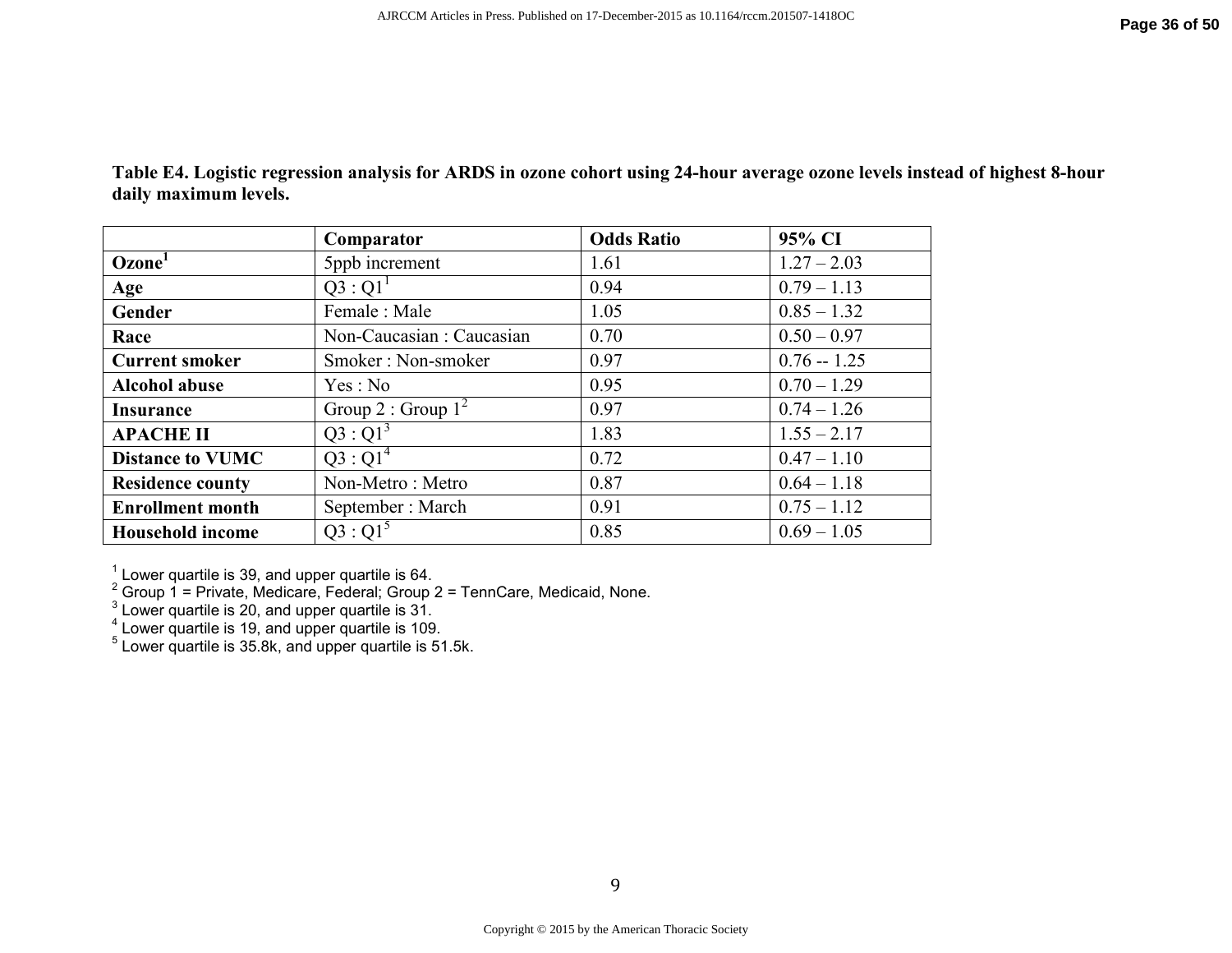|                         | Comparator                | <b>Odds Ratio</b> | 95% CI        |
|-------------------------|---------------------------|-------------------|---------------|
| Ozone <sup>1</sup>      | 5ppb increment (49 to 54) | $2.22$ (smoker)   | $1.59 - 3.10$ |
|                         |                           | 1.27 (non-smoker) | $0.96 - 1.69$ |
| Age                     | $Q3:Q1^2$                 | 0.94              | $0.79 - 1.13$ |
| Gender                  | Female: Male              | 1.07              | $0.86 - 1.34$ |
| Race                    | Non-Caucasian : Caucasian | 0.68              | $0.49 - 0.96$ |
| <b>Current smoker</b>   | Smoker: Non-smoker        | ---               |               |
| <b>Alcohol abuse</b>    | Yes: No                   | 0.95              | $0.70 - 1.30$ |
| <b>Insurance</b>        | Group 2 : Group $1^3$     | 0.92              | $0.70 - 1.21$ |
| <b>APACHE II</b>        | $Q3:Q1^4$                 | 1.83              | $1.55 - 2.17$ |
| <b>Distance to VUMC</b> | $Q3:Q1^5$                 | 0.89              | $0.62 - 1.28$ |
| <b>Residence county</b> | Non-Metro: Metro          | 0.91              | $0.67 - 1.24$ |
| <b>Enrollment month</b> | September: March          | 0.91              | $0.74 - 1.11$ |
| <b>Household income</b> | $Q3:Q1^6$                 | 0.87              | $0.71 - 1.07$ |

# **Table E5. Logistic regression analysis for ARDS in ozone cohort (with ozone-smoking interaction)**

<sup>1</sup> P-value for ozone-smoking interaction is 0.007.<br><sup>2</sup> Lower quartile is 39, and upper quartile is 64.<br><sup>3</sup> Group 1 = Private, Medicare, Federal; Group 2 = TennCare, Medicaid, None.

<sup>4</sup> Lower quartile is 20, and upper quartile is 31.<br><sup>5</sup> Lower quartile is 19, and upper quartile is 109.<br><sup>6</sup> Lower quartile is 35.8k, and upper quartile is 51.5k.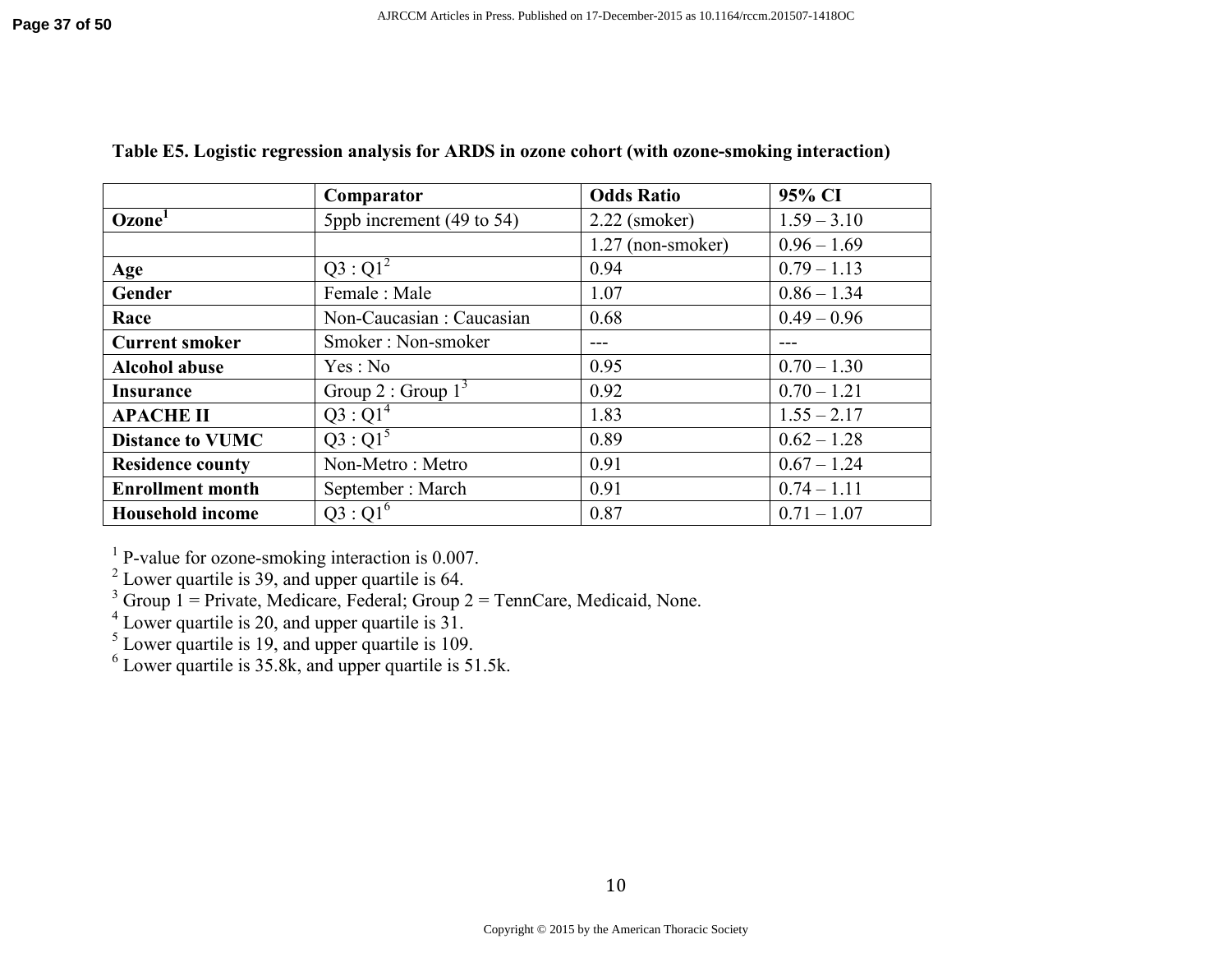### **Table E6. Logistic regression analysis for ARDS in the subgroup of patients at risk for ARDS due to severe trauma**

| <b>Variable</b>                                    | Comparator                | <b>Odds Ratio</b> | 95% Confidence Interval |
|----------------------------------------------------|---------------------------|-------------------|-------------------------|
| Ozone                                              | 5ppb increment (49 to 54) | 2.26              | $1.46 - 3.50$           |
| Age                                                | $Q3:Q1^1$                 | 1.07              | $0.79 - 1.46$           |
| Gender                                             | Female: Male              | 0.74              | $0.47 - 1.18$           |
| Race                                               | Non-Caucasian: Caucasian  | 1.57              | $0.84 - 2.91$           |
| <b>Current smoker</b>                              | Smoker: Non-Smoker        | 1.18              | $0.74 - 1.87$           |
| <b>Alcohol abuse</b>                               | Yes: No                   | 0.64              | $0.38 - 1.08$           |
| <b>Insurance Status</b>                            | Group 2 : Group $1^2$     | 0.83              | $0.51 - 1.35$           |
| <b>APACHE II</b>                                   | $Q3:Q1^1$                 | 1.95              | $1.37 - 2.78$           |
| <b>Distance to VUMC</b>                            | $Q3:Q1^1$                 | 1.06              | $0.51 - 2.19$           |
| <b>Residence county</b>                            | Non-Metro: Metro          | 0.81              | $0.48 - 1.37$           |
| <b>Enrollment month</b>                            | September: March          | 0.72              | $0.51 - 1.03$           |
| Zip code-based median<br>household income (\$1000) | $Q3:Q1^1$                 | 1.05              | $0.81 - 1.37$           |
| <b>Injury severity score</b>                       | $Q3:Q1^1$                 | 1.71              | $1.25 - 2.35$           |
| Type of trauma                                     | Penetrating: Blunt        | 0.66              | $0.31 - 1.37$           |

<sup>1</sup> Lower quartile is 39, and upper quartile is 64; <sup>2</sup> Group 1 = Private, Medicare, Federal; Group 2 = TennCare, Medicaid, None; <sup>3</sup> Lower quartile is 20, and upper quartile is 31; <sup>4</sup> Lower quartile is 19.4, and upper q quartile is 20, and upper quartile is 36.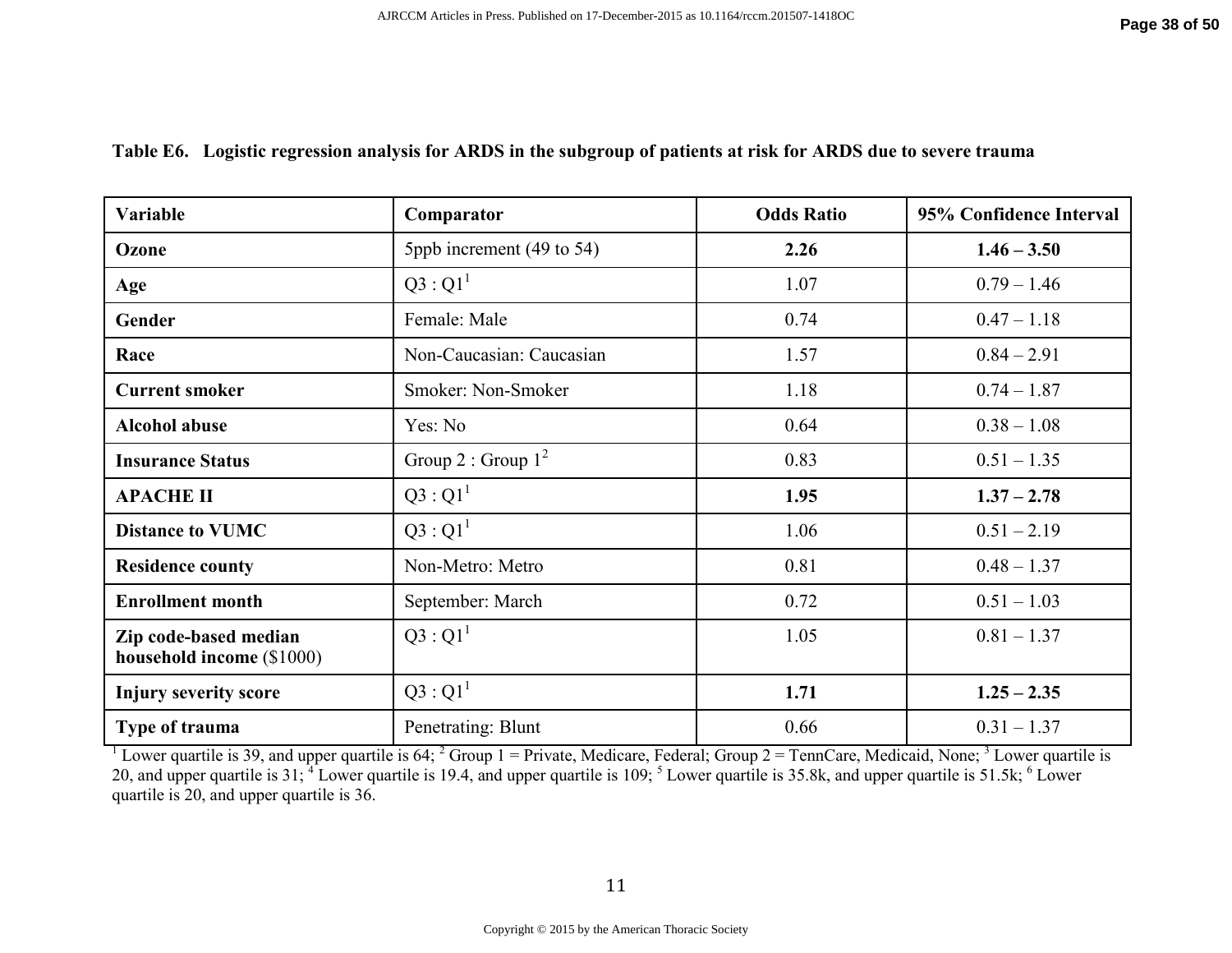# **Table E7. Clinical characteristics of patients included in the NO2 analysis**

|                                                                             | N    | Included in $NO2$<br>Analysis ( $n = 1257$ ) | <b>ARDS</b><br>$(N = 449)$        | <b>No ARDS</b><br>$(N = 808)$      | P Value* |
|-----------------------------------------------------------------------------|------|----------------------------------------------|-----------------------------------|------------------------------------|----------|
| Age $(y, \text{median}, \text{IQR})$                                        | 1257 | 53 (38, 64)                                  | 54 (39,65)                        | 52 (38, 64)                        | 0.10     |
| <b>Male</b> $(n, \frac{9}{6})$                                              | 1257 | 752 (60%)                                    | 264(59%)                          | 488 (60%)                          | 0.58     |
| Caucasian $(n, %)$                                                          | 1257 | 1015(81%)                                    | 378 (84%)                         | 637 (79%)                          | 0.021    |
| Current smoker $(n, %)$                                                     | 1155 | 455 (39%)                                    | 156(37%)                          | 299 (41%)                          | 0.18     |
| Alcohol abuse $(n, %)$                                                      | 1257 | 219 (17%)                                    | 71(16%)                           | 148 $(18%)$                        | 0.26     |
| Insurance Status (Group $1**$ ) (n, %)                                      | 1240 | 839 (68%)                                    | $310(70\%)$                       | 529 (66%)                          | 0.14     |
| <b>APACHE II</b> (median, IQR)                                              | 1257 | 26(20, 31)                                   | 28 (22, 32)                       | 24(19, 30)                         | < 0.001  |
| <b>Distance to VUMC</b> (km, median, IQR)                                   | 1257 | 49 (16, 101)                                 | 50(18, 101)                       | 47(14, 100)                        | 0.20     |
| <b>Metro (vs Non-Metro)</b> $(n, %)$                                        | 1257 | 954 (76%)                                    | 336 (75%)                         | 618 $(77%)$                        | 0.51     |
| <b>ARDS Risk Factor</b> $(n, %)$<br><b>Trauma</b><br><b>Sepsis</b><br>Other | 1257 | 444 (35%)<br>687 (55%)<br>$126(10\%)$        | $133(30\%)$<br>291(65%)<br>25(5%) | 311 (39%)<br>396 (49%)<br>101(13%) | < 0.001  |
| Zip code-based median household<br>income $(\$1000)$                        | 1240 | 43.9 (36.6, 56.0)                            | 44.8 (36.9, 56.9)                 | 43.1 (36.4, 53.3)                  | 0.11     |
| $NO2$ (ppb, 3-year average)                                                 | 994  | 15.4 (8.3, 16.8)                             | 15.8 (8.2, 16.9)                  | 15.3 (8.4, 16.8)                   | 0.066    |

N is patients with non-missing data; \* comparison between ARDS and no ARDS groups,\*\* Private, Medicare and Federal insurance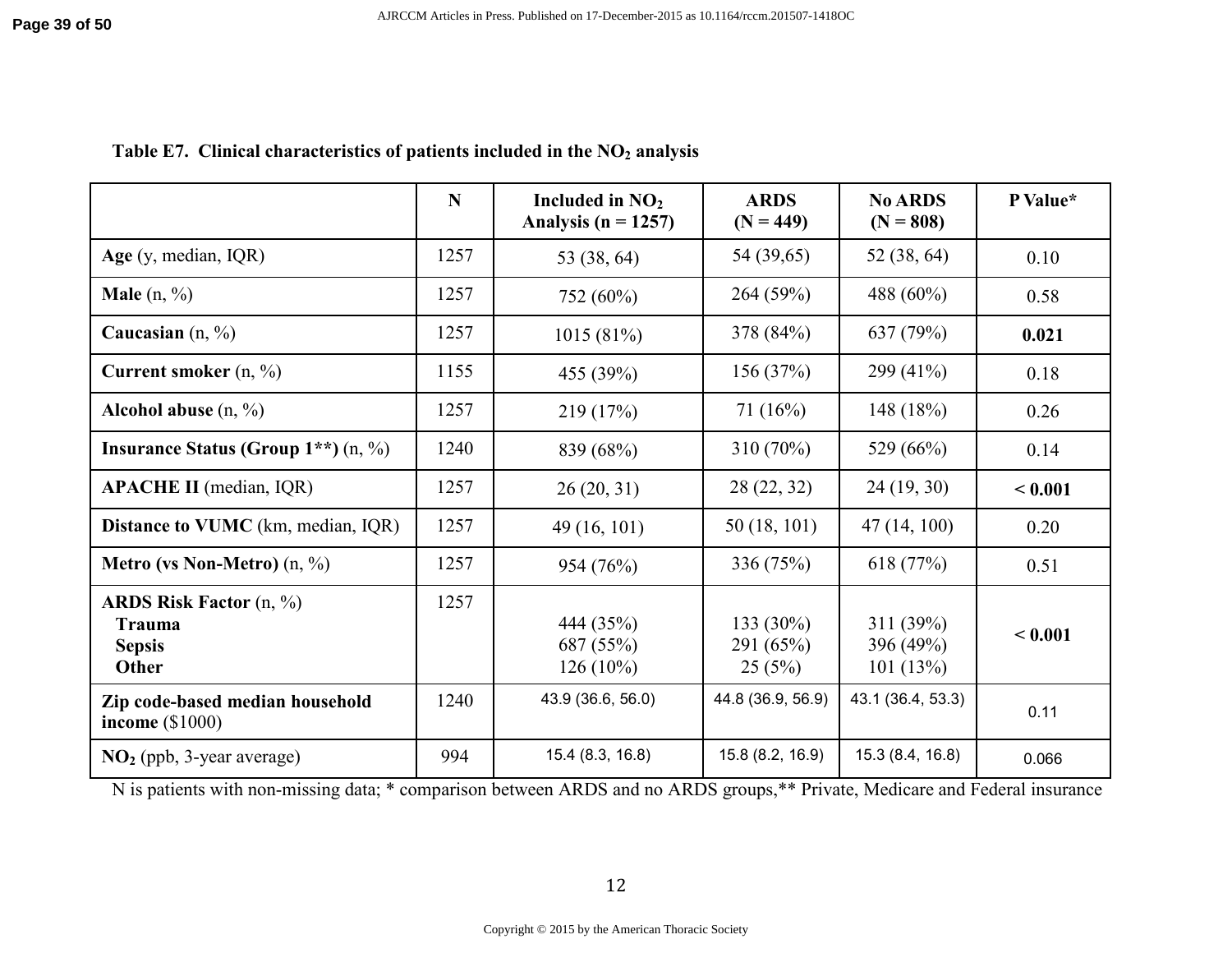|                                                             | <b>Quartile 1</b>                     | <b>Quartile 2</b>             | Quartile 3                        | <b>Quartile 4</b>               | P Value |
|-------------------------------------------------------------|---------------------------------------|-------------------------------|-----------------------------------|---------------------------------|---------|
| $NO2$ (ppb-3 yr avg)                                        | $1.7 - 8.4$                           | $8.4 - 15.4$                  | $15.4 - 16.8$                     | $16.8 - 17.7$                   |         |
| Age (y, median, IQR)                                        | $52(37-63)$                           | 53 $(35-64)$                  | 52 $(41-63)$                      | $51(38-62)$                     | 0.903   |
| Male $(n, %$                                                | 147 (59%)                             | 147(59%)                      | $150(60\%)$                       | 140(56%)                        | 0.831   |
| Caucasian $(n, %)$                                          | 215 (86%)                             | 212 (85%)                     | 177(71%)                          | 168(68%)                        | < 0.001 |
| Current smoker (n, %)                                       | 93 (40%)                              | 87 (39%)                      | 81 (35%)                          | $114(50\%)$                     | 0.013   |
| Alcohol abuse $(n, %)$                                      | 40 $(16%)$                            | 43 (17%)                      | 42 $(17%)$                        | 58 (23%)                        | 0.132   |
| <b>Insurance (Group 1*)</b>                                 | 184 (75%)                             | 162(66%)                      | 155(62%)                          | 140(58%)                        | < 0.001 |
| <b>APACHE II (median, IQR)</b>                              | $26(20-32)$                           | $25(20-29)$                   | $25(20-30)$                       | $26(20-32)$                     | 0.056   |
| Distance to VUMC (km, median, IQR)                          | $91(71 - 117)$                        | $41(16-174)$                  | $16(7-27)$                        | $14(6-26)$                      | < 0.001 |
| <b>Metro (vs Non-Metro)</b> $(n, \%)$                       | 142(57%)                              | $199(80\%)$                   | 248 (100%)                        | 248 (100%)                      | < 0.001 |
| ARDS Risk Factor (n, %)<br>Trauma<br><b>Sepsis</b><br>Other | 96 (38%)<br>$126(50\%)$<br>$28(11\%)$ | 97(39%)<br>134(54%)<br>17(7%) | 78 (31%)<br>$150(60\%)$<br>20(8%) | 83 (33%)<br>133(54%)<br>32(13%) | 0.08    |
| <b>Median Household Income</b>                              | 40.7(37.1, 47.1)                      | 45.3 (37.7, 57.3)             | 50.0(39.2, 61.7)                  | 47.9(37.0, 57.0)                | < 0.001 |
| <b>Percent with ARDS</b>                                    | 88 (35%)                              | 72 (29%)                      | 86 (35%)                          | 96(39%)                         | 0.152   |

**Table E8. Patient characteristics by quartile of estimated NO2 exposure** 

\*Private, Medicare, and Federal insurance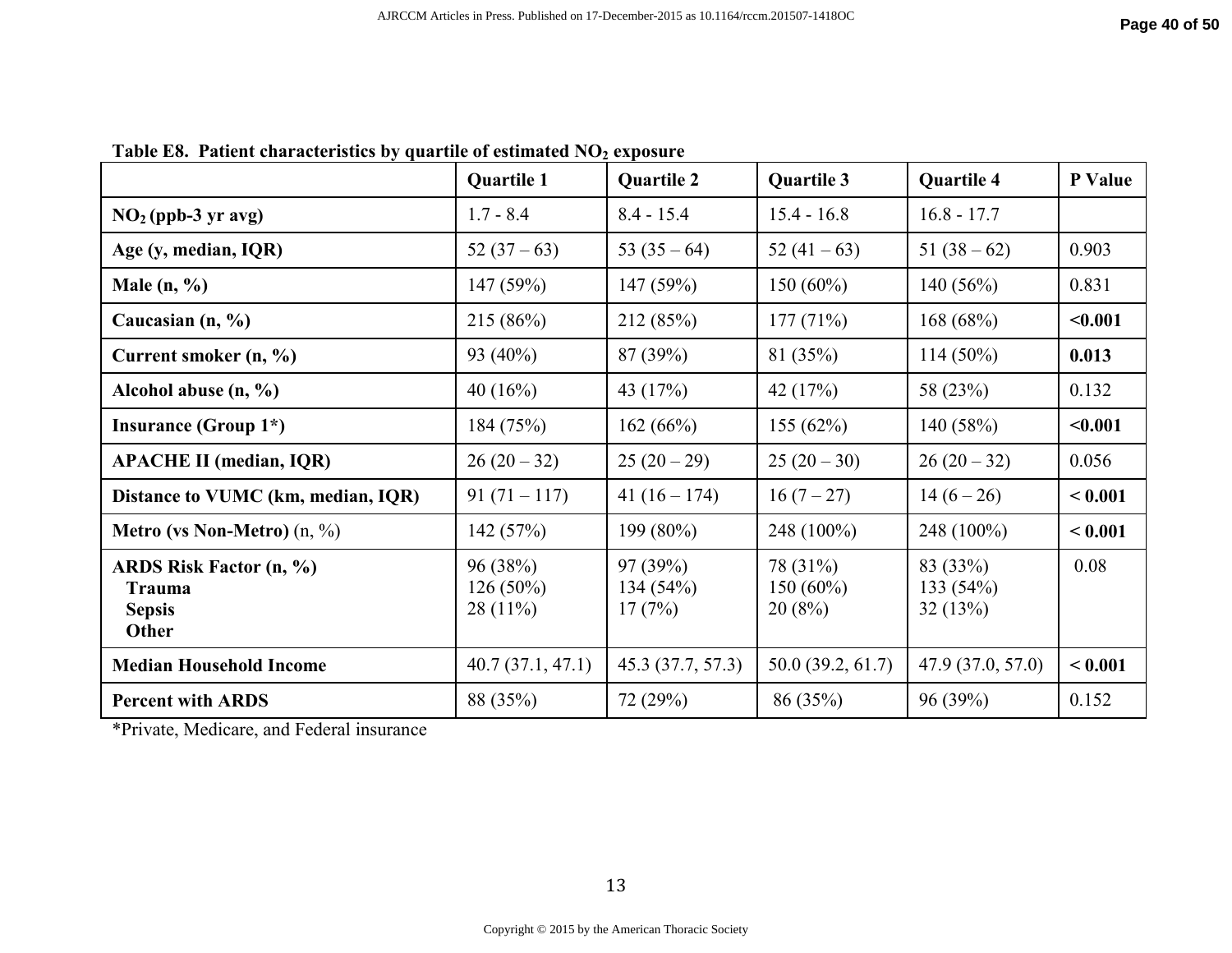| <b>Variable</b>                | Comparator                               | <b>Odds Ratio</b> | 95% Confidence Interval |
|--------------------------------|------------------------------------------|-------------------|-------------------------|
| NO <sub>2</sub>                | 5 ppb increment $(8.3 \text{ to } 13.3)$ | 1.29              | $1.02 - 1.62$           |
| Age                            | $Q3:Q1^1$                                | 0.98              | $0.80 - 1.20$           |
| Gender                         | Female: Male                             | 1.01              | $0.79 - 1.30$           |
| Race                           | Non-Caucasian : Caucasian                | 0.75              | $0.52 - 1.07$           |
| <b>Current smoker</b>          | Smoker: Non-smoker                       | 0.88              | $0.67 - 1.17$           |
| <b>Alcohol abuse</b>           | Yes: No                                  | 0.91              | $0.65 - 1.17$           |
| <b>Insurance Status</b>        | Group 2 : Group $1^2$                    | 1.00              | $0.74 - 1.35$           |
| <b>APACHE II</b>               | $Q3:Q1^3$                                | 1.82              | $1.51 - 2.19$           |
| <b>Distance to VUMC</b>        | $Q3:Q1^4$                                | 2.04              | $1.12 - 3.71$           |
| <b>Residence County</b>        | Non-Metro: Metro                         | 0.99              | $0.67 - 1.45$           |
| <b>Enrollment month</b>        | September: March                         | 0.94              | $0.75 - 1.18$           |
| <b>Median Household Income</b> | $Q3:Q1^5$                                | 1.06              | $0.83 - 1.34$           |

# **Table E9. Logistic regression analysis for ARDS in the NO2 cohort**

<sup>1</sup> Lower quartile is 38, and upper quartile is 64.<br>
<sup>2</sup> Group 1 = Private, Medicare, Federal; Group 2 = TennCare, Medicaid, None.<br>
<sup>3</sup> Lower quartile is 20, and upper quartile is 31.<br>
<sup>4</sup> Lower quartile is 15.5, and uppe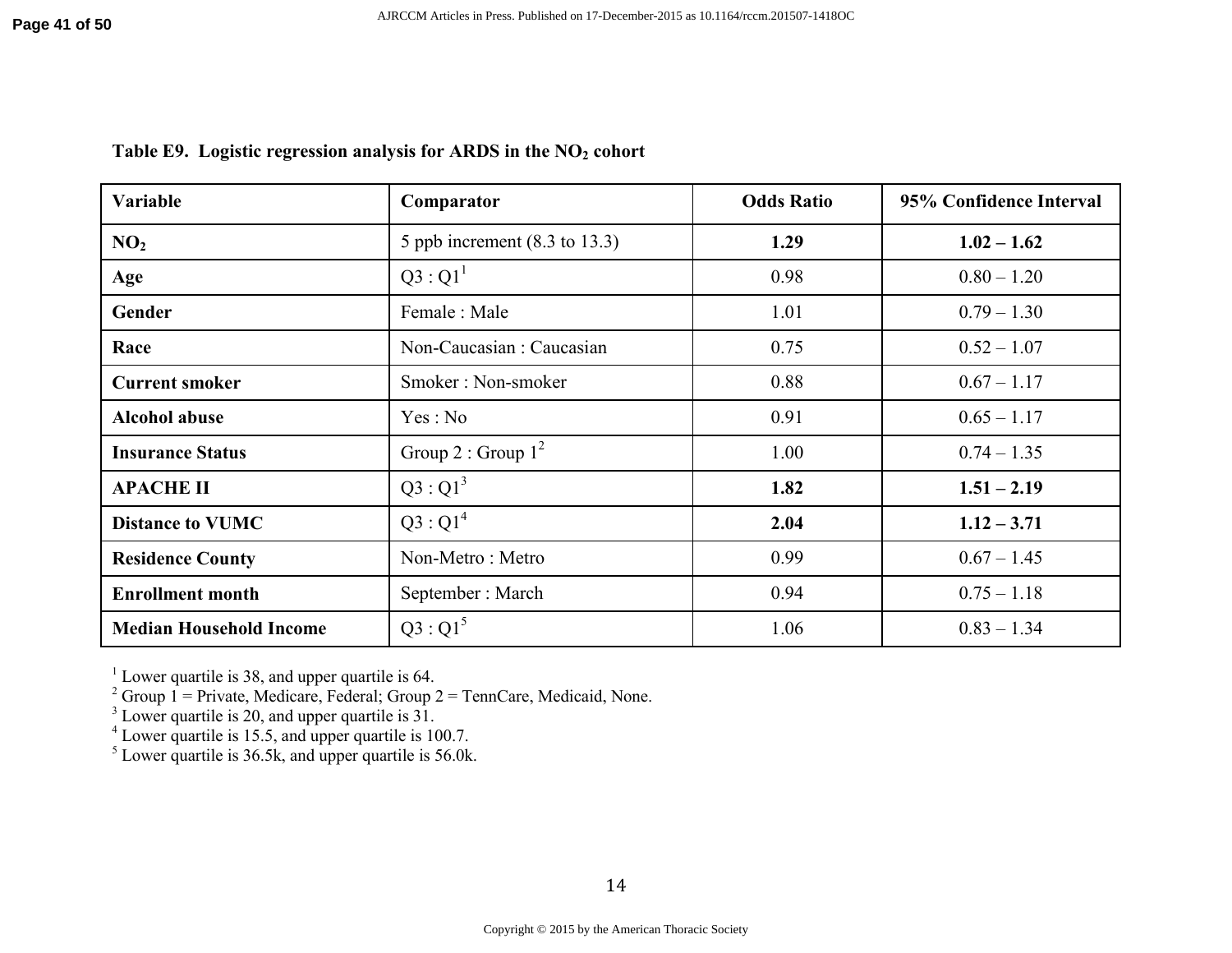| <b>Variable</b>                | Comparator                               | <b>Odds Ratio</b> | 95% Confidence Interval |
|--------------------------------|------------------------------------------|-------------------|-------------------------|
| Ozone                          | 5 ppb increment $(49 \text{ to } 54)$    | 1.48              | $1.10 - 1.97$           |
| NO <sub>2</sub>                | 5 ppb increment $(8.3 \text{ to } 13.3)$ | 1.12              | $0.90 - 1.40$           |
| Age                            | $Q3:Q1^1$                                | 0.97              | $0.79 - 1.19$           |
| Gender                         | Female: Male                             | 1.02              | $0.79 - 1.30$           |
| Race                           | Non-Caucasian: Caucasian                 | 0.76              | $0.53 - 1.09$           |
| <b>Current smoker</b>          | Smoker: Non-smoker                       | 0.90              | $0.68 - 1.19$           |
| <b>Alcohol abuse</b>           | Yes : No                                 | 0.89              | $0.63 - 1.25$           |
| <b>Insurance</b>               | Group 2 : Group $1^2$                    | 1.00              | $0.74 - 1.35$           |
| <b>APACHE II</b>               | $Q3:Q1^3$                                | 1.83              | $1.52 - 2.20$           |
| <b>Distance to VUMC</b>        | $Q3:Q1^4$                                | 1.07              | $0.53 - 2.16$           |
| <b>Residence County</b>        | Non-Metro: Metro                         | 1.10              | $0.74 - 1.63$           |
| <b>Enrollment month</b>        | September: March                         | 0.93              | $0.74 - 1.17$           |
| <b>Median Household Income</b> | $Q3:Q1^5$                                | 0.97              | $0.75 - 1.25$           |

# **Table E10. Logistic regression model for ARDS including both ozone and NO2 exposure estimates**

<sup>1</sup> Lower quartile is 38, and upper quartile is 64.<br>
<sup>2</sup> Group 1 = Private, Medicare, Federal; Group 2 = TennCare, Medicaid, None.<br>
<sup>3</sup> Lower quartile is 20, and upper quartile is 31.<br>
<sup>4</sup> Lower quartile is 15.5, and uppe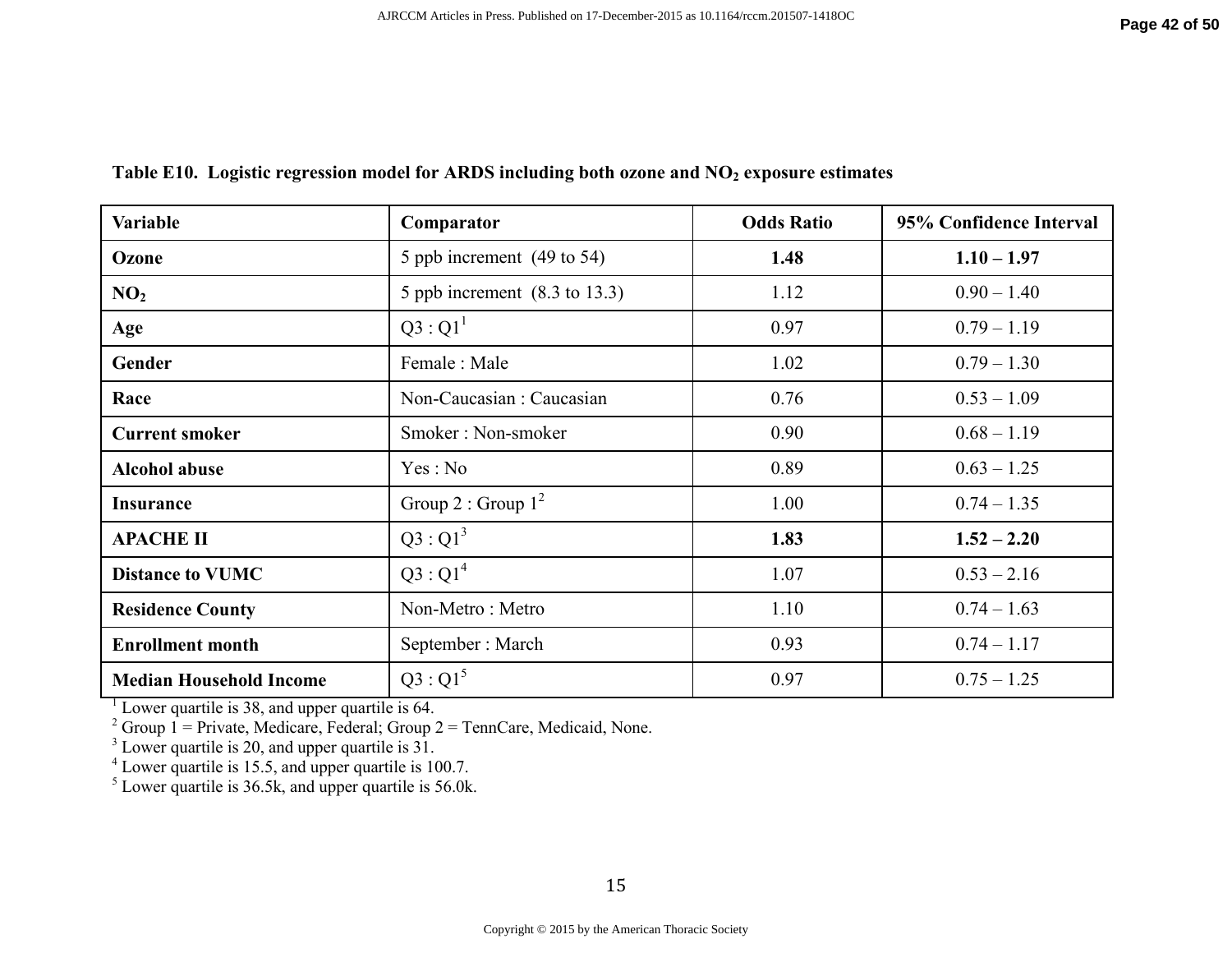|                                                                           | <b>Quartile 1</b>                      | <b>Quartile 2</b>               | <b>Quartile 3</b>               | <b>Quartile 4</b>                  | P Value |
|---------------------------------------------------------------------------|----------------------------------------|---------------------------------|---------------------------------|------------------------------------|---------|
| $SO2(ppb-3 yr avg)$                                                       | $1.12 - 2.37$                          | $2.37 - 2.77$                   | $2.77 - 3.07$                   | $3.07 - 9.48$                      |         |
| Age (y, median, IQR)                                                      | 53 $(37-66)$                           | 52 $(41-64)$                    | $51(38-61)$                     | 53 $(37-62)$                       | 0.737   |
| Male $(n, %$                                                              | $176(60\%)$                            | 172 (58%)                       | $178(60\%)$                     | 181 $(61\%)$                       | 0.879   |
| Caucasian $(n, %)$                                                        | 271 (92%)                              | 226 (76%)                       | 200(66%)                        | 253 (86%)                          | < 0.001 |
| Current smoker (n, %)                                                     | $107(40\%)$                            | $112(40\%)$                     | 123(47%)                        | 98 (36%)                           | 0.067   |
| Alcohol abuse $(n, %)$                                                    | 50 (17%)                               | 46(16%)                         | 62(21%)                         | 51 $(17%)$                         | 0.353   |
| Insurance (Group $1^*$ , n, $\%$ )                                        | 191 $(66%)$                            | 198 (68%)                       | 167(58%)                        | 218(74%)                           | < 0.001 |
| <b>APACHE II (median, IQR)</b>                                            | $26(20-31)$                            | $25(20-30)$                     | $26(20-31)$                     | $27(19-34)$                        | 0.852   |
| Distance to VUMC (km, median,<br>IQR)                                     | $83(61-123)$                           | $23(12-44)$                     | $13(6-24)$                      | $82(58-129)$                       | 0.296   |
| <b>Metro (vs Non-Metro)</b> $(n, \frac{9}{6})$                            | 150(51%)                               | 270 (91%)                       | 287 (97%)                       | 247 (84%)                          | < 0.001 |
| <b>ARDS Risk Factor (n, %)</b><br>Trauma<br><b>Sepsis</b><br><b>Other</b> | 123 $(41%)$<br>141 (48%)<br>$32(11\%)$ | 101(34%)<br>172 (58%)<br>23(8%) | 105(35%)<br>156(53%)<br>35(12%) | 110(37%)<br>156(53%)<br>$29(10\%)$ | 0.301   |
| Zip code-based median household<br>income (\$1000)                        | 40.2(35.4, 46.4)                       | 50.5(39.2, 61.5)                | 44.8 (37.0, 58.8)               | 44.5(38.1, 48.4)                   | < 0.001 |
| <b>Percent with ARDS</b>                                                  | 110(37%)                               | 113 (38%)                       | 101 $(34%)$                     | 99 (34%)                           | 0.578   |

**Table E11. Patient characteristics by quartile of estimated SO2 exposure**

\*Private, Medicare, and Federal insurance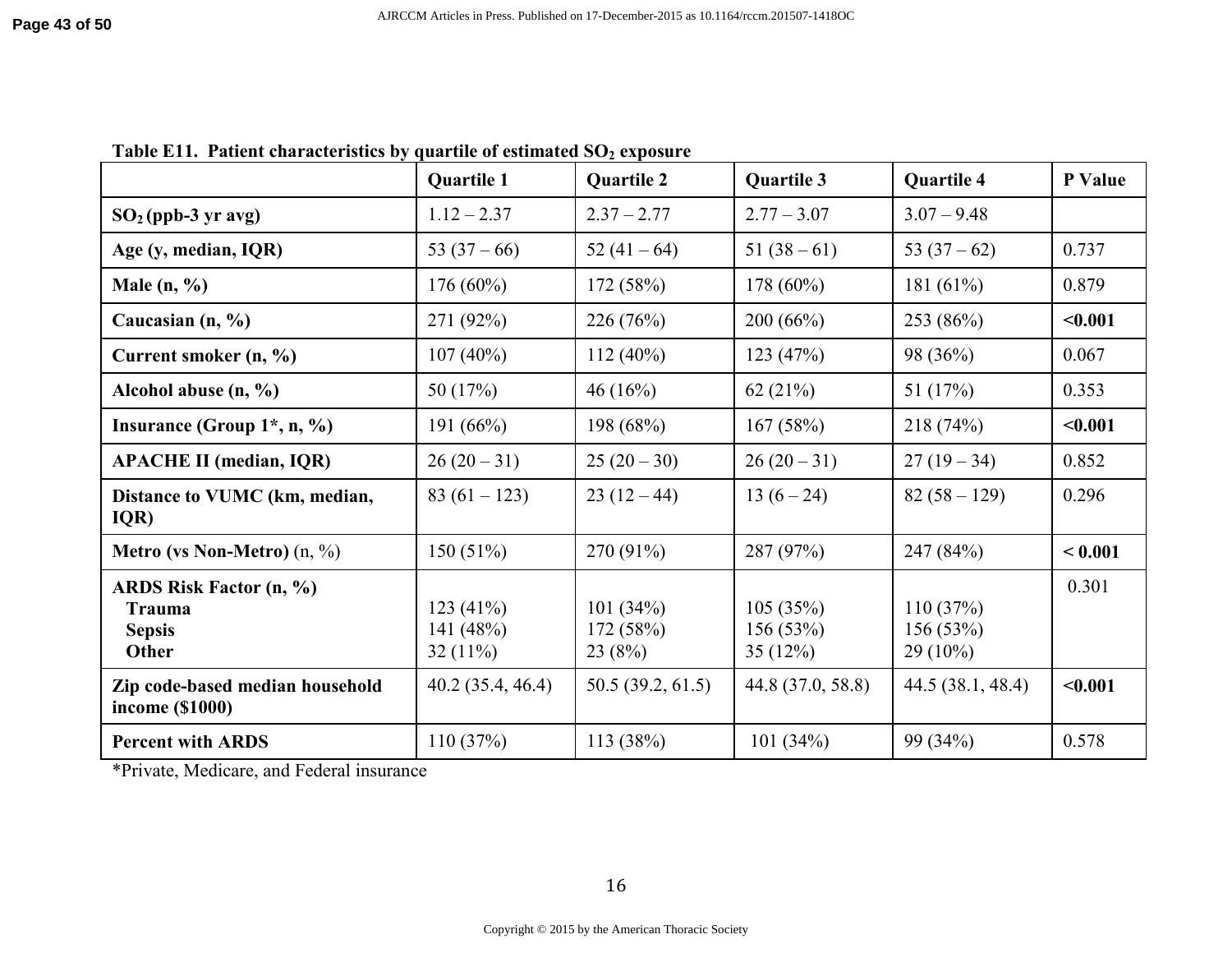| <b>Variable</b>                           | Comparator                              | <b>Odds Ratio</b> | 95% Confidence Interval |
|-------------------------------------------|-----------------------------------------|-------------------|-------------------------|
| SO <sub>2</sub>                           | 1 ppb increment $(2.4 \text{ to } 3.4)$ | 1.00              | $0.84 - 1.19$           |
| Age                                       | $Q3:Q1^1$                               | 0.95              | $0.78 - 1.16$           |
| Gender                                    | Female: Male                            | 1.05              | $0.83 - 1.33$           |
| Race                                      | Non-Caucasian: Caucasian                | 0.73              | $0.51 - 1.04$           |
| <b>Current smoker</b>                     | Smoker: Non-smoker                      | 0.89              | $0.67 - 1.18$           |
| <b>Alcohol abuse</b>                      | Yes: No                                 | 0.93              | $0.67 - 1.29$           |
| <b>Insurance Status</b>                   | Group 2 : Group $1^2$                   | 0.95              | $0.71 - 1.27$           |
| <b>APACHE II</b>                          | $Q3:Q1^3$                               | 1.85              | $1.54 - 2.21$           |
| <b>Distance to VUMC</b>                   | $Q3:Q1^4$                               | 1.43              | $0.98 - 2.08$           |
| <b>Residence County</b>                   | Non-metro: Metro                        | 0.84              | $0.57 - 1.23$           |
| <b>Enrollment month</b>                   | September: March                        | 0.95              | $0.76 - 1.18$           |
| Zip code-based median<br>household income | $Q3:Q1^5$                               | 1.04              | $0.84 - 1.29$           |

### **Table E12. Logistic regression model for ARDS in the SO2 cohort**

<sup>1</sup> Lower quartile is 38, and upper quartile is 64.<br>
<sup>2</sup> Group 1 = Private, Medicare, Federal; Group 2 = TennCare, Medicaid, None.<br>
<sup>3</sup> Lower quartile is 20, and upper quartile is 31.<br>
<sup>4</sup> Lower quartile is 16.7, and uppe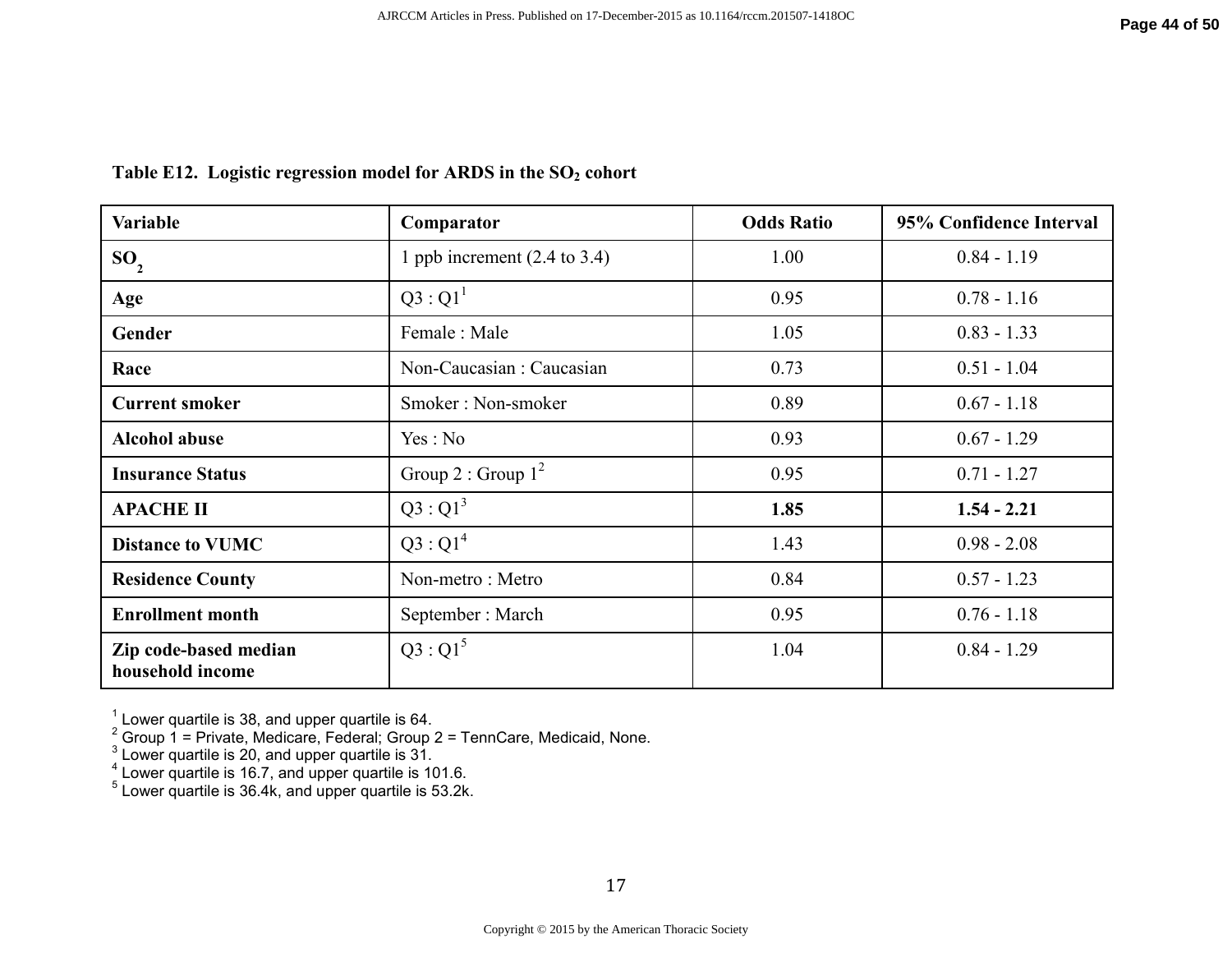|                                                                      | <b>Quartile 1</b>                      | <b>Quartile 2</b>                   | <b>Quartile 3</b>                   | <b>Quartile 4</b>                    | P Value |
|----------------------------------------------------------------------|----------------------------------------|-------------------------------------|-------------------------------------|--------------------------------------|---------|
| $PM_{2.5}$ (µg/m <sup>3</sup> -3 yr avg)                             | $8.7 - 12.1$                           | $12.1 - 13.2$                       | $13.2 - 13.7$                       | $13.7 - 19.4$                        |         |
| Age $(y, \text{median}, \text{IQR})$                                 | 55 $(40-65)$                           | $52(39-64)$                         | $52(38-62)$                         | $50(34-62)$                          | 0.011   |
| <b>Male</b> $(n, \frac{9}{6})$                                       | 193 (57%)                              | 198 (59%)                           | 200 (59%)                           | 207(61%)                             | 0.717   |
| Caucasian $(n, %)$                                                   | 287 (85%)                              | 271 (80%)                           | 279 (83%)                           | 257 (76%)                            | 0.03    |
| Current smoker $(n, %)$                                              | 109(35%)                               | 114(37%)                            | 133 (44%)                           | 138 (45%)                            | 0.015   |
| Alcohol abuse $(n, \frac{9}{6})$                                     | 47(14%)                                | 50 $(15%)$                          | 61 $(18%)$                          | 78 (23%)                             | 0.007   |
| Insurance (Group $1^*$ , n, %)                                       | 226(67%)                               | 237 (70%)                           | 226 (68%)                           | 194 (58%)                            | 0.007   |
| <b>APACHE II</b> (median, IQR)                                       | $26(21-31)$                            | $25(20-31)$                         | $26(20-31)$                         | $25(20-30)$                          | 0.128   |
| <b>Distance to VUMC</b> (km, median,<br>IQR)                         | $54(19-109)$                           | $62(18-102)$                        | 48 $(17-98)$                        | $47(11-99)$                          | 0.073   |
| <b>Metro (vs Non-Metro)</b> $(n, \frac{9}{6})$                       | 223(66%)                               | 230 (68%)                           | 257 (76%)                           | 297 (88%)                            | < 0.001 |
| ARDS Risk Factor $(n, %)$<br><b>Trauma</b><br><b>Sepsis</b><br>Other | 128(41%)<br>168 $(50\%)$<br>$32(10\%)$ | 139 $(41\%)$<br>171(51%)<br>28 (8%) | 124(37%)<br>168 $(50\%)$<br>46(14%) | 120(36%)<br>184 (55%)<br>33 $(10\%)$ | 0.094   |
| Zip code-based Median<br><b>Household Income (\$1000)</b>            | 43.4 (36.0, 56.0)                      | 44.1 (37.1, 52.2)                   | 44.9 (37.7, 56.7)                   | 43.3 (35.7, 52.8)                    | 0.21    |
| <b>Percent with ARDS</b>                                             | 116(34%)                               | 141 (42%)                           | $102(30\%)$                         | 122(36%)                             | 0.017   |

**Table E13. Patient characteristics by quartile of estimated PM2.5 exposure** 

\*Private, Medicare, and Federal insurance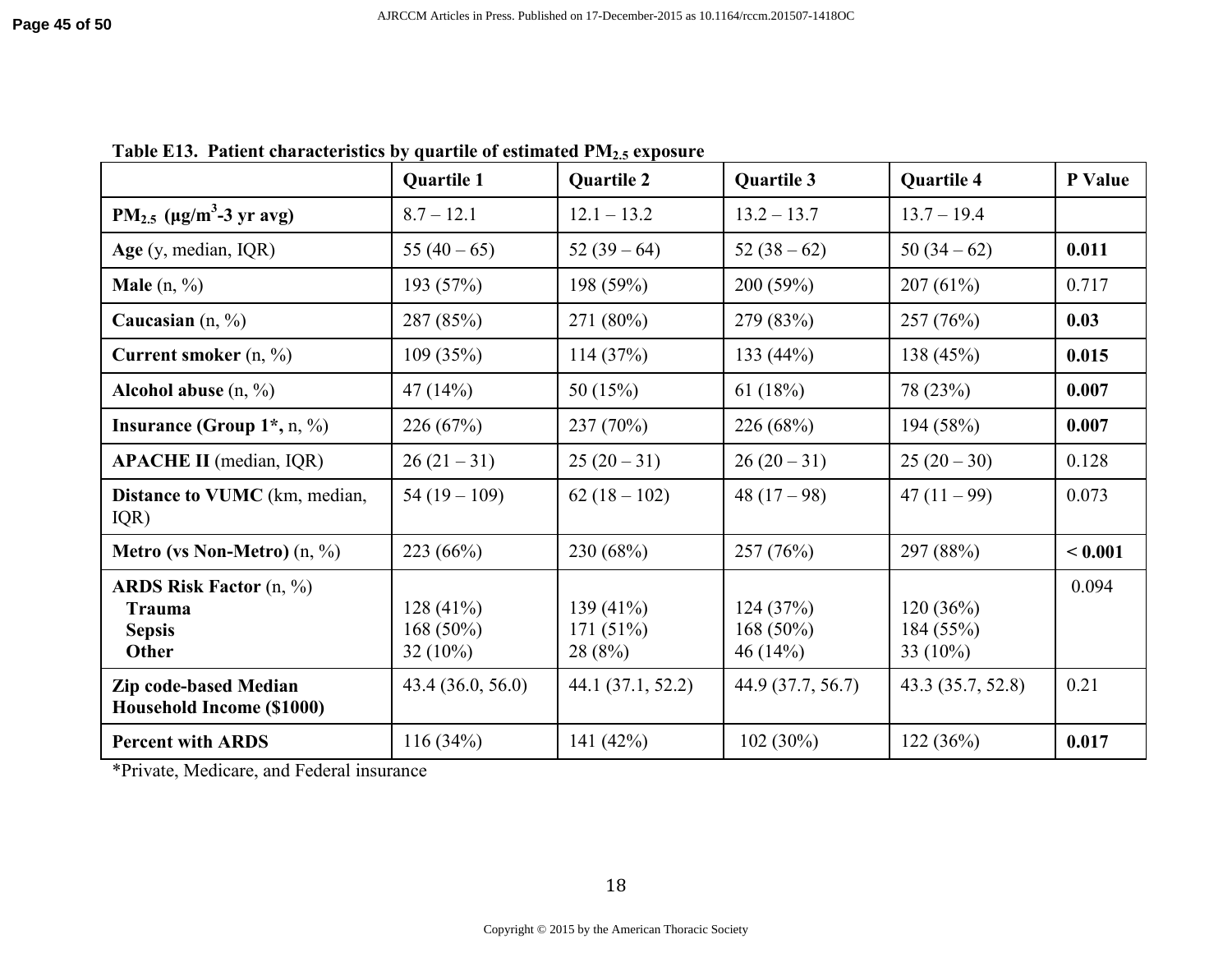| <b>Variable</b>                | Comparator                                     | <b>Odds Ratio</b> | 95% Confidence Interval |
|--------------------------------|------------------------------------------------|-------------------|-------------------------|
| PM <sub>2.5</sub>              | 1.0 μg/m <sup>3</sup> increment (12.1 to 13.1) | 1.05              | $0.95 - 1.16$           |
| Age                            | $Q3:Q1^1$                                      | 0.93              | $0.77 - 1.13$           |
| Gender                         | Female: Male                                   | 1.07              | $0.85 - 1.36$           |
| Race                           | Non-Caucasian: Caucasian                       | 0.70              | $0.49 - 0.98$           |
| <b>Current smoker</b>          | Smoker: Non-smoker                             | 1.04              | $0.79 - 1.35$           |
| <b>Alcohol abuse</b>           | Yes: No                                        | 0.97              | $0.70 - 1.35$           |
| <b>Insurance Status</b>        | Group 2 : Group $1^2$                          | 0.91              | $0.69 - 1.21$           |
| <b>APACHE II</b>               | $Q3:Q1^3$                                      | 1.93              | $1.61 - 2.31$           |
| <b>Distance to VUMC</b>        | $Q3:Q1^4$                                      | 1.36              | $0.97 - 1.90$           |
| <b>Residence County</b>        | Non-metro: Metro                               | 0.80              | $0.57 - 1.14$           |
| <b>Enrollment month</b>        | September: March                               | 0.90              | $0.72 - 1.11$           |
| <b>Median Household Income</b> | $Q3:Q1^5$                                      | 1.03              | $0.84 - 1.26$           |

# **Table E14. Logistic regression model for ARDS in the PM2.5 cohort**

<sup>1</sup> Lower quartile is 38, and upper quartile is 63.<br>
<sup>2</sup> Group 1 = Private, Medicare, Federal; Group 2 = TennCare, Medicaid, None.<br>
<sup>3</sup> Lower quartile is 20, and upper quartile is 31.<br>
<sup>4</sup> Lower quartile is 16.8, and uppe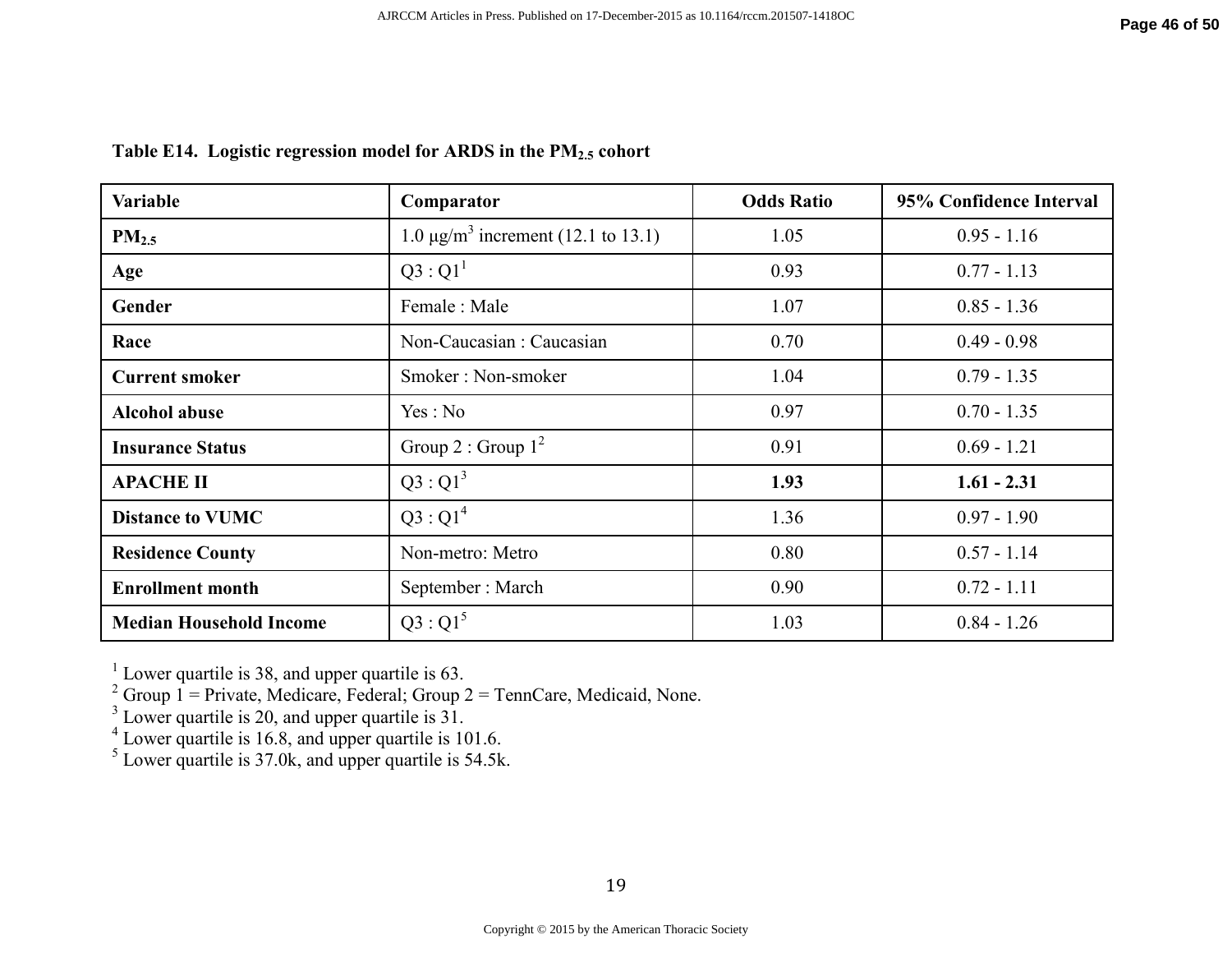|                                                                                | <b>Quartile 1</b>                  | <b>Quartile 2</b>              | Quartile 3                          | <b>Quartile 4</b>                  | P Value |
|--------------------------------------------------------------------------------|------------------------------------|--------------------------------|-------------------------------------|------------------------------------|---------|
| PM <sub>10</sub> ( $\mu$ g/m <sup>3</sup> -3 yr avg)                           | $13.4 - 20.3$                      | $20.3 - 22.3$                  | $22.3 - 24.3$                       | $24.3 - 40.9$                      |         |
| Age $(y, \text{median}, \text{IQR})$                                           | $54(37-65)$                        | $52(36-62)$                    | 53 $(38-64)$                        | $52(39-61)$                        | 0.337   |
| <b>Male</b> $(n, %)$                                                           | 169(64%)                           | 158 (59%)                      | 147(56%)                            | 162(61%)                           | 0.286   |
| Caucasian $(n, %)$                                                             | 230 (87%)                          | 208 (78%)                      | 191 $(72%)$                         | 202(76%)                           | < 0.001 |
| Current smoker $(n, \frac{9}{6})$                                              | 89 (37%)                           | 79 (32%)                       | $110(44\%)$                         | 105(43%)                           | 0.026   |
| Alcohol abuse $(n, %)$                                                         | 33 $(12%)$                         | 34(13%)                        | 57 $(22%)$                          | 59 (22%)                           | 0.001   |
| Insurance (Group $1^*$ , n, %)                                                 | 196 (75%)                          | 190(71%)                       | 164(63%)                            | $157(60\%)$                        | < 0.001 |
| <b>APACHE II</b> (median, IQR)                                                 | $25(20-31)$                        | $25(21-30)$                    | $26(19-31)$                         | $26(20-31)$                        | 0.967   |
| <b>Distance to VUMC</b> (km, median,<br>IQR)                                   | $96(50-152)$                       | $47(17-87)$                    | $18(8-42)$                          | $19(8-43)$                         | < 0.001 |
| <b>Metro (vs Non-Metro)</b> $(n, %)$                                           | 180 (68%)                          | 228 (85%)                      | 255 (96%)                           | 253 (95%)                          | < 0.001 |
| ARDS Risk Factor $(n, \frac{9}{6})$<br><b>Trauma</b><br><b>Sepsis</b><br>Other | 114(43%)<br>126(47%)<br>$26(10\%)$ | 105(39%)<br>147(55%)<br>15(6%) | 85 (32%)<br>150(57%)<br>30 $(11\%)$ | 85 (32%)<br>152(57%)<br>$29(11\%)$ | 0.042   |
| <b>Zip code-based Median</b><br>Household Income (\$1000)                      | 42.7 (36.3, 51.5)                  | 46.5 (38.9, 56.4)              | 45.3 (37.0, 56.5)                   | 48.8 (39.2, 63.6)                  | < 0.001 |
| <b>Percent with ARDS</b>                                                       | 92 (35%)                           | 99 (37%)                       | 93 (35%)                            | 90(34%)                            | 0.879   |

**Table E15. Patient characteristics by quartile of estimated PM10 exposure** 

\*Private, Medicare, and Federal insurance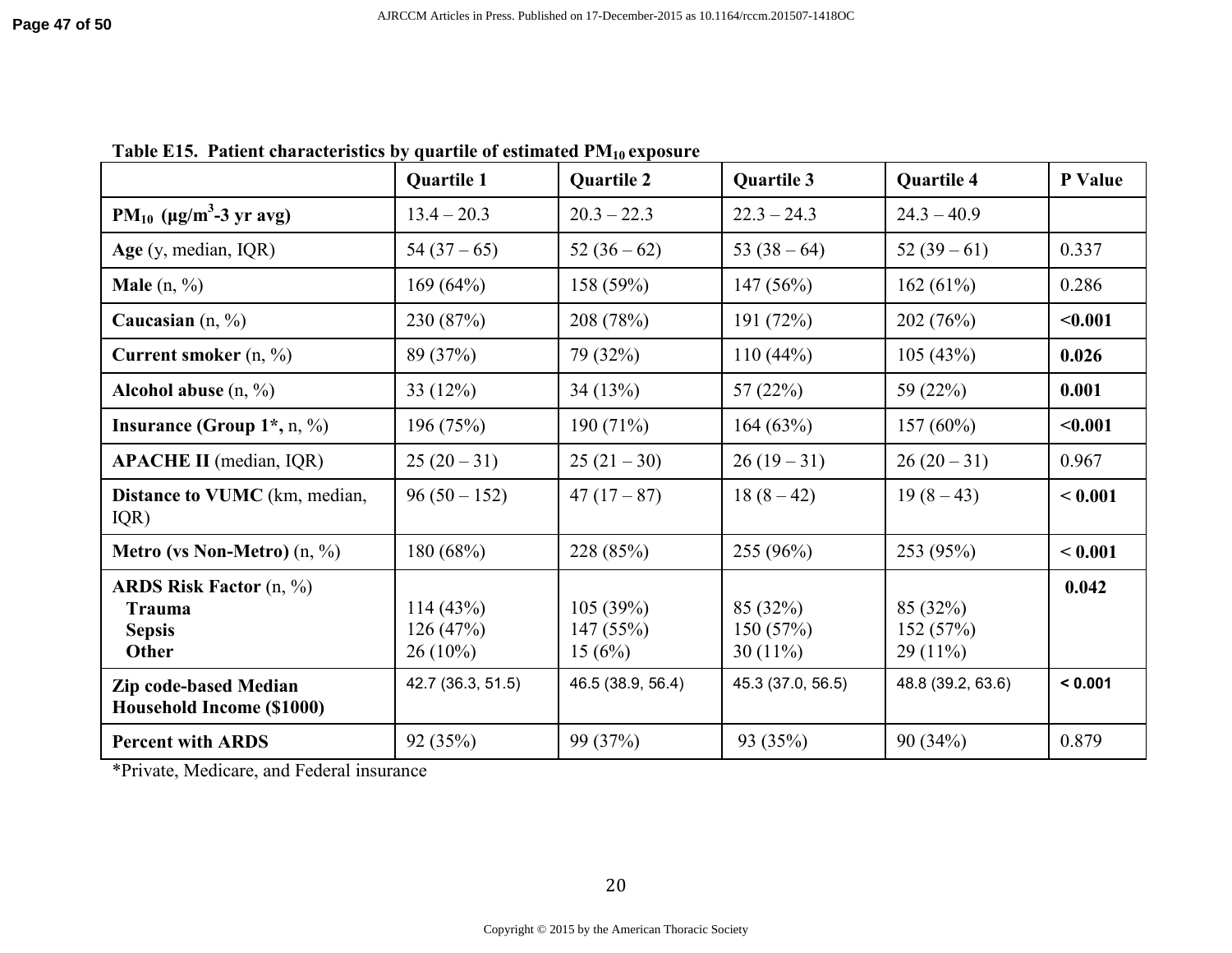| Variable                       | Comparator                                          | <b>Odds Ratio</b> | 95% Confidence Interval |
|--------------------------------|-----------------------------------------------------|-------------------|-------------------------|
| $PM_{10}$                      | 4.0 $\mu$ g/m <sup>3</sup> increment (20.3 to 24.3) | 0.92              | $0.73 - 1.15$           |
| Age                            | $Q3:Q1^1$                                           | 0.90              | $0.73 - 1.11$           |
| Gender                         | Female: Male                                        | 1.00              | $0.77 - 1.30$           |
| Race                           | Non-Caucasian: Caucasian                            | 0.71              | $0.49 - 1.03$           |
| <b>Current smoker</b>          | Smoker: Non-smoker                                  | 0.91              | $0.67 - 1.23$           |
| <b>Alcohol abuse</b>           | Yes: No                                             | 1.03              | $0.72 - 1.47$           |
| <b>Insurance Status</b>        | Group 2 : Group $1^2$                               | 0.98              | $0.72 - 1.35$           |
| <b>APACHE II</b>               | $Q3:Q1^3$                                           | 1.92              | $1.58 - 2.35$           |
| <b>Distance to VUMC</b>        | $Q3:Q1^4$                                           | 1.31              | $0.88 - 1.96$           |
| <b>Residence County</b>        | Non-metro: Metro                                    | 0.80              | $0.52 - 1.24$           |
| <b>Enrollment month</b>        | September: March                                    | 0.90              | $0.71 - 1.14$           |
| <b>Median Household Income</b> | $Q3:Q1^5$                                           | 1.06              | $0.85 - 1.31$           |

## **Table E16. Logistic regression model for ARDS in the PM10 cohort**

<sup>1</sup> Lower quartile is 38, and upper quartile is 63.<br>
<sup>2</sup> Group 1 = Private, Medicare, Federal; Group 2 = TennCare, Medicaid, None.<br>
<sup>3</sup> Lower quartile is 20, and upper quartile is 31.<br>
<sup>4</sup> Lower quartile is 13.9, and uppe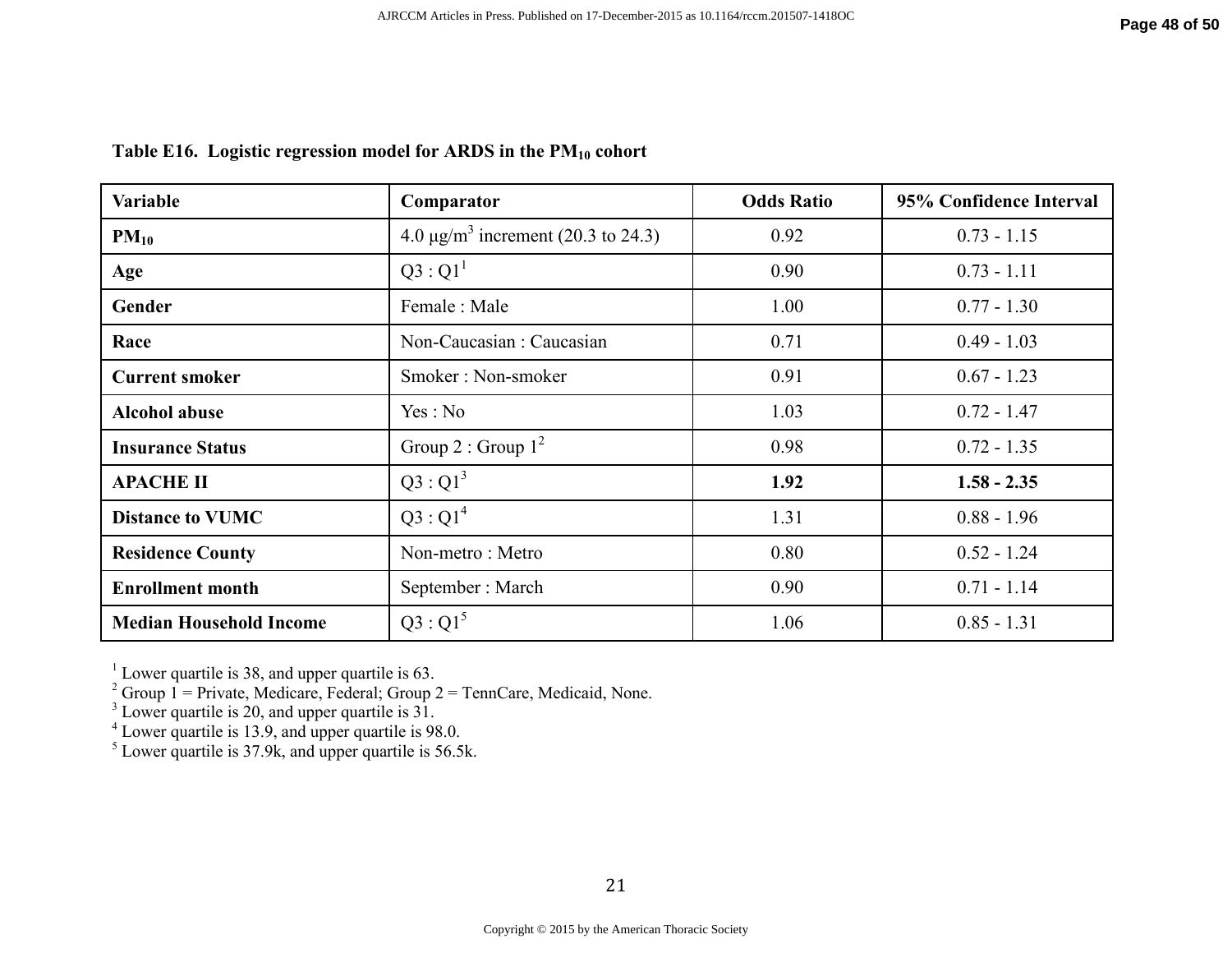#### **LITERATURE CITED IN ONLINE SUPPLEMENT**

- E1. Siew ED, Ikizler TA, Gebretsadik T, Shintani A, Wickersham N, Bossert F, Peterson JF, Parikh CR, May AK, Ware LB. Elevated urinary IL-18 levels at the time of ICU admission predict adverse clinical outcomes. *Clinical journal of the American Society of Nephrology : CJASN* 2010; 5: 1497-1505.
- E2. Siew ED, Ware LB, Gebretsadik T, Shintani A, Moons KG, Wickersham N, Bossert F, Ikizler TA. Urine neutrophil gelatinase-associated lipocalin moderately predicts acute kidney injury in critically ill adults. *Journal of the American Society of Nephrology : JASN* 2009; 20: 1823-1832.
- E3. Ware LB, Fessel JP, May AK, Roberts LJ, 2nd. Plasma biomarkers of oxidant stress and development of organ failure in severe sepsis. *Shock* 2011; 36: 12-17.
- E4. O'Neal H R, Jr., Koyama T, Koehler EA, Siew E, Curtis BR, Fremont RD, May AK, Bernard GR, Ware LB. Prehospital statin and aspirin use and the prevalence of severe sepsis and acute lung injury/acute respiratory distress syndrome\*. *Crit Care Med* 2011.
- E5. Knaus WA, Draper EA, Wagner DP, Zimmerman JE. APACHE II: a severity of disease classification system. *Crit Care Med* 1985; 13: 818-829.
- E6. Bone R, Balk R, Cerra F, Dellinger R, Fein A, Knaus W, Schein R, Sibbald W. Definitions for sepsis and organ failure and guidelines for the use of innovative therapies in sepsis. The ACCP/SCCM Consensus Conference Committee.